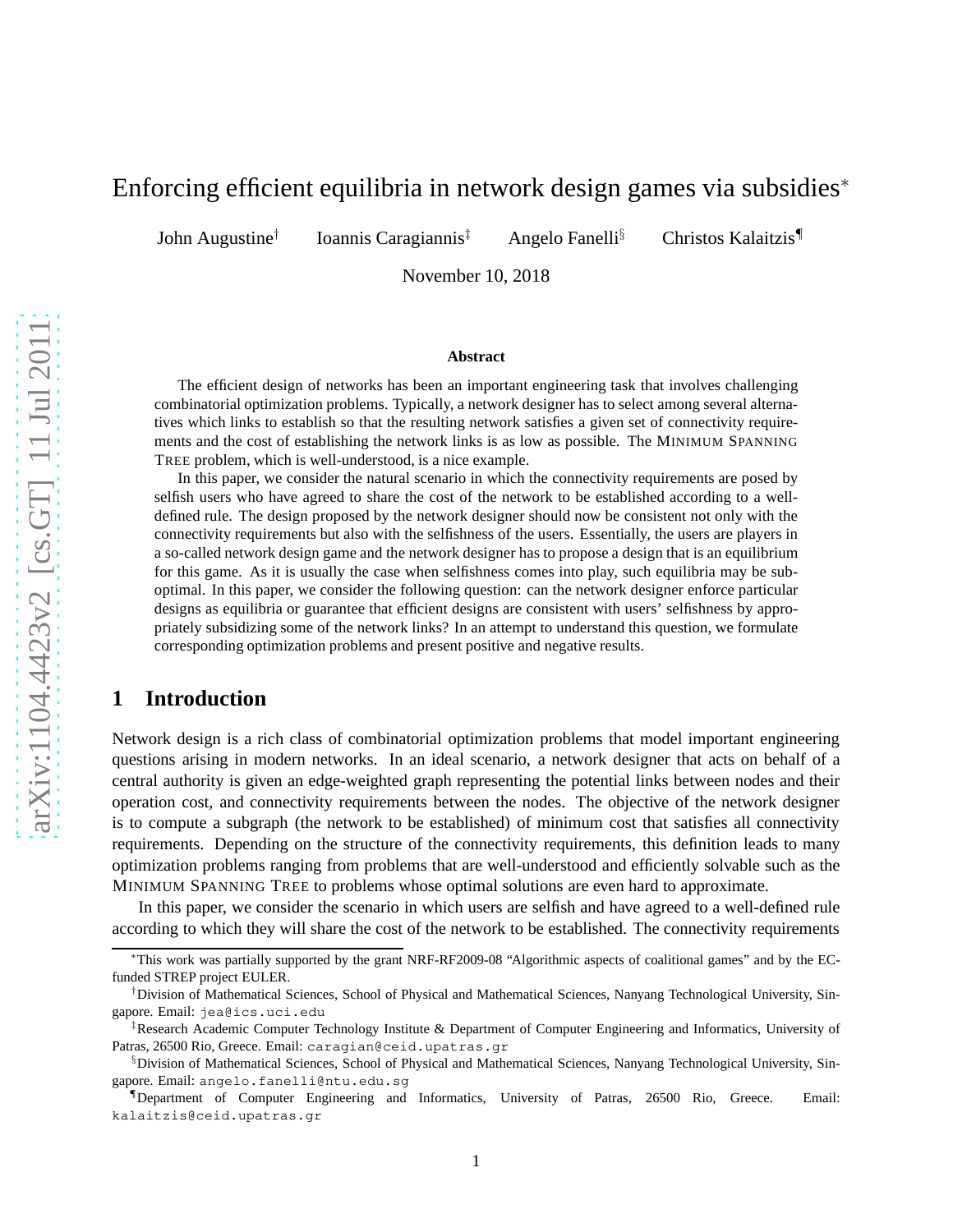are now posed by the users; each user wishes to connect two specific nodes. A design should satisfy each connectivity requirement through a path connecting these two nodes in the established network. According to the particular cost sharing rule we consider, the corresponding user will then share the cost of each link in her path with the other users that use this link. Even though the network designer can still resort to the rich toolset of network design algorithms in order to propose a network of reasonable cost, this approach neglects the selfish behavior of the users. A user may not be satisfied with the current design since a different path that satisfies her connectivity requirement may cost her less. Then, she could unilaterally propose an alternative path that possibly includes links that were not in the proposal of the network designer. Other users could also act similarly and these negotiations compute the network to be established in a chaotic manner. The role of the network designer is almost canceled and, furthermore, it is not clear when the selfish users will reach an agreement (if they ever do) and, even if they do, whether this agreement will be really beneficial for the users as a whole, i.e., whether the total (or social) cost of the established network will be reasonable. So, the goal of the network designer is to propose a design (i.e., a network and, subsequently, a path to each user and an associated cost) that not only meets the connectivity requirements of the users but is also consistent with their selfish nature. Furthermore, since the network designer acts on behalf of the central authority, the design should be efficient, i.e., the network to be established should have reasonable social cost. Essentially, the users are engaged as players in a non-cooperative strategic game, called a *network design game*, and the role of the network designer is to propose an efficient design that is an equilibrium of this game.

Typically, efficiency is not an easy goal when selfishness comes into play. This leads to the following question which falls within one of the main lines of research in *Algorithmic Game Theory*: how is the social cost affected by selfish behavior? The notion of the *price of anarchy* (introduced in the seminal paper of Koutsoupias and Papadimitriou [\[27\]](#page-29-0); see also [\[32\]](#page-29-1)) can quantify this relation. Expressed in the context of a network design game, it would be defined as the ratio of the social cost of the worst possible Nash equilibrium over the social cost of an optimal design. Hence, it is pessimistic in nature and (as its name suggests) provides a worst-case guarantee for conditions of total anarchy. Instead, the notion of the *price of stability* that was introduced by Anshelevich et al. [\[3\]](#page-28-0) is optimistic in nature and quantifies how easy the job of the network designer is. It is defined as the ratio of the social cost of the best equilibrium over the cost of the optimal design and essentially asks: what is the best one can hope from a design given that the players are selfish?

Unfortunately, the price of stability can be large which would mean that every design that is consistent with selfishness has high social cost. The central authority could then intervene in order to mitigate the impact of selfishness. One solution that seems natural would be to contribute to the social cost of the network to be established by partially subsidizing some of the network links. According to this scenario, the network designer has to compute a design and decide which links in the established network should be subsidized by the central authority. The users will then share the unsubsidized portion of the cost of the network links they use. Essentially, they will be involved in a new network design game and the goal of the network designer should be to guarantee that the design and the subsidies computed induce an equilibrium for this new game. Let us take this approach to its extreme in order to show that it is a feasible one. The network designer simply computes a design of low social cost (ignoring the issue of selfishness) which is fully subsidized by the central authority. The cost of each user is now zero and the design is obviously consistent with their selfishness. The problem becomes non-trivial when the central authority runs on a limited budget. What is the best design the network designer can guarantee given this budget? Alternatively, what is the minimum amount of subsidies sufficient in order to achieve a given social cost? Can optimality be achieved? Can the corresponding designs be computed efficiently?

**Problem statement.** In an attempt to understand these questions, we introduce and study two optimization problems that arise in this context. Informally, they can be defined as follows. In STABLE NETWORK ENFORCEMENT (SNE), we are given a network design game on a graph together with a particular target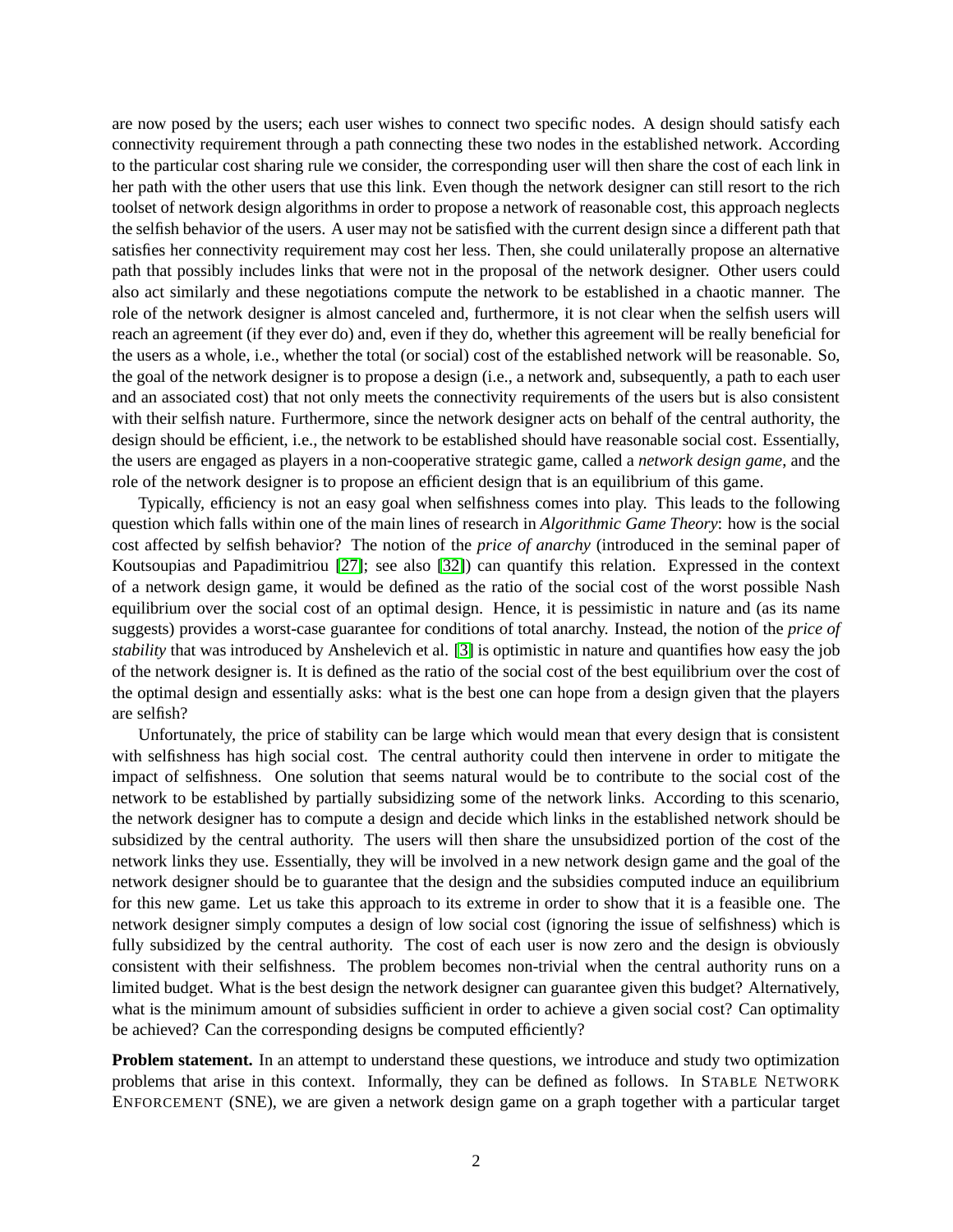network  $T$ , and we wish to compute the minimum amount of subsidies that have to be put on the links of  $T$ so that the design is acceptable to the users. In STABLE NETWORK DESIGN (SND), we are given a particular budget together with the input game, and we wish to compute a network  $T$  that satisfies the connectivity requirements and to assign an amount of subsidies to the links of  $T$  within the stipulated budget so that the design is acceptable to the users. The objective is to minimize the social cost of T. Besides the standard version of both problems, we also consider their *all-or-nothing* version in which a link can either be fully subsidized or not subsidized at all.

Even though some of our results apply to general network design games, we have placed emphasis on a special class of network design games, called *broadcast games*. In such a game, there is a special node in the input graph called the *root*. There is one player associated with each distinct non-root node and her connectivity requirement is a path from her associated node to the root. A nice property of such games is that an optimal design is a solution of the MINIMUM SPANNING TREE problem on the input graph and can be computed efficiently. Even in this seemingly simple case, as we will see, selfish behavior of players imposes challenging restrictions. Furthermore, we consider network design games in undirected graphs. Note that this strengthens our results since they can be adapted easily to network design games on directed graphs and, furthermore, undirected network design games are less understood in terms of their price of stability (see the discussion below).

**Related work.** Strategic games that arise from network design scenarios have received much attention in the *Algorithmic Game Theory* literature. The first related paper is probably [\[4\]](#page-28-1). The particular network design games that we consider in the current paper were introduced by Anshelevich et al. in [\[3\]](#page-28-0). An important observation made there is that network design games admit a potential function that was proposed by Rosenthal [\[33\]](#page-29-2) for a broader class of games called congestion games. A potential function over all designs has the property that the difference in the potential of two designs that differ in the strategy of a single player equals the difference of the cost of that player in these designs; hence, a design that locally minimizes the potential function is a Nash equilibrium. Using a simple but elegant argument, Anshelevich et al. [\[3\]](#page-28-0) proved that the price of stability is at most  $\mathcal{H}_n$ , the *n*-th harmonic number, where *n* is the number of players. Their proof considers a Nash equilibrium that can be reached from an optimal design when the players make arbitrary selfish deviations. The main argument used is that the potential of the Nash equilibrium is strictly smaller than that of the optimal design and the proof follows due to the fact that the potential function of Rosenthal approximates the social cost of any design within a factor of at most  $\mathcal{H}_n$ . Much of the subsequent research on network design games has focused on providing tight bounds on the price of stability. The  $\mathcal{H}_n$  bound is known to be tight for directed networks only. For undirected networks, better bounds on the price of stability of  $O(\log \log n)$  for broadcast games and  $O(\log n / \log \log n)$  for generalizations known as multicast games are presented in [\[29\]](#page-29-3) and [\[20\]](#page-29-4), respectively. Still, the best lower bounds are only constant; 2.245 in general, 1.862 for multicast, and 1.818 for broadcast games [\[8\]](#page-28-2). The papers [\[13\]](#page-28-3) and [\[12\]](#page-28-4) provide bounds on the quality of equilibria reached when players enter a multicast game one by one and play their best response and then (when all players have arrived) they concurrently play until an equilibrium is reached. They prove that the price of anarchy of the equilibria reached is at most polylogarithmic in the number of players.

Another intriguing question is related to the complexity of computing equilibria in such games. In general, the problem was recently proved to be PLS-hard [\[36\]](#page-29-5). The corresponding hardness reduction does not apply to multicast or broadcast games. Unfortunately, the classical approach of minimizing the potential function that has been proved useful in the case of network congestion games [\[18\]](#page-28-5) cannot be applied to multicast games; the authors of [\[13\]](#page-28-3) prove that minimizing Rosenthal's potential function is NP-hard. Furthermore, as it is observed in [\[36\]](#page-29-5), computing an equilibrium of minimum social cost in multicast games is NP-hard. Approximate equilibria is the subject of the recent paper [\[2\]](#page-28-6).

Monetary incentives in strategic games have been considered in many different contexts. Most of the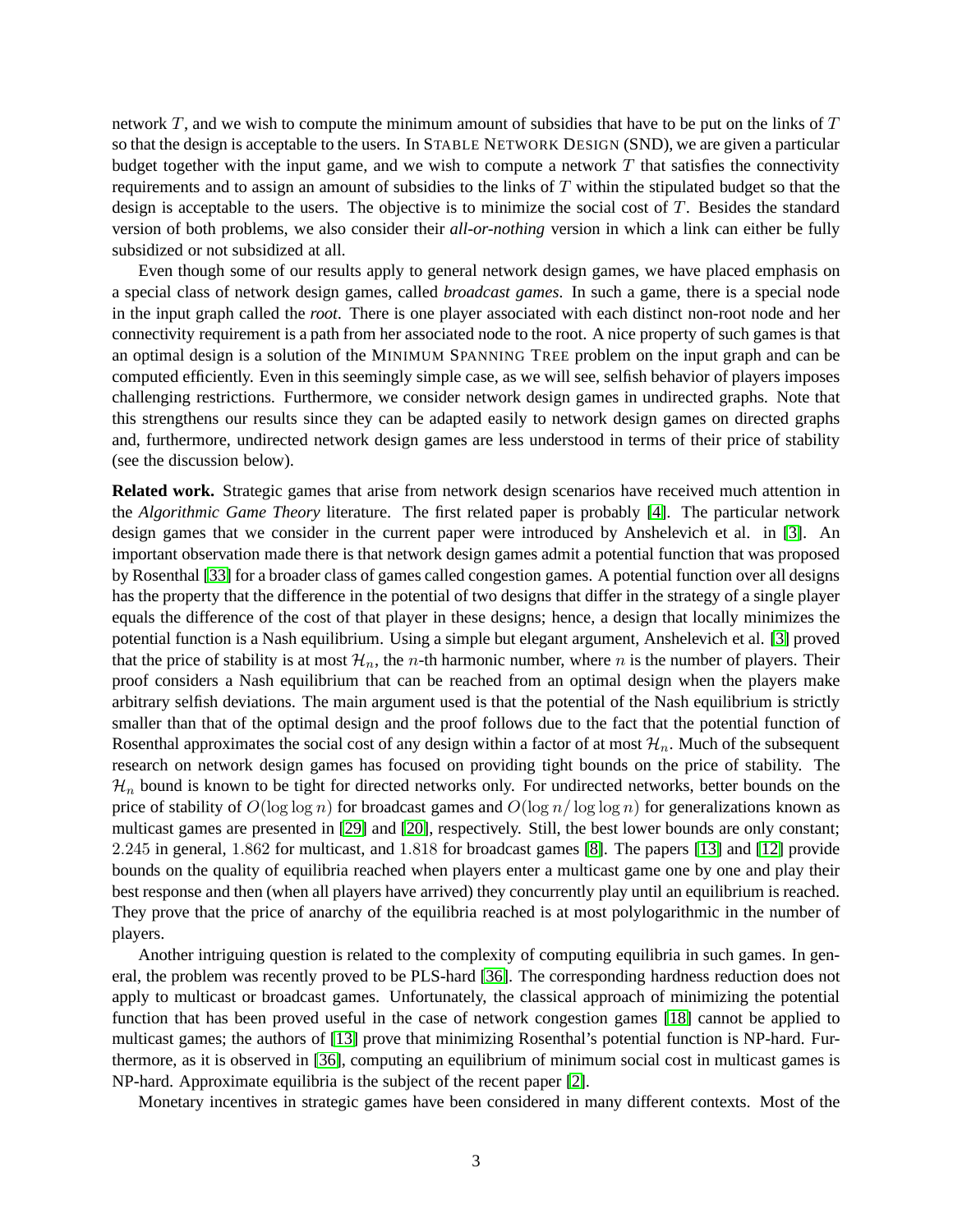work in *Mechanism Design* uses such incentives to motivate players to act truthfully (see [\[31\]](#page-29-6) for an introduction to the field). The (non-exhaustive) list also includes their use in *Cooperative Game Theory* in order to encourage coalitions of players reach stability [\[6\]](#page-28-7) and as a means to stabilize normal form games [\[30\]](#page-29-7). However, the particular use of monetary incentives in the current paper is substantially different and aims at improving the performance of the system the game represents. In this direction, other tools have also been considered recently. Besides their importance in creating income, the appropriate use of *taxes* can also improve system efficiency. A series of recent papers [\[17,](#page-28-8) [11,](#page-28-9) [21,](#page-29-8) [25,](#page-29-9) [35\]](#page-29-10) study the impact of taxes (or tolls) in the efficiency of network routing (extending early developments in the literature of the Economics of Transportation; see [\[17\]](#page-28-8) and the references therein). *Stackelberg strategies* applied to routing [\[26\]](#page-29-11), scheduling [\[28,](#page-29-12) [34,](#page-29-13) [35\]](#page-29-10), and, recently, network design games [\[19\]](#page-28-10) aim to improve performance by introducing a set of non-selfish leaders whose strategies are controlled by the system designer and aim to motivate selfish players to reach efficient equilibria. *Coordination mechanisms* (applied so far to scheduling in [\[5,](#page-28-11) [10,](#page-28-12) [16,](#page-28-13) [24\]](#page-29-14)) aim to improve performance by introducing priorities among the players. An approach that is closer to ours has been followed in [\[9\]](#page-28-14) where subsidies are used in multicast games; unlike our approach, the subsidies are collected as taxes from the players in order to guarantee efficient worst-case equilibria.

**Overview of results and roadmap.** In this paper we present the following results. First, we observe that SNE can be solved in polynomial time using linear programming; this observation applies to general instances of SNE. The linear program has an exponential number of constraints but can be solved using the ellipsoid method. A reformulation based on standard techniques yields an LP of polynomial size. For instances of SNE with broadcast games, we present a much simpler LP in which the number of variables and constraints is linear and quadratic in the number of players, respectively. On the other hand, SND is proved to be NP-hard even for broadcast instances. In particular, detecting whether a minimum spanning tree can be enforced as an equilibrium without using any subsidies is NP-hard. This result implies that detecting whether the price of stability of a given broadcast game is 1 or not is NP-hard. In this direction, we have a stronger result: approximating the price of stability of a broadcast game is APX-hard. The last two statements significantly extend the NP-hardness result of [\[36\]](#page-29-5) and indicate that, besides the rough estimates provided by the known bounds on the price of stability which hold for a broad class of games, the estimate the network designer can make about the most efficient designs of a particular broadcast game will also be rough. These results are presented in Section [3.](#page-5-0)

Next, we consider broadcast instances of SNE and the question of how much subsidies are sufficient and necessary in order to enforce a given minimum spanning tree as an equilibrium. We show that this can be done using a percentage of 37% of the weight of the minimum spanning tree as subsidies. The proof has two main components. First, we show how to prove this upper bound by decomposing the game into subgames with a significantly simpler structure than the original one. Second, in order to compute the subsidies in each subgame, we use a virtual approximation of the cost experienced by the players on the links of the network. We also demonstrate that our upper bound is tight: an amount of 37% of the minimum spanning tree weight as subsidies may be necessary for some simple instances. These results are presented in Section [4.](#page-12-0)

Surprisingly, in contrast to the standard case, we prove that the all-or-nothing version of SNE is hard to approximate within any factor even when restricted to instances with broadcast games. The corresponding proof is long and technically involved and indicates that the only approximation guarantee should bound the amount of subsidies as a constant fraction of the weight of the minimum spanning tree. Interestingly, we prove that significantly more subsidies may be necessary compared to the standard version of SNE. In particular, there are broadcast instances which require a percentage of 61% of the weight of the minimum spanning tree as subsidies in order to enforce it as an equilibrium. These results are presented in Section [5.](#page-18-0)

We begin with preliminary definitions and notation in Section [2](#page-4-0) and conclude with interesting open problems in Section [6.](#page-27-0)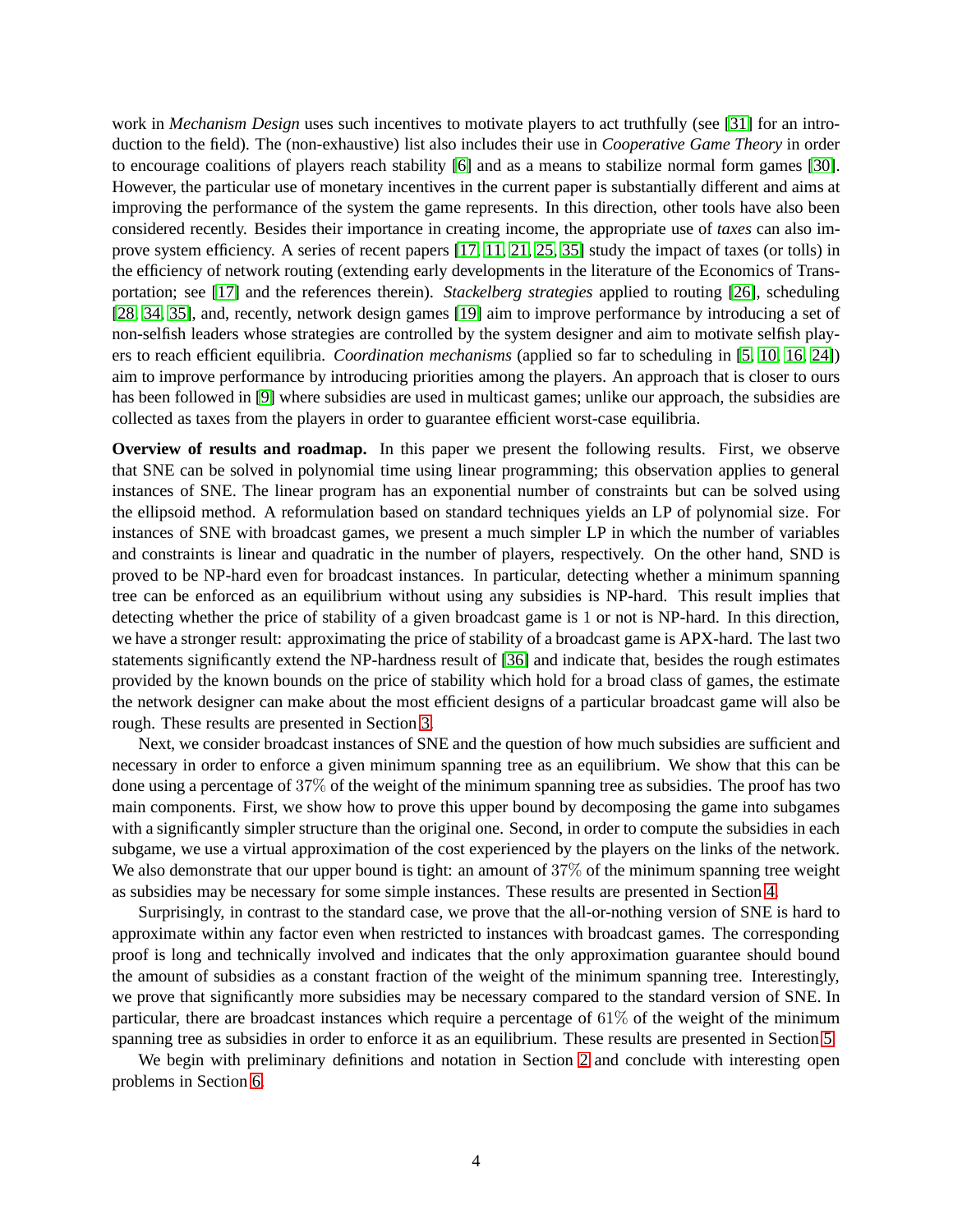### <span id="page-4-0"></span>**2 Definitions and notation**

A *network design game* consists of an edge-weighted undirected graph  $G = (V, E, w)$ , a set N of n players, and a source-destination pair of nodes  $(s_i, t_i)$  for each player i. Each player wishes to connect her source to her destination and, in order to do this, she can select as a strategy any path  $T_i$  connecting  $s_i$  to  $t_i$  in  $G$ . The tuple  $T = (T_1, T_2, ..., T_n)$  that consists of the strategies of the players (with one strategy per player) is called a *state*. We say that player i uses edge  $a$  in  $T$  if her strategy  $T_i$  contains  $a$ . With some abuse in notation, we also denote by T the set of edges included in strategies  $T_1, T_2, ..., T_n$  as well as the subgraph of G induced by these edges. We say that an edge  $a \in E$  is established if at least one player uses edge a. Consider such an edge a and let  $n_a(T)$  be the number of players whose strategies in T contain a. Throughout the paper, we also use the notation  $n_a^i(T)$  to denote whether player *i* uses edge *a*  $(n_a^i(T) = 1)$  or not  $(n_a^i(T) = 0)$ . Each player *i* in N experiences a cost of  $\text{cost}_i(T) = \sum_{a \in T_i} \frac{w_a}{n_a(T)}$  $\frac{w_a}{n_a(T)}$ , i.e., the weight of each established edge is shared as cost among the players using it.

The state  $T$  is called a (pure Nash) equilibrium if no player has an incentive to unilaterally deviate from T in order to decrease her cost, i.e., for each player i and possible strategy  $T_i'$  that connects the sourcedestination pair  $(s_i, t_i)$  in G, it holds that  $cost_i(T) \leq cost_i(T_{-i}, T'_i)$ . The notation  $T_{-i}, T'_i$  denotes the state in which player i uses strategy  $T_i'$  and the remaining players use their strategies in T. Throughout the paper, we denote by  $wgt(A)$  the total weight of the set of edges A in G, i.e.,  $wgt(A) = \sum_{a \in A} w_a$ . The quality of a state is measured by the total weight of the established edges. Since the weight of each established edge is shared as cost among the players that use it, the quality of a state coincides with the total cost experienced by all players, i.e.,  $wgt(T) = \sum_i cost_i(T)$ . The *price of stability* of a network design game is simply the ratio of the weight of the edges established in the best equilibrium over the optimal cost among all states of the game.

Given an edge-weighted graph  $G = (V, E, w)$ , a subsidy assignment b is a function that assigns a subsidy  $b_a \in [0, w_a]$  to each edge  $a \in E$ . The cost of a subsidy assignment is simply the sum of the subsidies on all edges of G, i.e.,  $\sum_{a \in E} b_a$ . We use the term *all-or-nothing* to refer to subsidies that are constrained so that  $b_a \in \{0, w_a\}$  for each edge  $a \in E$ . Given a set of edges A in G, we use the notation  $b(A)$  in order to refer to the total amount of subsidies assigned to the edges of A in the subsidy assignment b, i.e.,  $b(A) = \sum_{a \in A} b_a$ . We refer to  $b(E)$  as the cost of the subsidy assignment b. Given a network design game on a graph G and a subsidy assignment b on the edges of G, we use the term *extension* of the original game with subsidies b in order to refer to the network design game on graph  $G$  (with the same players and strategy sets as in the original game) with the only difference being that the cost of a player at a state  $T$ is now  $\texttt{cost}_i(T;b) = \sum_{a \in T_i} \frac{w_a - b_a}{n_a(T)}$  $\frac{w_a - b_a}{n_a(T)}$ . When a particular state T is an equilibrium of the extension of the original game with subsidies b, we say that the subsidy assignment b *enforces* T as an equilibrium in the extension of the original game.

An instance of the STABLE NETWORK DESIGN problem (SND) consists of a network design game on a graph  $G$ , a budget  $B$ , and a positive number  $K$ . The question is whether there exists a subsidy assignment b of cost at most B on the edges of G so that a subgraph of G of total weight at most K is an equilibrium for the extension of the original game with subsidies b. An instance of the STABLE NETWORK ENFORCEMENT problem (SNE) consists of a network design game on a graph  $G$ , a budget  $B$ , and a state  $T$ . The question is whether there exists a subsidy assignment of cost at most  $B$  on the edges of  $G$  so that  $b$  enforces  $T$  as an equilibrium on the extension of the original game with subsidies  $b$ . Note that the subsidy assignment does not need to put any subsidies to edges not in  $T$ . In the integral versions of SNE and SND, the subsidy assignment in question is all-or-nothing. Of course, optimization versions of the above problems are natural. For example, in an optimization version of SNE, we are given the network design game on a graph G and a state  $T$ , and we require the subsidy assignment in question to be of minimum cost.

Broadcast games are special cases of network design games. In a broadcast game, the graph G has exactly  $n + 1$  nodes; all players have the same destination node, which is called the *root* and is denoted by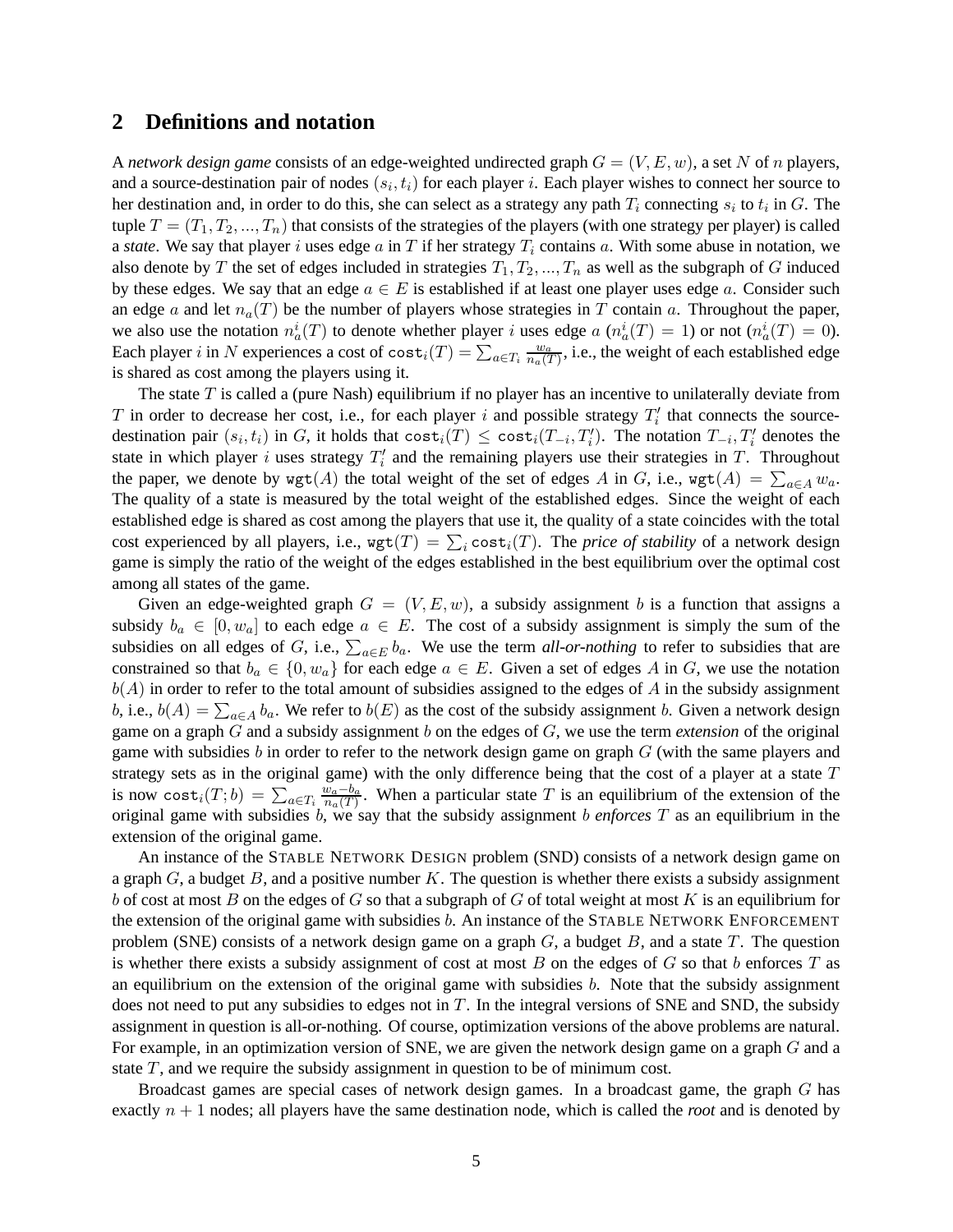$r$ , and distinct non-root nodes as sources. In such games, we refer to a player with a source node  $u$  as the player associated with node u (and use u to identify the player). Clearly, any state  $T$  in such a game spans all nodes of G and a minimum spanning tree is a state that minimizes the total cost experienced by the players. Given any spanning tree T and a non-root node u, we denote by  $T_u$  the path from u to r in T. In broadcast games, we mostly consider equilibria that are spanning trees. It can be easily seen that if an equilibrium  $T$ contains a cycle, then all edges in this cycle must have zero weight; then, there is an alternative spanning tree with the same total weight that is also an equilibrium.

### <span id="page-5-0"></span>**3 The complexity of SNE and SND**

<span id="page-5-2"></span>We begin the presentation of our results with the following observation.

#### **Theorem 1** STABLE NETWORK ENFORCEMENT *is in P.*

This theorem applies to general instances of SNE. By slightly deviating from the main focus of the paper which is on broadcast games, we first discuss how general instances of SNE can be expressed using linear programming; analogous formulations have been proposed for the computation of tolls in non-atomic selfish routing games (e.g., see [\[21\]](#page-29-8)). Then, specifically for broadcast SNE instances, we present a much simpler LP formulation.

We will describe a linear program which, given a network design game with a set N of  $n$  players on an edge-weighted graph  $G = (V, E, w)$  and a state T, solves the optimization version of the problem by computing a subsidy assignment b of minimum cost so that  $T$  is an equilibrium of the extension of the original game on  $G$  with subsidies  $b$ . The subsidies in question are the variables of the LP. We remark that, even though we only need to use variables for the subsidies on the edges of T, we assume that  $b_a$  is defined for each edge  $a$  of  $E$  in order to simplify the presentation; it should be clear that, in any optimal solution of the linear programs below,  $b_a = 0$  for each edge  $a \in E \setminus T$ . The variables are constrained so that  $b_a \in [0, w_a]$  while there are constraints that capture the requirement that T is an equilibrium in the extension of the original game with subsidies b. For each player  $i$ , this means that the cost the player experiences in T should not be higher than the cost she would experience when deviating to any other strategy  $T_i'$  (i.e., a path that connects her source node  $s_i$  to her destination  $t_i$ ). This is captured by the inequality in the second line of LP [\(1\)](#page-5-1), where  $\mathcal{T}_i$  denotes the set of all paths connecting node  $s_i$  to node  $t_i$  in G. The left hand side of the inequality is simply the cost  $cost_i(T; b)$  of player i in T while the right hand side is the cost cost<sub>i</sub>(T<sub>−i</sub>, T'<sub>i</sub>', b) she would experience in state  $T_{-i}$ , T'<sub>i</sub>. Observe that the denominator  $n_a(T) + 1 - n_a^i(T)$ equals the number of players using edge a in  $T_{-i}$ ,  $T'_i$ . Also note that, given T and i, the quantities  $n_a(T)$ and  $n_a^i(T)$  are fixed and, clearly, all constraints are linear.

<span id="page-5-1"></span>minimize 
$$
\sum_{a \in E} b_a
$$
  
\nsubject to 
$$
\forall i \in N, T'_i \in \mathcal{T}_i, \sum_{a \in T_i} \frac{w_a - b_a}{n_a(T)} \le \sum_{a \in T'_i} \frac{w_a - b_a}{n_a(T) + 1 - n_a^i(T)}
$$
  
\n
$$
\forall a \in E, 0 \le b_a \le w_a
$$
 (1)

In general, the above LP has an exponential number of constraints (one for each player i and each path in  $\mathcal{T}_i$ ) but can be solved in polynomial time using the ellipsoid method (see [\[23\]](#page-29-15)). All that is needed is a *separation oracle* which returns a violating constraint (if one exists) for a given subsidy assignment b in polynomial time. We demonstrate how this can be done for the constraints associated with player i. We construct an edge-weighted graph  $H_i$  over the set of nodes V (and set of edges E) so that the weight of edge a is defined as  $w'_a = \frac{w_a - b_a}{n_a(T) + 1 - n_a^i(T)}$ . We compute a shortest path  $p_i$  from node  $s_i$  to node  $t_i$  in  $H_i$ . If the length of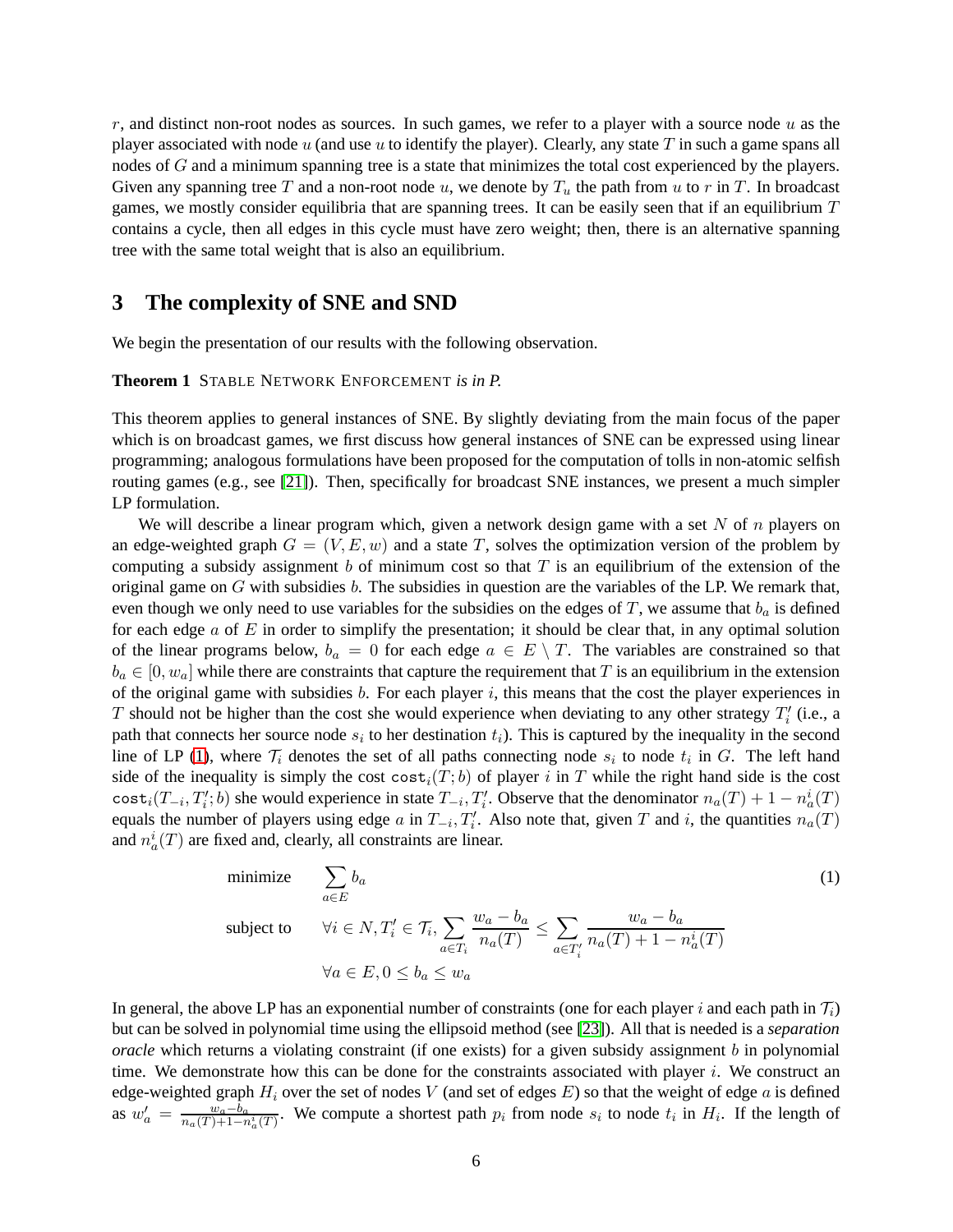path  $p_i$  satisfies  $\sum_{a \in p_i} w'_a < \text{cost}_i(T; b)$ , then the constraint that is associated with path  $p_i$  for player i is violated. Otherwise, no constraint associated with player  $i$  is violated.

We can transform the above LP to an equivalent one that has polynomial size. The main idea is to simulate the separation oracle for the above LP using additional variables and constraints. For each player is and node v of G, we introduce the variable  $\pi_i(v)$  to denote a lower bound on the length of the shortest path in graph  $H_i$  from node  $s_i$  to node v. The first two lines in the constraints of the following LP guarantee that  $\pi_i(v)$  is indeed such a lower bound (in the first constraint,  $\Gamma(u)$  denotes the set of neighbors of node u in G). Then, the constraint  $\pi_i(t_i) \geq \text{cost}_i(T; b)$  guarantees that the player i has no incentive to deviate from her strategy in  $T$  in the extension of the original game with subsidies  $b$ .

<span id="page-6-0"></span>minimize 
$$
\sum_{a \in E} b_a
$$
  
\nsubject to 
$$
\forall i \in N, u \in V, v \in \Gamma(u), \pi_i(v) \leq \pi_i(u) + \frac{w_{(u,v)} - b_{(u,v)}}{n_{(u,v)}(T) + 1 - n_{(u,v)}^i(T)}
$$

$$
\forall i \in N, \pi_i(s_i) = 0
$$

$$
\forall i \in N, \pi_i(t_i) \geq \sum_{a \in T_i} \frac{w_a - b_a}{n_a(T)}
$$

$$
\forall i \in N, u \in V \setminus \{s_i\}, \pi_i(u) \geq 0
$$

$$
\forall a \in E, 0 \leq b_a \leq w_a
$$
 (2)

LP [\(2\)](#page-6-0) has  $\Theta(n|V|)$  variables and  $\Theta(n|E|)$  constraints. We have a much simpler LP when the input is an instance of SNE consisting of a broadcast game on graph  $G$  (with a root node r) and a spanning tree  $T$  of  $G$ . We use the same variables as in the original LP (i.e., n variables since T is a spanning tree over  $n + 1$  nodes now) and much fewer (i.e.,  $O(|E|)$ ) constraints. In particular, we just require that no player associated with a node u has an incentive to change her strategy in T and use an edge  $(u, v)$  that does not belong to T and the path from  $v$  to  $r$  in  $T$ . The corresponding LP is:

<span id="page-6-1"></span>minimize 
$$
\sum_{a \in E} b_a
$$
  
\nsubject to 
$$
\forall u \in V \setminus \{r\}, v \in \Gamma(u) \text{ such that } (u, v) \notin T,
$$

$$
\sum_{a \in T_u} \frac{w_a - b_a}{n_a(T)} \le w_{(u,v)} + \sum_{a \in T_v} \frac{w_a - b_a}{n_a(T) + 1 - n_a^u(T)}
$$

$$
\forall a \in E, 0 \le b_a \le w_a
$$

$$
(3)
$$

<span id="page-6-2"></span>The correctness of the above LP (i.e., its equivalence with the optimization version of SNE) is given by the following lemma.

**Lemma 2** *Consider an instance of* STABLE NETWORK ENFORCEMENT *consisting of a broadcast game on a graph* G *and a state* T*. A subsidy assignment* b *enforces* T *as an equilibrium in the extension of the broadcast game in* G *if and only if the constraints of LP [\(3\)](#page-6-1) are satisfied.*

**Proof.** If T is an equilibrium of the extension of the broadcast game on G with subsidies b, then clearly the constraints of LP  $(3)$  are satisfied since otherwise a player associated with node u would have an incentive to deviate and use the path that consists of the edge from  $u$  to another node  $v$  that is not part of  $T$  and the path from v to r in T (or, simply, of the direct edge from u to the root node if  $v = r$ ).

Now, assume that all constraints of LP  $(3)$  are satisfied for a subsidy assignment b. We will show that no player has an incentive to deviate from  $T$  in the extension of the broadcast game with subsidies  $b$ . Assume for the sake of contradiction that the player associated with node  $u$  has an incentive to deviate to some path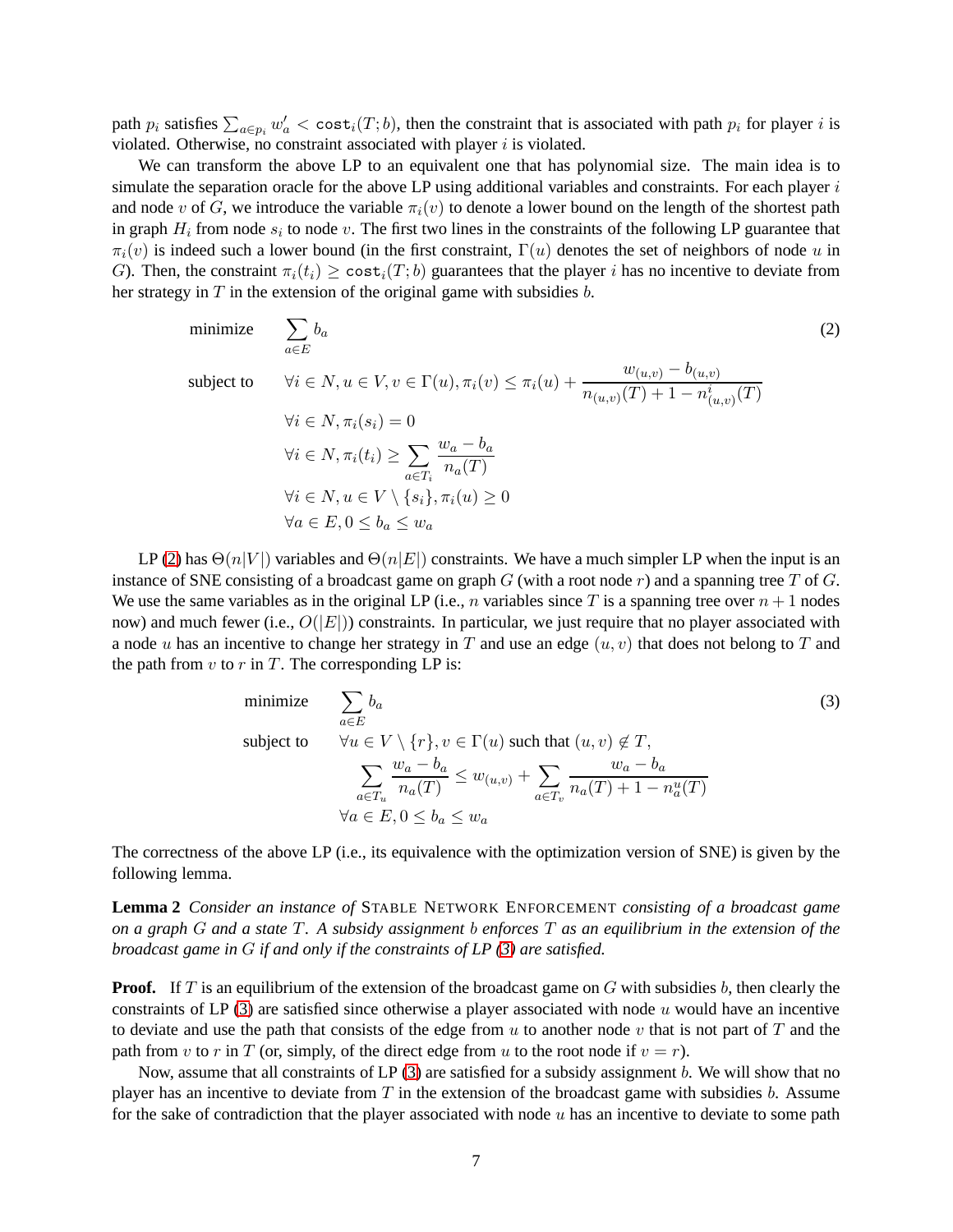from u to r that includes edges not belonging to T. Among such paths, let p be the path that incurs the minimum cost for the player associated with node  $u$  and, furthermore, contains the minimum number of edges not belonging to T. Following the edges of path p from node u to node r, let  $(v_1, v_2)$  be its last edge that does not belong to  $T$ . Using the constraint of the LP for the player associated with node  $v_1$  and edge  $(v_1, v_2)$ , we have that

$$
\sum_{a \in T_{v_1}} \frac{w_a - b_a}{n_a(T)} \leq w_{(v_1, v_2)} + \sum_{a \in T_{v_2}} \frac{w_a - b_a}{n_a(T) + 1 - n_a^{v_1}(T)}.
$$

Also, let  $v_3$  be the least common ancestor of  $v_1$  and  $v_2$  in T and denote by  $q_1$  and  $q_2$  the subpaths of  $T_{v_1}$  and  $T_{v_2}$  that connect  $v_1$  and  $v_2$  to  $v_3$ , respectively. Since  $T_{v_1}$  and  $T_{v_2}$  use the same edges in order to connect  $v_3$ to r and  $q_1$  and  $q_2$  are edge-disjoint (and, hence,  $n_a^{v_1}(T) = 0$  for each  $a \in q_2$ ), we also have that

<span id="page-7-0"></span>
$$
\sum_{a \in q_1} \frac{w_a - b_a}{n_a(T)} \leq w_{(v_1, v_2)} + \sum_{a \in q_2} \frac{w_a - b_a}{n_a(T) + 1}.
$$
\n(4)

Now, observe that the cost experienced by player u when deviating to the path p is strictly smaller than the cost she would experience by using the path  $p'$  consisting of the subpath of p connecting u to  $v_1$ , the edges of  $q_1$ , and the edges of p from  $v_3$  to r. Otherwise, the path p' would either incur strictly smaller cost to the player associated with node u than p or it would also incur the same cost as p but it would have strictly fewer edges not belonging to  $T$ ; both cases contradict our assumptions about  $p$ . Hence,

$$
w_{(v_1, v_2)} + \sum_{a \in q_2} \frac{w_a - b_a}{n_a(T) + 1 - n_a^u(T)}
$$
  $< \sum_{a \in q_1} \frac{w_a - b_a}{n_a(T) + 1 - n_a^u(T)}$ ,

which implies that

<span id="page-7-1"></span>
$$
w_{(v_1, v_2)} + \sum_{a \in q_2} \frac{w_a - b_a}{n_a(T) + 1} < \sum_{a \in q_1} \frac{w_a - b_a}{n_a(T)},\tag{5}
$$

since  $n_a^u(T) \in \{0, 1\}$ . We have reached a contradiction between [\(4\)](#page-7-0) and [\(5\)](#page-7-1) and the lemma follows.

Next, we prove that the restriction of SND to broadcast instances is NP-hard. The hardness proof uses instances of SND with budget equal to zero with target equilibrium weight equal to the weight of the minimum spanning tree. Note that in instances with a unique minimum spanning tree, the problem is certainly in P; one can just compute a minimum spanning tree and apply the LP approach described above. In our reduction, there are many different minimum spanning trees but it is hard to detect whether there is one that is an equilibrium in the corresponding broadcast game.

<span id="page-7-2"></span>**Theorem 3** *Given an instance of* STABLE NETWORK DESIGN *consisting of a broadcast game on a graph* G*, budget* B*, and a positive number* K*, it is NP-hard to decide whether there exists a subsidy assignment* b *of cost at most* B *so that the extension of the game with subsidies* b *has a tree of weight at most* K *as an equilibrium. Moreover, it is NP-hard even when* B *is set to zero.*

We will first describe a gadget that is used in the proof of Theorem [3;](#page-7-2) we call it the Bypass gadget of capacity κ. The gadget is shown in Figure [1.](#page-8-0) Let  $\ell$  be the minimum positive integer such that  $\mathcal{H}_{\kappa+\ell}-\mathcal{H}_{\kappa}>1$ . The Bypass gadget consists of a root node r connected to one end of a path of  $\ell$  nodes formed with edges of unit weight. We call this the *basic path* of the Bypass gadget. The node c on the far end of the path from r is called the *connector node*. There is an edge from c to r of weight  $\mathcal{H}_{\kappa+\ell} - \mathcal{H}_{\kappa}$ , which we call the *bypass edge*.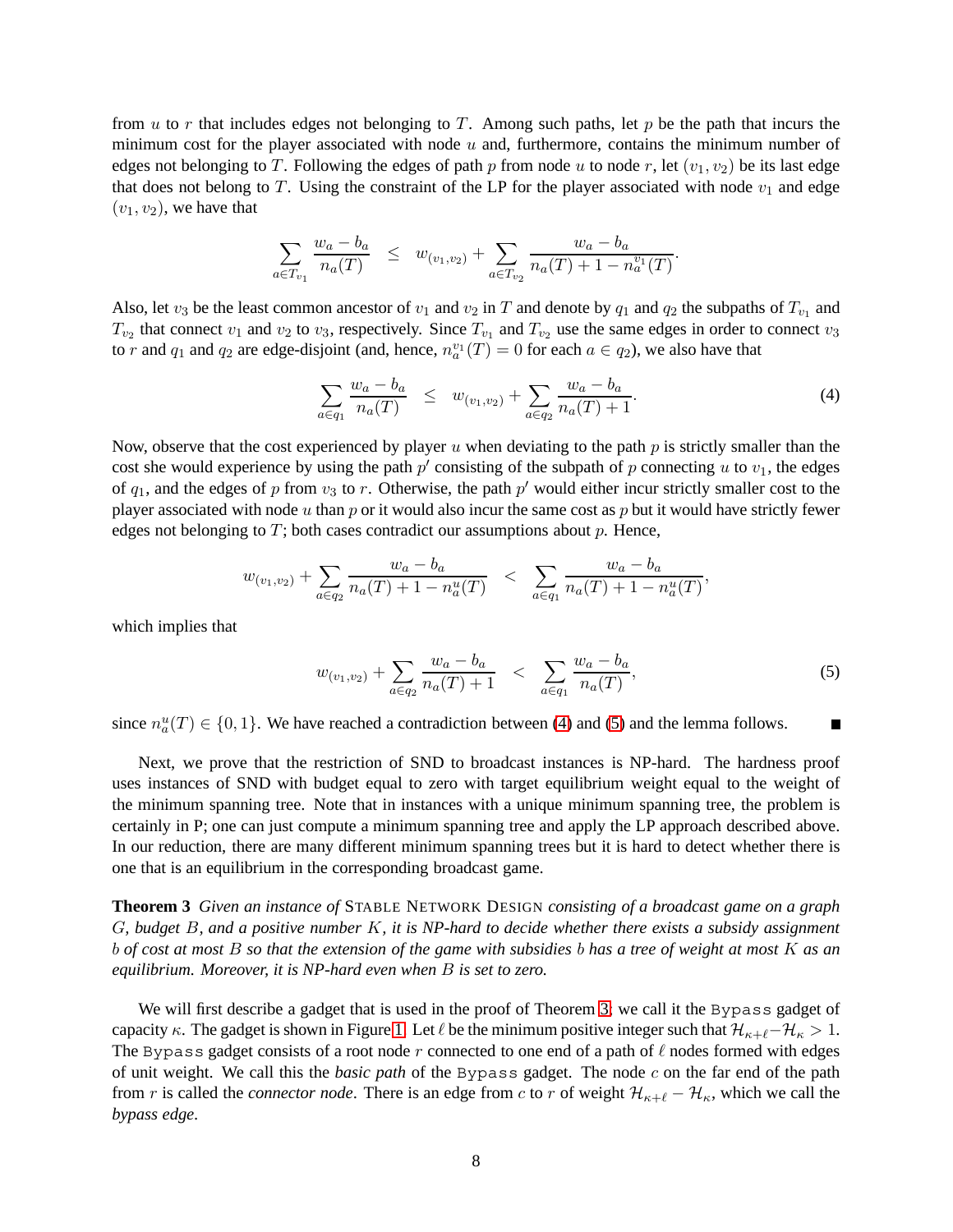Suppose this gadget is connected to a subgraph S of  $\beta$  nodes as shown in Figure [1.](#page-8-0) For the moment, we are not concerned with how the nodes in S are connected to each other. Consider the instance of SNE consisting of the broadcast game on the graph G of Figure [1,](#page-8-0) budget  $B = 0$ , and let T be a minimum spanning tree of  $G$ . Note that  $T$  does not include the bypass edge; it includes all edges in the basic path from c to r instead.



<span id="page-8-0"></span>Figure 1: The Bypass gadget with capacity  $\kappa$ .

<span id="page-8-1"></span>**Lemma 4** *If* β < κ*, then the player associated with node* c *has an incentive to deviate from her strategy in* T *and use the bypass edge. Otherwise, no player associated with a node in the basic path has any incentive to deviate from* T*.*

**Proof.** Regardless of how the players associated with nodes in the subgraph S are routed, since S is connected to the Bypass gadget through node c, there are  $\beta + 1$  players that need to use a path from c to r. Let us focus on the player associated with node c. If she and all the  $\beta$  players from S take the basic path, then her cost will be  $\sum_{i=1}^{\ell}\frac{1}{\beta+i}=\mathcal{H}_{\beta+\ell}-\mathcal{H}_{\beta}$ . If  $\beta<\kappa$ , then  $\mathcal{H}_{\kappa+\ell}-\mathcal{H}_{\kappa}<\mathcal{H}_{\beta+\ell}-\mathcal{H}_{\beta}$ , and therefore, the player associated with node c has an incentive to deviate to the bypass edge. On the other hand, if  $\beta \geq \kappa$ , then  $H_{\kappa+\ell}-H_{\kappa}\geq H_{\beta+\ell}-H_{\beta}$  and any player associated with a node in the basic path experiences a cost of at most  $\mathcal{H}_{\beta+\ell} - \mathcal{H}_{\beta}$  in T. Hence, no such player has an incentive to deviate from T.

**Proof of Theorem [3.](#page-7-2)** We show that the problem is NP-hard even when we consider the special case where  $B = 0$  and K equals the weight of the minimum spanning tree of the input graph G. In other words, given a broadcast game on a graph  $G$  with root node  $r$ , we ask: does this game have a minimum spanning tree of G as an equilibrium? We use a reduction from BIN PACKING.

We use a stricter form of BIN PACKING defined as follows. We are given a set of  $n$  items indexed by  $i \in \{1, 2, \ldots, n\}$ . The size of each item i is a positive even integer denoted by  $s_i$ . Since bin packing is strongly NP-hard [\[22\]](#page-29-16), we assume that  $s_i$  is bounded by a polynomial in n. We are also given a set of k bins indexed by  $j \in \{1, 2, \ldots, k\}$ , each of even integer capacity C, which we assume to be at least as large as max<sub>i</sub>  $s_i$ . We furthermore assume that  $\sum_{i=1}^n s_i = kC$ . We ask whether each item can be allocated to one of the  $k$  bins so that the total size of items in each bin is exactly  $C$ . Our definition of BIN PACKING is somewhat stricter than the conventional definition in which the capacity of bins and the size of the items is not restricted to be even and bins are not required to be filled to the brim. However, we note that it is quite straightforward to see that this restricted version of the problem can be reduced from the conventional version by first adding a suitable number of unit-sized items and then doubling the size of all items and the capacity of all bins. The number of additional items is upper-bounded by the total capacity of the bins. Therefore, our restriction of BIN PACKING is also strongly NP-hard.

Given a restricted instance of BIN PACKING, we now construct an instance of SNE as follows. For each item i of size  $s_i$ , we create a star graph with one center node which we denote by  $x_i$  and  $s_i - 1$  leaves.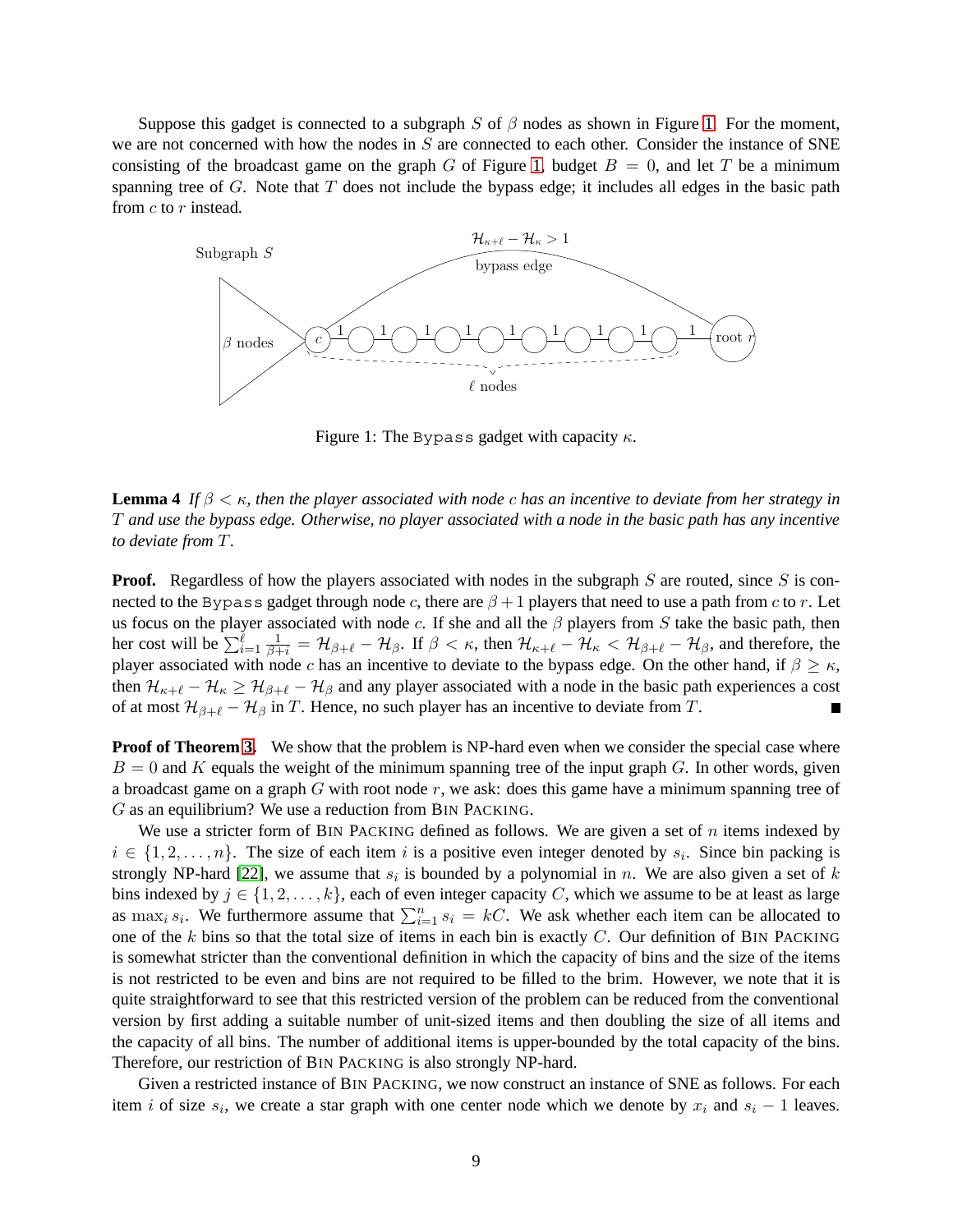

Figure 2: The graph G constructed from an instance of BIN PACKING.

The edges connecting the leaves to the center node of the star have zero weight. Let  $X$  be the set of center nodes. For each bin j, construct a Bypass gadget with capacity  $\kappa = C$ . Again, let  $\ell$  be the number of unit-weight edges in the basic path of each Bypass gadget. Recall that  $\ell$  is the minimum positive integer such that  $H_{C+\ell} - H_C > 1$ ; this implies that  $\ell$  is linear in C. We denote the connector node in the gadget corresponding to bin j by  $c_j$ . Let  $\chi$  be the set of all connector nodes. We connect sets  $\chi$  and X by a complete bipartite edge set with edges having weight  $2(\mathcal{H}_{C+\ell}-\mathcal{H}_C)$ . Observe that any minimum spanning tree of G consists of the  $k\ell$  unit-weight edges in the Bypass gadgets, the zero-weight edges connecting the leaves to their star center, and n edges that connect nodes of  $\chi$  to nodes of X so that each node of X is connected to exactly one node of  $\chi$ . We set K to be the weight of the minimum spanning tree, i.e.,  $K = k\ell + 2n(\mathcal{H}_{C+\ell} - \mathcal{H}_C).$ 

We claim that a minimum spanning tree  $T_{ne}$  of G is an equilibrium for the broadcast game on G if and only if the BIN PACKING instance has a solution. We prove this claim in both directions.

Let  $T_{ne}$  be a minimum spanning tree that is an equilibrium. Let  $\beta_j + 1$  be the number of nodes in the subtree of  $T_{ne}$  rooted at  $c_j$ . From Lemma [4,](#page-8-1) we know that since  $T_{ne}$  is an equilibrium, for all j, it holds that  $\beta_j \geq C$ . However, we also know from the properties of the BIN PACKING instance and the construction of graph G that  $\sum_{j=1}^{k} \beta_j = \sum_{i=1}^{n} s_i = kC$ . Clearly, it follows that for all j, we have  $\beta_j = C$ . Therefore, the allocation of item i to bin j whenever  $x_i$  is connected to  $c_j$  will lead to a solution for the BIN PACKING instance since the total size of these items is exactly  $\beta_i = C$ .

To show the other direction, let us suppose that we have a solution to the BIN PACKING instance. We construct a minimum spanning tree  $T_{ne}$  as follows.  $T_{ne}$  contains the edges from the leaves to the corresponding star center, the basic paths from the connector nodes to the root node r, and the edge  $(x_i, c_j)$ for each item i that is allocated to bin j. Note that, for  $j = 1, ..., k$ , the number of nodes in the subtree of  $T_{ne}$  rooted at  $c_i$  is exactly C. So, any player associated with a node in a basic path experiences a cost of at most  $\mathcal{H}_{C+\ell} - \mathcal{H}_C$  in  $T_{ne}$ . Furthermore, observe that each edge of  $T_{ne}$  between nodes of  $\chi$  and X is used by at least two players in  $T_{ne}$ . So, any player associated with a node in a star experiences a cost of at least  $2(\mathcal{H}_{C+\ell} - \mathcal{H}_C)$ . Hence, no player has an incentive to deviate to a path that includes a node of  $\chi$  that she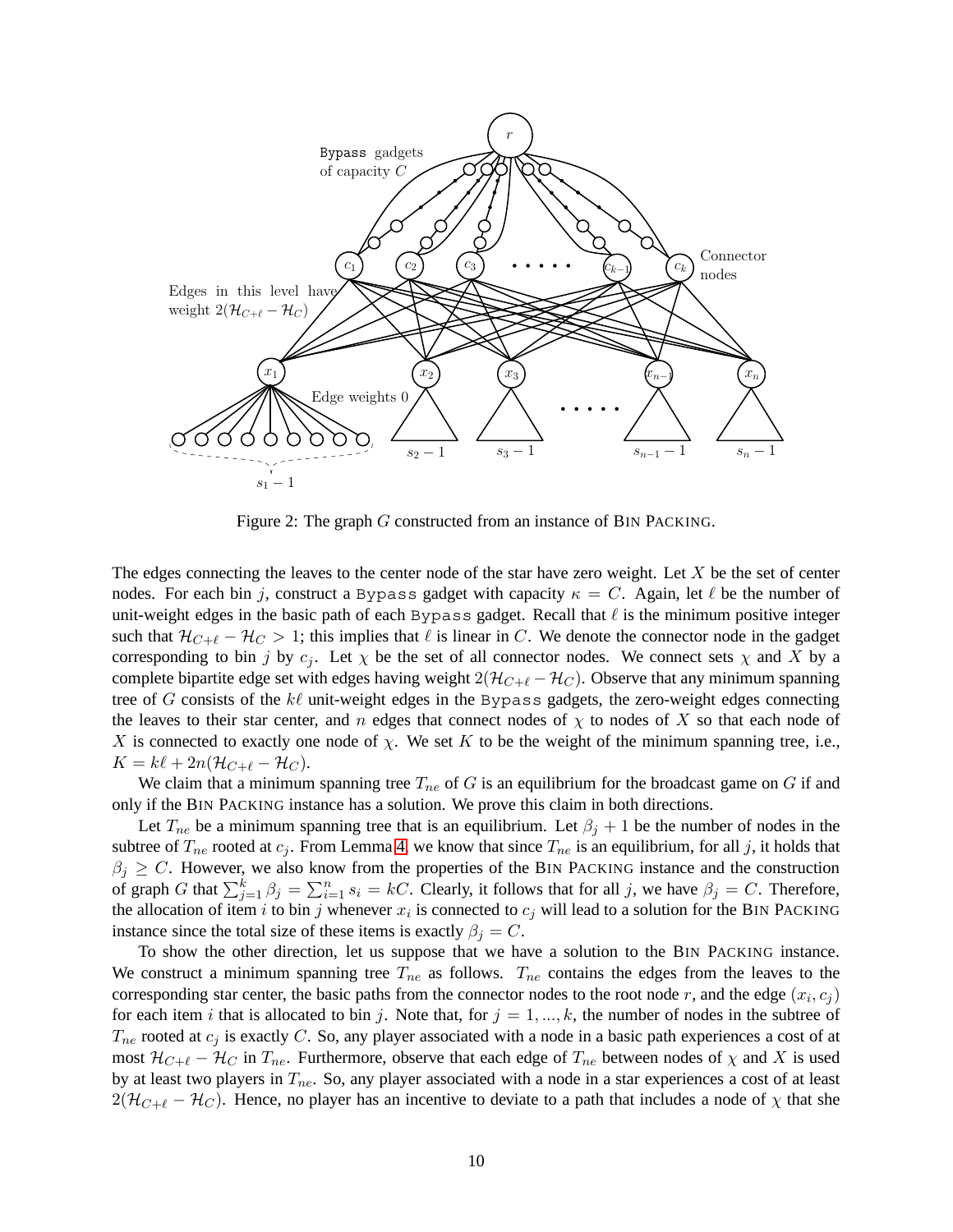does not use in  $T_{ne}$ . Any such path would include an edge of weight  $2(\mathcal{H}_{C+\ell}-\mathcal{H}_C)$  between a node in  $\chi$ and a node in  $X$  that is used only by that player. So, for each  $j$ , the  $C$  players associated with nodes in the subtree of  $c_j$  in  $T_{ne}$  have no incentive to deviate to a path that does not use node  $c_j$ . By Lemma [4,](#page-8-1) player  $c_j$  (and, consequently, all players that have node  $c_j$  in their path to r in  $T_{ne}$ ) has no incentive to deviate to the bypass edge connecting  $c_i$  to r. This holds for any other node in the basic path of a Bypass gadget as well. Therefore, it follows that  $T_{ne}$  is an equilibrium. Ξ

Note that the proof of Theorem [3](#page-7-2) essentially implies that deciding whether the price of stability of a given broadcast game is 1 or not is NP-hard. The next statement provides an even stronger negative result. It implies that given instances of SND consisting of a broadcast game on a graph  $G$  and a budget  $B$ , it is NP-hard to approximate within a factor better than 571/570 the minimum weight among all equilibria in any extension of the original game with subsidies of cost at most B.

### <span id="page-10-0"></span>**Theorem 5** *Approximating the price of stability of a broadcast game within a factor better than* 571/570 *is NP-hard.*

**Proof.** The proof is based on a reduction from INDEPENDENT SET in 3-regular graphs and uses an inap-proximability result due to Berman and Karpinski [\[7\]](#page-28-15). Given a 3-regular graph H with n nodes and  $3n/2$ edges, we construct an instance of a broadcast game consisting of a graph  $G$  as follows. The graph  $G$  has a node for each node and each edge of H and an additional root-node r. We denote by U the set of nodes of G that correspond to a node of H and by V the set of nodes of G that correspond to an edge of H. For each non-root node of G, there is an edge connecting it with the root; these edges have unit weight. A node of V that corresponds to an edge  $(u, v)$  in H is connected with edges to the nodes of U that correspond to the nodes u and v of H. The weight of these edges is  $\frac{2+\delta}{3}$  for some  $\delta \in (0,1/12]$ . Clearly, the subgraph of G induced by the nodes in  $U \cup V$  (i.e., all nodes besides r) is bipartite; in this subgraph, the nodes of U have degree 3 while the nodes of V have degree 2.

We claim that the graph  $H$  has an independent set of size  $m$  if and only if the broadcast game has an equilibrium of weight  $5n/2 - (1 - \delta)m$ . Consider a spanning tree T of G and let F be the forest obtained by removing the edges of T that are adjacent to r. We call a *branch* of T any subgraph consisting of a connected component of  $F$ , the edge connecting a node of this connected component to  $r$  in  $T$ , and  $r$  itself.

For any spanning tree of G, each of its branches can belong to one of the following types (see Figure [3\)](#page-11-0):

- Type A: It consists of a single edge connecting the root to a node in  $U \cup V$  (see Figure [3a](#page-11-0)).
- Type B: It consists of an edge connecting the root to a node in  $U$  which in turn is connected with its three adjacent nodes of  $V$  (see Figure [3b](#page-11-0)).
- Type C: It consists of an edge connecting the root to a node in  $U \cup V$  which is connected to either one or two of its adjacent nodes in G (see Figure [3c](#page-11-0)).
- Type D: It is a tree of depth exactly 3 rooted at  $r$  (see Figures [3d](#page-11-0) and [3e](#page-11-0)).
- Type E: It is a tree of depth at least 4 rooted at  $r$  (see Figures [3f](#page-11-0) and [3g](#page-11-0)).

We will first prove that if  $T$  is an equilibrium for the broadcast game in  $G$ , then it has a very special structure. In particular, none of its branches rooted at r can be of type  $C, D$ , or E. Assume otherwise and let h be such a branch:

• If h is of type C, consider a leaf u of h. The first edge in the path from u to r in h (i.e., the one adjacent to  $u$ ) is not used by any other player besides the one associated with node  $u$  while the second edge of the path is used by at most 3 players (i.e., the players associated with the leaves and the player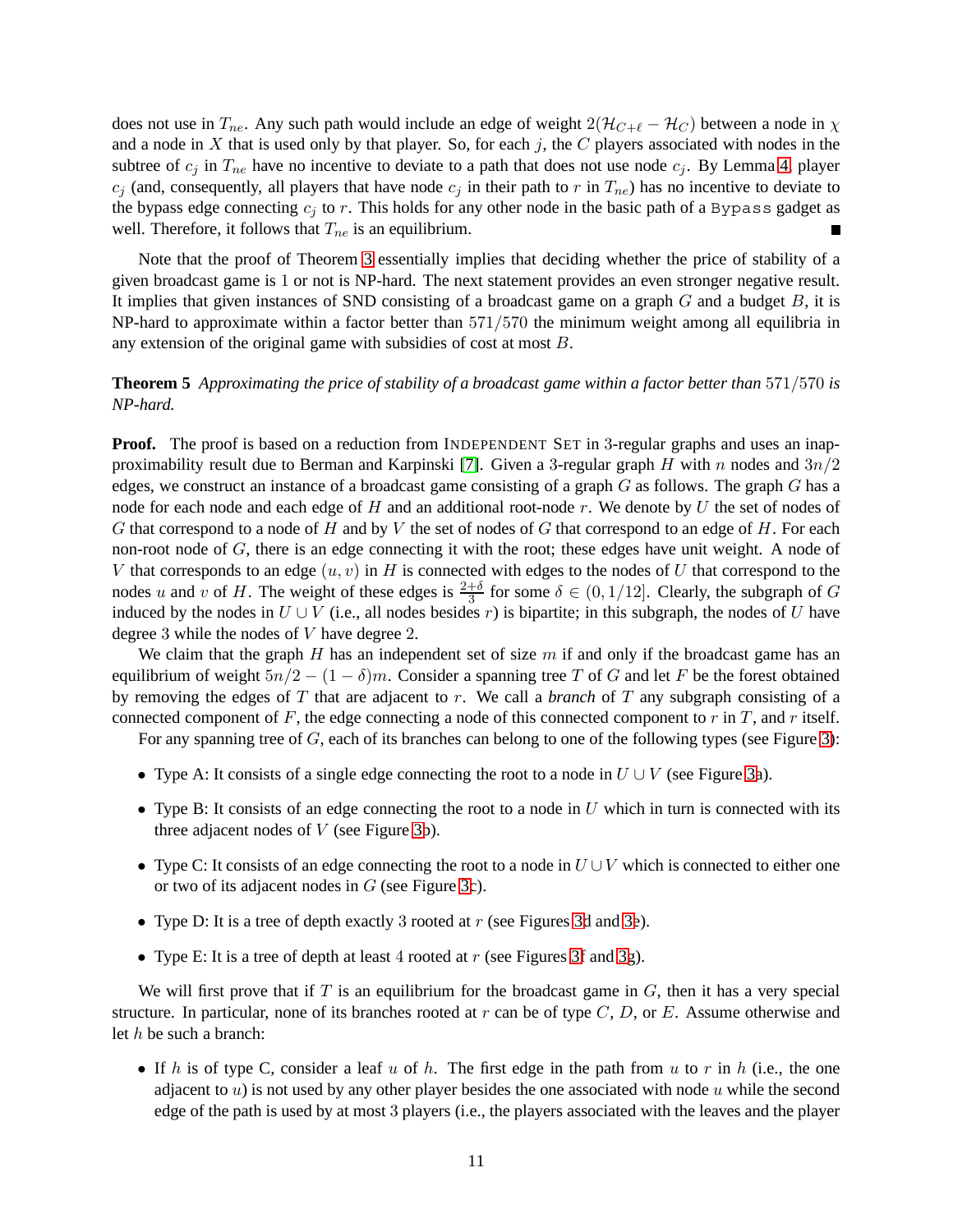

<span id="page-11-0"></span>Figure 3: Examples with branches considered in the proof of Theorem [5.](#page-10-0) Black and white nodes denote nodes of U and V, respectively while the grey nodes represent the root  $r$ . (a) A branch of type A. (b) A branch of type B. (c) A branch of type C. (d) and (e) Branches of type D. (f) and (g) Branches of type E.

associated with the node of h which is connected with r). Thus, the cost player u experiences is at least  $\frac{2+\delta}{3}+1/3>1$  and, hence, this player has an incentive to change her strategy and use the direct edge from  $u$  to  $r$ . See Figure [3c](#page-11-0) for an example.

- If h is of type D, then it has at most 7 non-root nodes. Consider a leaf u that is at distance 3 from  $r$ . If u belongs to U, then its adjacent node in  $h$  has degree 2. Thus, the first edge of the path from  $u$  to  $r$  in h is not used by any other player besides the one associated with u while the second edge in the path is used by at most 2 players. In total, the cost the player associated with node  $u$  experiences in these two edges of the path is  $\frac{2+\delta}{3} + \frac{2+\delta}{6} > 1$  and, hence, this player has an incentive to change her strategy and use the direct edge from  $u$  to  $r$  (see Figure [3d](#page-11-0)). If  $u$  belongs to  $V$ , its adjacent node in  $h$ belongs to  $U$  and the next node in the path from  $u$  to  $r$  belongs to  $V$ . Thus, the first edge of the path from u to r in h is not used by any other player besides the one associated with u, the second edge in the path is used by at most 3 players, and the third edge in the path (the one adjacent to  $r$ ) is used by at most 7 players. In total, the cost the player associated with node  $u$  experiences in these three edges of the path is  $\frac{2+\delta}{3} + \frac{2+\delta}{9} + 1/7 > 1$  and, hence, this player has an incentive to change her strategy and use the direct edge from  $u$  to  $r$  (see Figure [3e](#page-11-0)).
- If h is of type E, consider a leaf u that is at maximum distance (i.e., at least 4) from r. If u belongs to U, then its adjacent node in h has degree 2. Thus, the first edge of the path from u to r in h is not used by any other player besides the one associated with  $u$  while the second edge in the path is used by at most 2 players. In total, the cost the player associated with node  $u$  experiences in these two edges of the path is  $\frac{2+\delta}{3}+\frac{2+\delta}{6}>1$  and, hence, this player has an incentive to change her strategy and use the direct edge from  $u$  to  $r$  (see Figure [3f](#page-11-0)). If  $u$  belongs to  $V$ , its next two nodes in the path from u to r in h belong to U and V, respectively. Thus, the first edge of the path from u to r in h is not used by any other player besides the one associated with  $u$ , the second edge in the path is used by at most 3 players, and the third edge in the path is used by at most 4 players. In total, the cost the player associated with node u experiences in these three edges of the path is at least  $\frac{2+\delta}{3} + \frac{2+\delta}{9} + \frac{2+\delta}{12} > 1$ and, hence, this player has an incentive to change her strategy and use the direct edge from  $u$  to  $r$  as well (see Figure [3g](#page-11-0)).

Instead, if T consists only of branches of types A and B, no player has an incentive to deviate. Indeed,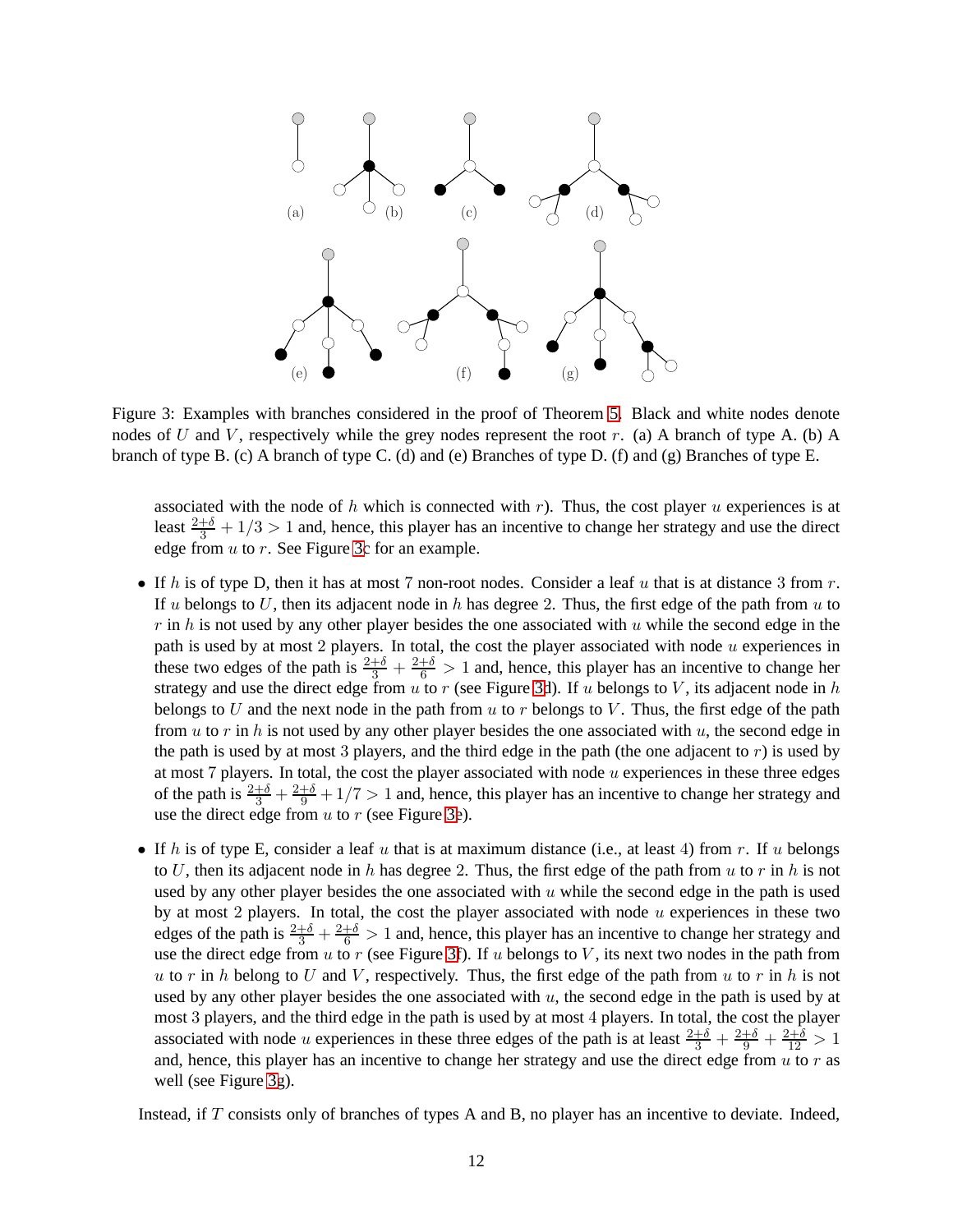assume that a player associated with a node  $u$  in a branch  $h_1$  has an incentive to change her strategy and use a new path. Note that the cost she experiences on the edges of  $h_1$  she uses is at most 1. Clearly, her new path cannot include an edge incident to the root which does not belong to any branch since the cost experienced in such a path would be at least 1. So, assume that the new path of the player contains the edges of another branch  $h_2$  in order to connect u to r. Clearly, this path should contain an edge of G that is not contained in any branches (and, hence, it is not used by any player besides the one associated with node  $u$ ) while the first edge of branch  $h_2$  that the path contains is used by exactly one player besides the one associated with node u; this follows by the structure of  $G$  and by the fact that branches of  $T$  are of type A or B (and, hence, the new path enters branch  $h_2$  through one of its leaves). Thus, the cost the player experiences in the new path is at least  $\frac{2+\delta}{3} + \frac{2+\delta}{6} > 1$  and, hence, she has no incentive to deviate.

Now, consider a spanning tree T that is an equilibrium for the broadcast game in  $G$  and let  $m$  be the number of branches of type B it contains. Clearly, the weight of the edges in such a branch is  $3+\delta$  while the total weight of the edges in branches of type A equals the number of nodes in  $U \cup V$  which do not belong to branches of type B, i.e.,  $5n/2 - 4m$ . Therefore, the total weight of the edges of T is  $5n/2 - (1 - \delta)m$ . Let  $I$  be the set of nodes of  $H$  which correspond to the nodes of the branches of type  $B$  that are connected to r in T. Due to the structure of G and T, I is an independent set of H with size m. Also, consider any independent set in  $H$  with size  $m$ . We can conversely construct a spanning tree of  $G$  which consists of branches of type A and B and, hence, is an equilibrium: for each node of  $U$  corresponding to a node in  $I$ , we create a branch of type B by connecting this node to  $r$  and to its three adjacent nodes in  $V$ . In this way, we create m branches of type B. Also, we create  $5n/2 - 4m$  branches of type A by connecting each node of  $U \cup V$  that does not participate in branches of type B to the root through their direct edges. The cost of this equilibrium tree is again  $5n/2 - (1 - \delta)m$ .

Now, we use the inapproximability result due to Berman and Karpinski [\[7\]](#page-28-15). Their result can be thought of as a polynomial-time reduction from the decision version of SATISFIABILITY. The reduction uses a constant  $\epsilon \in (0, 1/2)$ . Given an instance  $\phi$  of SATISFIABILITY, they construct an instance of INDEPENDENT SET which consists of a 3-regular graph  $H$  with 284 $k$  nodes (for some parameter  $k$ ) such that

- H has an independent set of size at least  $(140 \epsilon)k$  if  $\phi$  is satisfiable, and
- H has no independent set of size more than  $(139 + \epsilon)k$  if  $\phi$  is not satisfiable.

Using the particular graphs as input to our reduction, we can view it as a reduction from SATISFIABILITY as well. Given an instance  $\phi$  of SATISFIABILITY, our reduction defines a broadcast game such that

- there exists an equilibrium of total weight at most  $570 + 140\delta + (1 \delta)\epsilon$  if  $\phi$  is satisfiable, and
- there exists no equilibrium of total weight less than  $571 + 139\delta (1 \delta)\epsilon$  if  $\phi$  is not satisfiable.

By selecting  $\epsilon$  and  $\delta$  to be arbitrarily small, we conclude that approximating the minimum total weight among all equilibria (and, hence, the price of stability) within a factor better than 571/570 is NP-hard. П

### <span id="page-12-0"></span>**4 Bounds on the amount of subsidies**

In this section, we provide tight bounds on the amount of subsidies sufficient in order to enforce a minimum spanning tree as an equilibrium in the extension of the original broadcast game. The result is expressed as a constant fraction of the weight of the minimum spanning tree. We first prove our upper bound which is more involved. The proof uses two key ideas: first, the input SNE instance is appropriately decomposed into subinstances of SNE which have a significantly simpler structure. Our decomposition is such that the desired bound has to be proved for the subinstances; in order to do so, we use a second idea and exploit a virtual cost function that upper-bounds the actual cost experienced by the players in the extension of the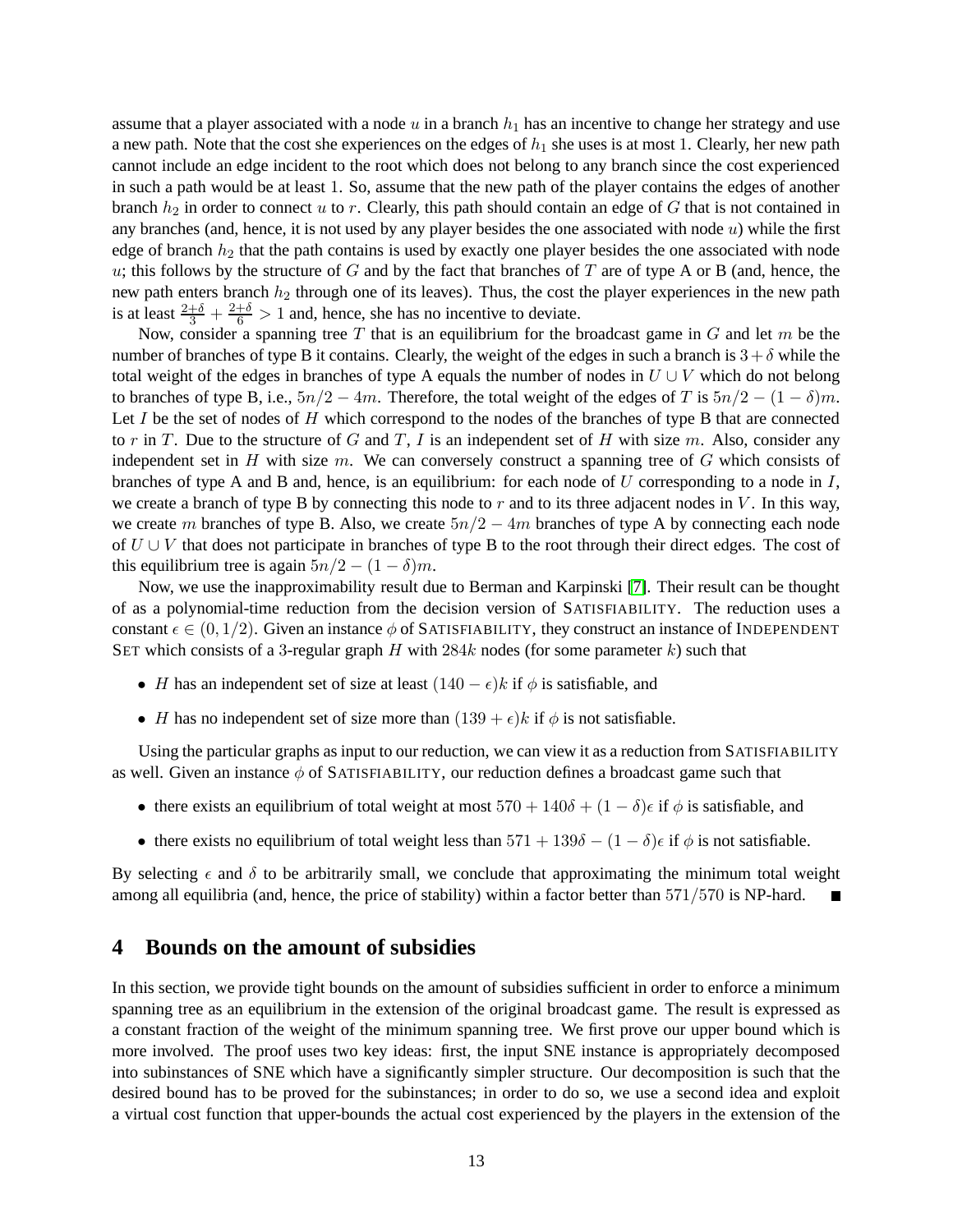<span id="page-13-2"></span>game (in the subinstances) with subsidies. The main property of this virtual cost function that simplifies the analysis considerably is that the total amount of subsidies necessary depends only on the weight of the tree (and not on its structure).

**Theorem 6** *Given an instance of* STABLE NETWORK ENFORCEMENT *consisting of a broadcast game on a graph* G *and a minimum spanning tree* T *of* G, there is a subsidy assignment b of cost at most  $\text{wgt}(T)/e$ *that enforces* T *as an equilibrium of the extension of the game with subsidies* b*, where* e *is the basis of the natural logarithm.*

**Proof.** We decompose the graph G into copies  $G^1$ ,  $G^2$ , ...,  $G^k$  so that the following properties hold:

- $G<sup>j</sup>$  has the same set of nodes and set of edges with  $G$ .
- The edge weights in  $G^j$  belong to  $\{0, c_i\}$  for some  $c_j > 0$ .
- If the weight of an edge a in  $G^j$  is non-zero, then the weight of a is non-zero in each of the copies  $G^1,...,G^{j-1}$  of  $G.$
- The weight of each edge in  $G$  is equal to the sum of its weights in the copies of  $G$ .

The decomposition proceeds as follows. Let  $c_1$  be the minimum non-zero weight among the edges of  $G$ . We construct a copy  $G^1$  of G (i.e., with the same set of nodes and set of edges) and with edge weights equal to zero if the corresponding edge of G has zero weight and equal to  $c_1$  otherwise. Then, we decrease each non-zero edge weight by  $c_1$  in G and proceed in the same way with the definition of the edge weights in the copy  $G^2$ , and so on. We denote by k the number of copies of G that have some edge of non-zero weight. Note that  $c_k$  may be infinite if G contains edges of infinite weight, but k is upper bounded by the number of edges in G. Clearly, the weight of an edge in the original graph is the sum of its weights in the copies of G.

We denote by  $T^j$  the spanning tree of  $G^j$  that has the same set of edges with T. We first observe that  $T^j$  is a minimum spanning tree of  $G^j$ . Assume that this is not the case; then, there must be an edge  $a_1$ with zero weight in  $G^j$  that does not belong to  $T^j$  such that some edge  $a_2$  of the edges of  $T^j$  with which  $a_1$ forms a cycle has non-zero weight  $c_j$ . By the definition of our decomposition phase, this implies that  $a_2$  has higher weight than  $a_1$  in G. This means that we could remove  $a_2$  from T and include  $a_1$  in order to obtain a spanning tree with strictly smaller weight, i.e.,  $T$  would not be a minimum spanning tree.

Now, in order to compute the desired subsidy assignment that enforces  $T$  as an equilibrium in the extension of the broadcast game in  $G$ , we will exploit appropriate subsidy assignments for the broadcast games in each copy of  $G$ . We have the following lemma.

<span id="page-13-1"></span>**Lemma 7** *Let*  $c_i > 0$ *. Consider a broadcast game on a graph*  $G^j$  *whose edges have weights in*  $\{0, c_j\}$  *and* let  $T^j$  be a minimum spanning tree of  $G^j$ . Then, there is a subsidy assignment  $b^j$  of cost at most  $\texttt{wgt}(T^j)/e$ that enforces  $T^j$  as an equilibrium in the extension of the game with subsidies  $b^j$ .

**Proof.** We call edges of weight 0 and  $c_j$  *light* and *heavy* edges, respectively. We also call a player associated with a node v a *light* player if the weight of the edge connecting v to its parent in  $T<sup>j</sup>$  is zero; otherwise, we call v a *heavy* player. We denote by  $m_a$  the number of heavy players which use edge a. Clearly,  $m_a \leq n_a(T^j).$ 

<span id="page-13-0"></span>We will introduce a *virtual cost* associated with each edge of  $T<sup>j</sup>$  in order to upper-bound the contribution of the edge to the real cost experienced by each player that uses the edge in  $T<sup>j</sup>$  in the extension of the game with subsidies. In particular, given subsidies  $y_a$  assigned to the heavy edge a with  $y_a \in [0, c_j]$ , we define the virtual cost of edge a as  $\text{vc}(a, y_a) = c_j \ln \frac{m_a}{m_a - 1 + y_a/c_j}$ . The virtual cost of a light edge is always zero; observe that no subsidies have to be assigned to these edges.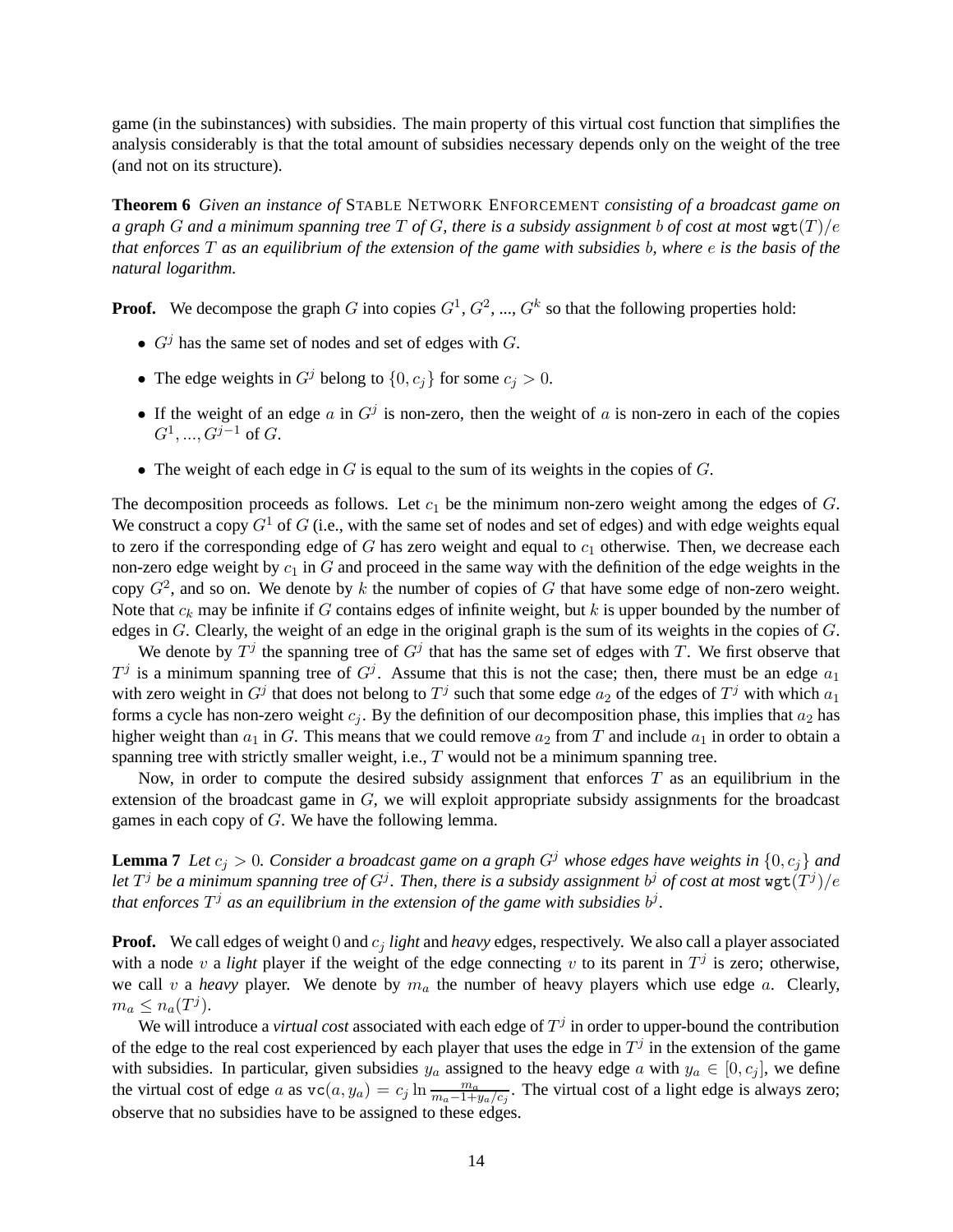**Claim 8** *For any heavy edge* a *with subsidies*  $y_a$ , *it holds that*  $\text{vc}(a, y_a) \geq \frac{c_j - y_a}{n_a(T)}$  $\frac{c_j - y_a}{n_a(T^j)}$ .

**Proof.** We use the inequality  $\ln x \leq x - 1$  for  $x \in [0, 1]$ . We have

$$
\begin{array}{rcl}\n\text{vc}(a, y_a) & = & c_j \ln \frac{m_a}{m_a - 1 + y_a/c_j} \\
& = & -c_j \ln \left( 1 - \frac{c_j - y_a}{m_a c_j} \right) \\
& \geq & \frac{c_j - y_a}{m_a} \\
& \geq & \frac{c_j - y_a}{n_a(T^j)}.\n\end{array}
$$

**Definition 9** *Consider a path* q *in* T <sup>j</sup> *and a subsidy assignment* y *on the edges of* T j *. We say that* y *is such that subsidies are packed on the least crowded heavy edges of* q *if* y<sup>a</sup> < c<sup>j</sup> *for a heavy edge* a *implies that*  $y_{a'} = 0$  *for every heavy edge* a' *of* q *with*  $m_{a'} > m_a$ .

П

We extend the notation of virtual cost so that  $vc(q, b^j)$  denotes the sum of the virtual cost of the edges of a path q in  $T<sup>j</sup>$  under the subsidy assignment  $b<sup>j</sup>$ . The following claim follows by the definitions and will be very useful later.

<span id="page-14-0"></span>**Claim 10** *Consider a path* q *and denote by* q ′ *the set of heavy edges of* q *and a subsidy assignment* y*. If*  $\cup_{a\in q'}$ { $m_a$ } *consists of the* |q'| *consecutive integers*  $t-|q'|+1, t-|q'|+2, ..., t$ , *then the virtual cost of path* q when subsidies are packed on its least crowded heavy edges is  $\text{vc}(q, y) = c_j \ln \frac{t}{t-|q'|+y(q)/c_j}$ .

**Proof.** Recall that the only edges that contribute to the virtual cost of  $q$  are the heavy edges in  $q'$ . If  $y(q) = 0$  (i.e., no subsidies are put on the edges of  $q'$ ), the virtual cost is

$$
\begin{array}{rcl}\n\text{vc}(q,y) & = & \sum_{a \in q'} \text{vc}(a, y_a) \\
& = & \sum_{a \in q'} c_j \ln \frac{m_a}{m_a - 1 + y_a/c_j} \\
& = & \sum_{i=t-|q'|+1}^t c_j \ln \frac{i}{i-1} \\
& = & c_j \ln \frac{t}{t-|q'| + y(q)/c_j}.\n\end{array}
$$

The first two equalities follow by the definition of the virtual cost, the third one follows since  $\cup_{a\in q'}\{m_a\}$  $\{t - |q'| + 1, t - |q'| + 2, ..., t\}$  and  $y_a = 0$ , and the last one is obvious.

We now consider the case  $y(q) > 0$ . Since subsidies are packed on the least crowded heavy edges of q, there must be a heavy edge  $a \in q'$  such that  $y_a > 0$  so that  $y_{a'} = 0$  for each heavy edge  $a'$  with  $m_{a'} > m_a$ and  $y_{a''} = c_j$  for each heavy edge  $a''$  with  $m_{a''} < m_a$ . Let  $q'_1 = \{a' \in q' : y_{a'} = 0\}$  and  $q'_2 = q' \setminus (q'_1 \cup \{a\})$ . Observe that the edges of  $q'_2$  and the light edges of q do not contribute to the virtual cost of q. Hence,

$$
\mathtt{vc}(q,y) \;\; = \;\; \sum_{a' \in q'_1} \mathtt{vc}(a',y_{a'}) + \mathtt{vc}(a,y_a)
$$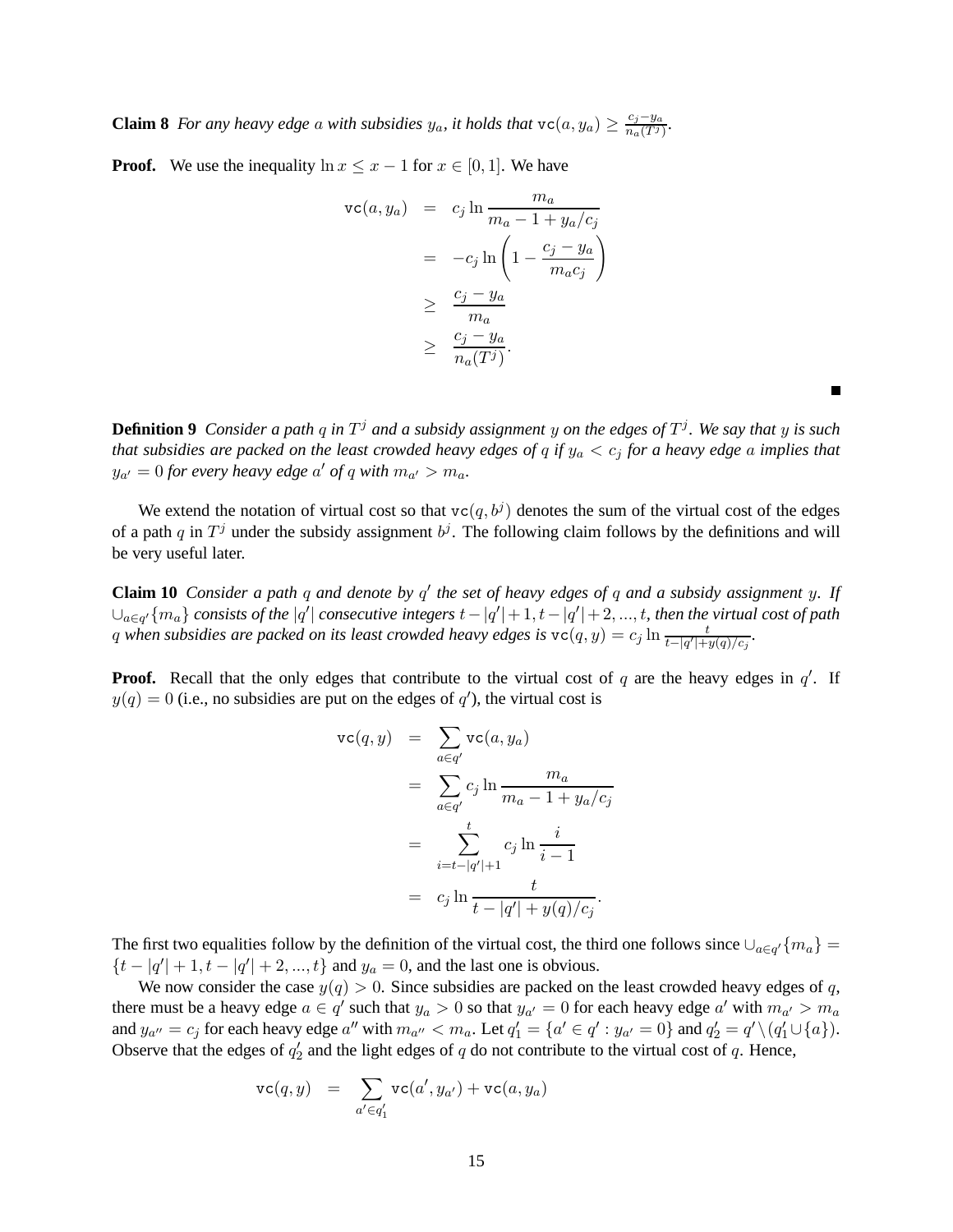$$
= \sum_{a' \in q'_1} c_j \ln \frac{m_{a'}}{m_{a'} - 1} + c_j \ln \frac{m_a}{m_a - 1 + y_a/c_j}
$$
  
\n
$$
= c_j \sum_{i=t-|q'_1|+1}^{t} \ln \frac{i}{i-1} + c_j \ln \frac{t-|q'_1|}{t-|q'_1| - 1 + y_a/c_j}
$$
  
\n
$$
= c_j \ln \frac{t}{t-|q'_1| - 1 + y_a/c_j}
$$
  
\n
$$
= c_j \ln \frac{t}{t-|q'| + y(q)/c_j}
$$

The first two equalities follow by the definition of the virtual cost, the third one follows since the definition of  $q'_1$  implies that  $\bigcup_{a' \in q'_1} \{m_{a'}\} = \{t - |q'_1| + 1, t - |q'_1| + 2, ..., t\}$  and  $m_a = t - |q'_1|$ , the fourth equality is obvious, and the last one follows since  $y(q) = y_a + |q'_2|c_j$  and  $|q'| = |q'_1| + |q'_2| + 1$ .

Figure [4](#page-15-0) provides a visualization of the virtual cost in a path when subsidies are packed on its less crowded heavy edges.



<span id="page-15-0"></span>Figure 4: A visualization of the virtual cost in a path q, with 6 heavy edges and  $\bigcup_{a \in q} \{m_a\} = \{1, 2, ..., 6\}$ , when subsidies are packed on its less crowded edges. The leftmost edge and a fraction of 60% of the second leftmost one have been subsidized. The virtual cost  $\ln \frac{6}{1.6}$  (see Claim [10\)](#page-14-0) is the area to the right of the dashed line that is below the black line. The real cost experienced by the player associated with the far left node is the area to the right of the dashed line that is below the grey line.

Now, we compute the subsidy assignment  $b^j$  that assigns no subsidies to the light edges and subsidies to the heavy edges of  $T^j$  as follows. Denote by L the set of leaf-nodes of  $T^j$  such that the path  $T_u^j$  connecting such a leaf-node u to the root node r in  $T<sup>j</sup>$  contains at least one heavy edge. For each leaf-node u of L, we pack subsidies to the least crowded heavy edges of  $T_u^j$  so that the virtual cost on the path  $T_u^j$  is exactly  $c_j$ . In particular, let S be the set of edges of  $T^j$  defined as follows: a heavy edge  $(v, p(v))$  belongs to S if  $\mathtt{vc}(T^j_n)$  $p(v_0,0) < c_j$  and  $\text{vc}(T_v^j,0) \ge c_j$ . Observe that the set S disconnects the leaves of L from the root node. Indeed, if this was not the case, there would be a heavy edge that is used by exactly one heavy player and is not assigned any subsidies; by the definition of the virtual cost, its virtual cost would be infinite. All heavy edges that are on the side of the partition together with the root node are assigned zero subsidies; the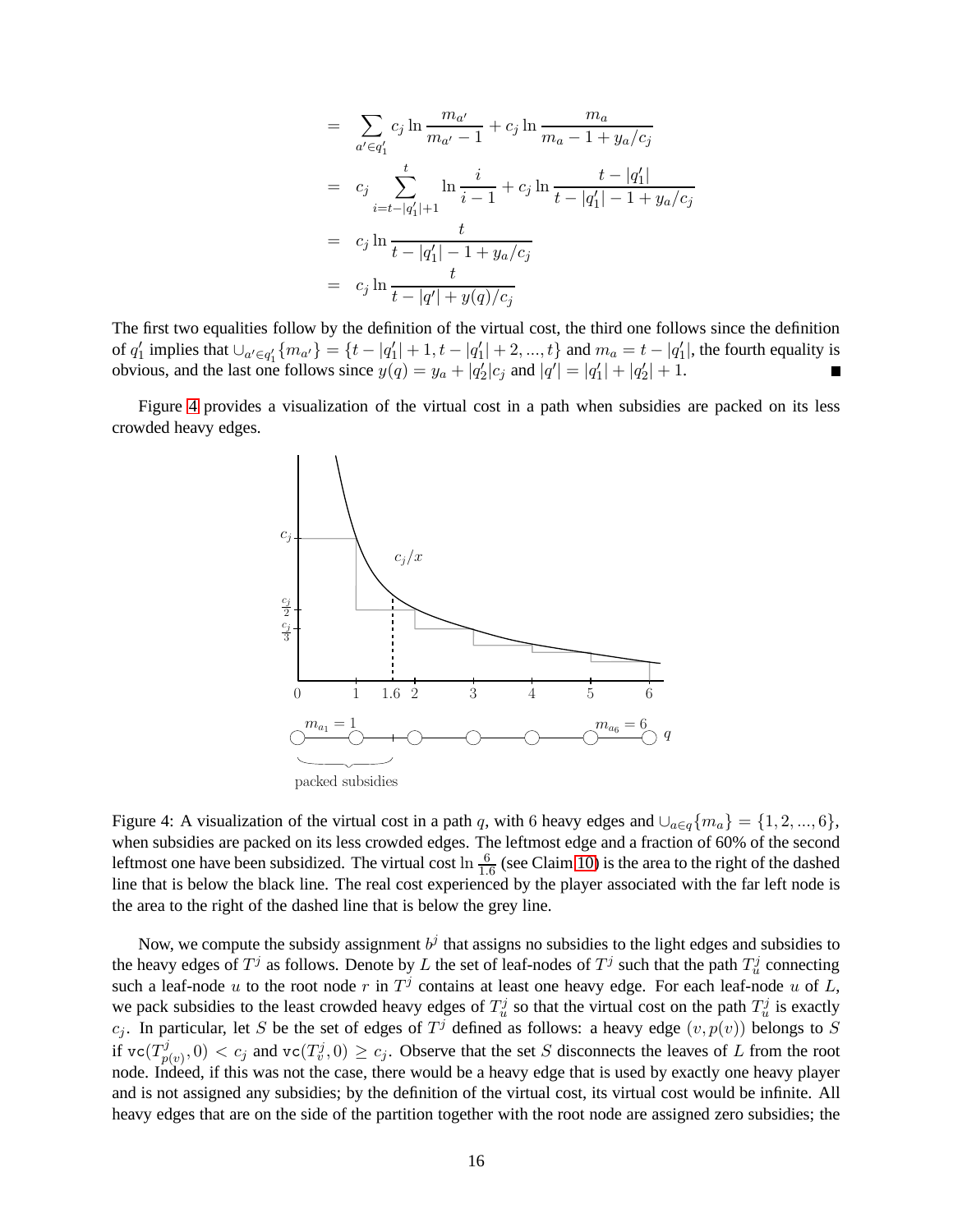heavy edges on the other side of the partition are assigned subsidies of  $c_j$  and do not contribute to the virtual cost of the paths they belong to. An edge  $a = (v, p(v))$  of S is assigned subsidies  $b_a^j$  with

$$
b_a^j = c_j \left( 1 - m_a \left( 1 - \exp \left( \frac{\text{vc}(T_{p(v)}^j, 0)}{c_j} - 1 \right) \right) \right).
$$

This definition implies that  $\text{vc}(T_n^j)$  $p(v, v_0, v_0) + \text{vc}(a, b_a^j) = c_j$ . In this way, we guarantee that the virtual cost of any path to the root node r is at most  $c_j$  if it contains at least one heavy edge and zero otherwise.

We will now show that, given the subsidies we have assigned to the edges of  $T<sup>j</sup>$ , no player has an incentive to deviate from her path to the root in  $T^j$ . Consider the player associated with a node u and let  $q_u$ be another path from u to r in  $T^j$ . Recall that the definition of subsidies and Claim [8](#page-13-0) guarantees that the cost experienced by the player that uses  $T_u^j$  is at most  $c_j$ . Now, consider the edges of  $q_u$  that do not belong to T (since  $q_u \neq T_u^j$  there is at least one such edge). If any such edge has weight  $c_j$ , this means that, by deviating to  $q_u$ , the player associated with node u would experience a cost of at least  $c_i$  and, hence, has no incentive to do so. So, in the following we assume that the edges of  $q_u$  that do not belong to  $T^j$  have zero weight. Now, consider the subgraph H of  $G^j$  induced by the edges in the paths  $T_u^j$  and  $q_u$ . Let C be a cycle of H. It consists of edges of  $T^j$  and edges not belonging to  $T^j$  that have zero weight. This implies that all edges in C have zero weight, otherwise we could replace an edge of C that belongs to  $T<sup>j</sup>$  (and has non-zero weight) with an edge of C that does not belong to T (which has zero weight) and obtain a spanning tree of  $G<sup>j</sup>$  with strictly smaller weight than  $T^j$ . This contradicts the assumption that  $T^j$  is a minimum spanning tree of  $G^j$ . So, all edges of  $T_u^j$  that are contained in a cycle in H have zero weight. The remaining edges of  $T_u^j$  are also used by  $q_u$ . We conclude that the total cost experienced by the player associated with node u is the same no matter whether she uses path  $T_u^j$  or  $q_u$  and, hence, she has no incentive to deviate from path  $T_u^j$  to  $q_u$ .

We will now show that the total amount of subsidies put on the edges of  $T<sup>j</sup>$  in this way is exactly  $\text{wgt}(T^j)/e$ . In order to show this, we will show that the total amount of subsidies put on the edges of  $T^j$ equals the total amount of subsidies put by the same procedure on the edges of another tree  $T$  that consists of a single path from the root that spans all the nodes and has the same number of heavy edges as the original one. As an intermediate step, consider two edges  $g_1 = (v_1, p(v_1))$  and  $g_2 = (v_2, p(v_2))$  of S such that the least common ancestor u of nodes  $v_1$  and  $v_2$  in  $T^j$  has largest depth. We denote by  $h_1$  and  $h_2$  the number of heavy edges in the subtrees of  $v_1$  and  $v_2$ , respectively, and by  $q_1$  and  $q_2$  the paths connecting u to  $v_1$  and  $v_2$  in T, respectively. Also, denote by  $q'_1$  (resp.  $q'_2$ ) the subset of  $q_1$  (resp.  $q_2$ ) consisting of heavy edges. Assume that the virtual cost of the path in  $T^j$  from r to u is  $\ell$  for some  $\ell \in [0, c_j)$ ; then, the virtual cost of the paths  $q_1$  and  $q_2$  is exactly  $c_j - \ell$ . Denote by  $b_{g_1}^j$  and  $b_{g_2}^j$  the subsidies assigned to edges  $g_1$  and  $g_2$  by the above procedure, respectively. Since the edges  $g_1$  and  $g_2$  are selected so that their least common ancestor u has largest depth, the edges in the path  $q_1$  are not used by any heavy player different than those in the subtree of  $T^j$  rooted at  $v_1$ . Similarly, the edges in the path  $q_2$  are not used by any heavy player other than those in the subtree of  $T^j$  rooted at  $v_2$ . Hence, both paths  $q_1$  and  $q_2$  satisfy the condition of Claim [10](#page-14-0) above in the sense that  $\bigcup_{a \in q'_1} \{m_a\} = \{h_1 + 1, h_1 + 2, ..., h_1 + |q'_1|\}$  and  $\bigcup_{a \in q'_2} \{m_a\} = \{h_2 + 1, h_2 + 2, ..., h_2 + |q'_2|\},\$ respectively. Hence, we can express the virtual cost of paths  $q_1$  and  $q_2$ , respectively, as

$$
\texttt{vc}(q_1, b^j) = c_j \ln \frac{h_1 + |q'_1|}{h_1 + b_{g_1}^j / c_j} = c_j - \ell
$$

and

$$
\text{vc}(q_2, b^j) = c_j \ln \frac{h_2 + |q'_2|}{h_2 + b_{g_2}^j/c_j} = c_j - \ell.
$$

Equivalently, we have  $h_1 + |q'_1| = \exp(1 - \ell/c_j)(h_1 + b_{q_1}^j/c_j)$  and  $h_2 + |q'_2| = \exp(1 - \ell/c_j)(h_2 + b_{q_2}^j/c_j)$ . By summing these last two equalities, we obtain that  $h_1 + h_2 + |q'_1| + |q'_2| = \exp(1 - \ell/c_j)(h_1 + h_2 +$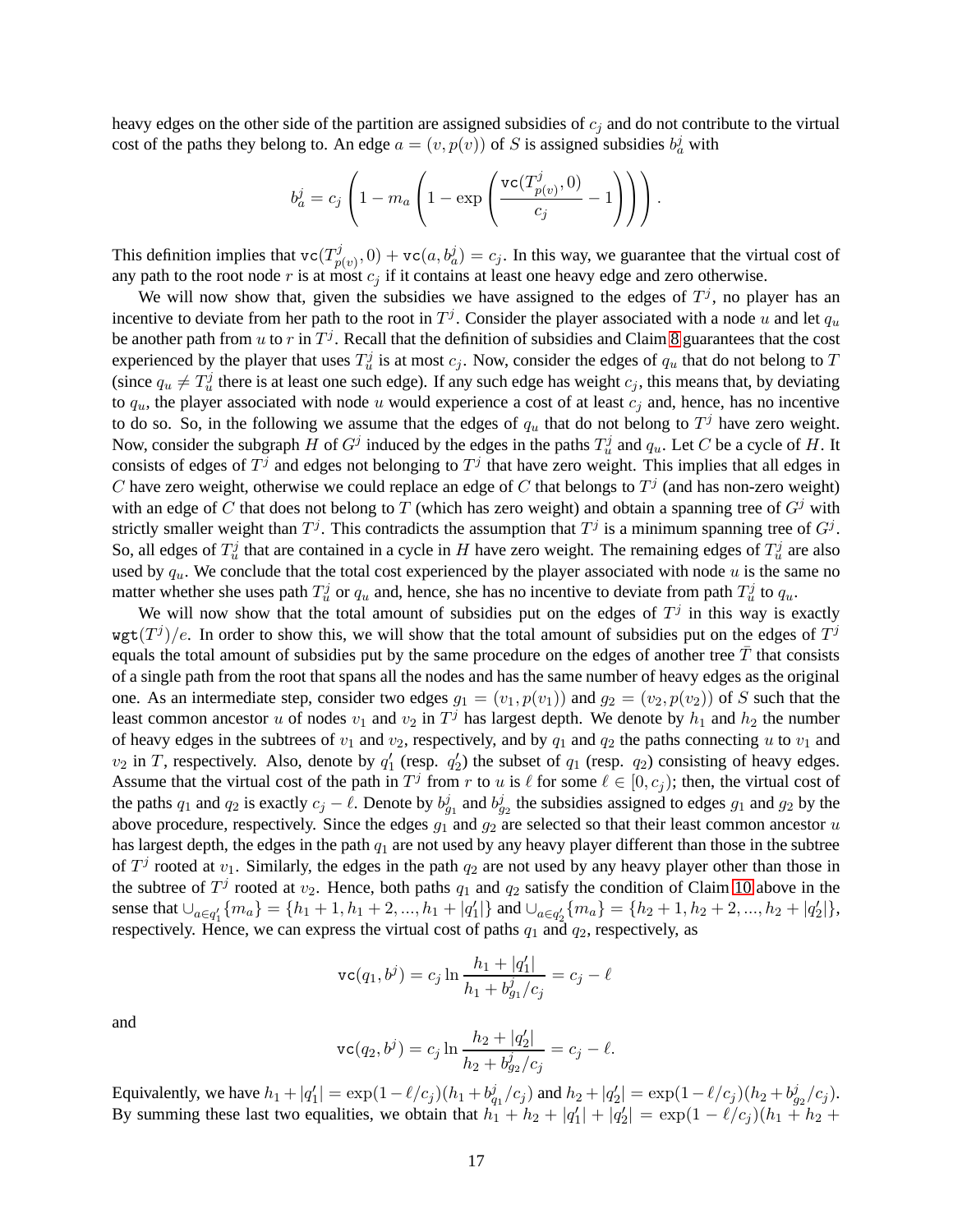$(b_{g_1}^j + b_{g_2}^j)/c_j)$  which implies

<span id="page-17-0"></span>
$$
c_j \ln \frac{h_1 + h_2 + |q'_1| + |q'_2|}{h_1 + h_2 + (b_{g_1}^j + b_{g_2}^j)/c_j} = c_j - \ell.
$$
 (6)

Now, consider the following transformation of  $T<sup>j</sup>$  to another tree  $T'$ . The only change is performed in the paths  $q_1$ ,  $q_2$  and all subtrees of their nodes besides node u. We replace all these edges in  $T<sup>j</sup>$  with a path q originating from  $u$  and spanning all the nodes in  $q_1$  and  $q_2$  and their subtrees so that exactly  $h_1 + h_2 + |q'_1| + |q'_2|$  heavy edges are used. Let  $q'$  be the set of heavy edges in q. We pack a total amount  $c_j(h_1+h_2)+b_{g_1}^j+b_{g_2}^j$  of subsidies (i.e., the same total amount of subsidies used in the heavy edges of  $q_1, q_2$ and in the subtrees of nodes  $v_1$  and  $v_2$  in  $T^j$ ) on the least crowded heavy edges of path q while the assignment of subsidies on the other heavy edges of  $T'$  is the same as in the corresponding edges in  $T^j$ . Now, the path q satisfies the condition of the Claim [10](#page-14-0) above in the sense that  $\bigcup_{a \in q'} \{m_a\} = \{1, ..., h_1 + h_2 + |q'_1| + |q'_2|\}.$ Hence, the virtual cost of path q when a total amount  $c_j(h_1 + h_2) + b^j_{g_1} + b^j_{g_2}$  of subsidies is packed on its least crowded heavy edges is the one at the left hand side of equality [\(6\)](#page-17-0) and is exactly  $c_j - \ell$  while the virtual cost of the path from the root to  $u$  in  $T'$  is not affected by our transformation (the number of heavy players in the subtree of node u stays the same after the transformation) and is equal to  $\ell$ . Hence, we have transformed  $T<sup>j</sup>$  to  $T'$  so that the same total amount of subsidies is used and guarantees that any path from the root to a node has virtual cost at most  $c_j$ . By executing the same transformation in  $T'$  repeatedly, we end up with a tree T which consists of a path  $\bar{q}$  spanning all the nodes and has the same number of heavy edges as the original tree  $T^j$  (and, obviously, the same total weight). Let  $\bar{q}'$  be the set of heavy edges in  $\bar{q}$ . The transformation guarantees that by packing the original total amount of subsidies on the least crowded heavy edges of  $\bar{q}$ , we have that its virtual cost is exactly  $c_j$ . Also, note that  $\cup_{a \in \bar{q}'} \{m_a\} = \{1, 2, ..., |\bar{q}'|\}$ and, by Claim [10,](#page-14-0) the virtual cost of path  $\bar{q}$  when a total amount  $b(T^j)$  of subsidies is packed on its least crowded heavy edges is  $c_j \ln \frac{|\vec{q}'| c_j}{b(T^j)} = c_j$ . This implies that the total amount of subsidies in the original tree is  $b(T^j) = |\bar{q}'|c_j/e = \texttt{wgt}(T^j)/e$ .

Now, for each copy  $G^j$  of G, we use the procedure in the proof of Lemma [7](#page-13-1) to compute a subsidy assignment  $b^j$  so that the tree  $T^j$  is an equilibrium for the extension of the broadcast game on the graph  $G^j$ with subsidies  $b^j$ . For the original game on the graph G, we assign an amount of  $b_a = \sum_{j=1}^k b_a^j$  as subsidies to edge  $a$  (i.e., equal to the total amount of subsidies assigned to  $a$  for each copy of  $G$ ). We can easily show that  $T$  is an equilibrium for the original broadcast game. Let  $T_u$  be the path used by the player associated with node u in T and denote by  $q_u$  a different path connecting u with r in G. The cost experienced by the player associated with node  $u$  in  $T$  is

$$
\begin{array}{rcl}\n\text{cost}_u(T;b) &=& \sum_{a \in T_u} \frac{w_a - b_a}{n_a(T)} \\
&=& \sum_{a \in T_u} \sum_{j=1}^k \frac{w_a^j - b_a^j}{n_a(T^j)} \\
&=& \sum_{j=1}^k \sum_{a \in T_u} \frac{w_a^j - b_a^j}{n_a(T^j)} \\
&& \leq \sum_{j=1}^k \sum_{a \in q_u} \frac{w_a^j - b_a^j}{n_a(T^j) + 1 - n_a^u(T^j)} \\
&=& \sum_{a \in q_u} \frac{w_a - b_a}{n_a(T_{-u}, q_u)} \\
&=& \text{cost}_u(T_{-u}, q_u; b),\n\end{array}
$$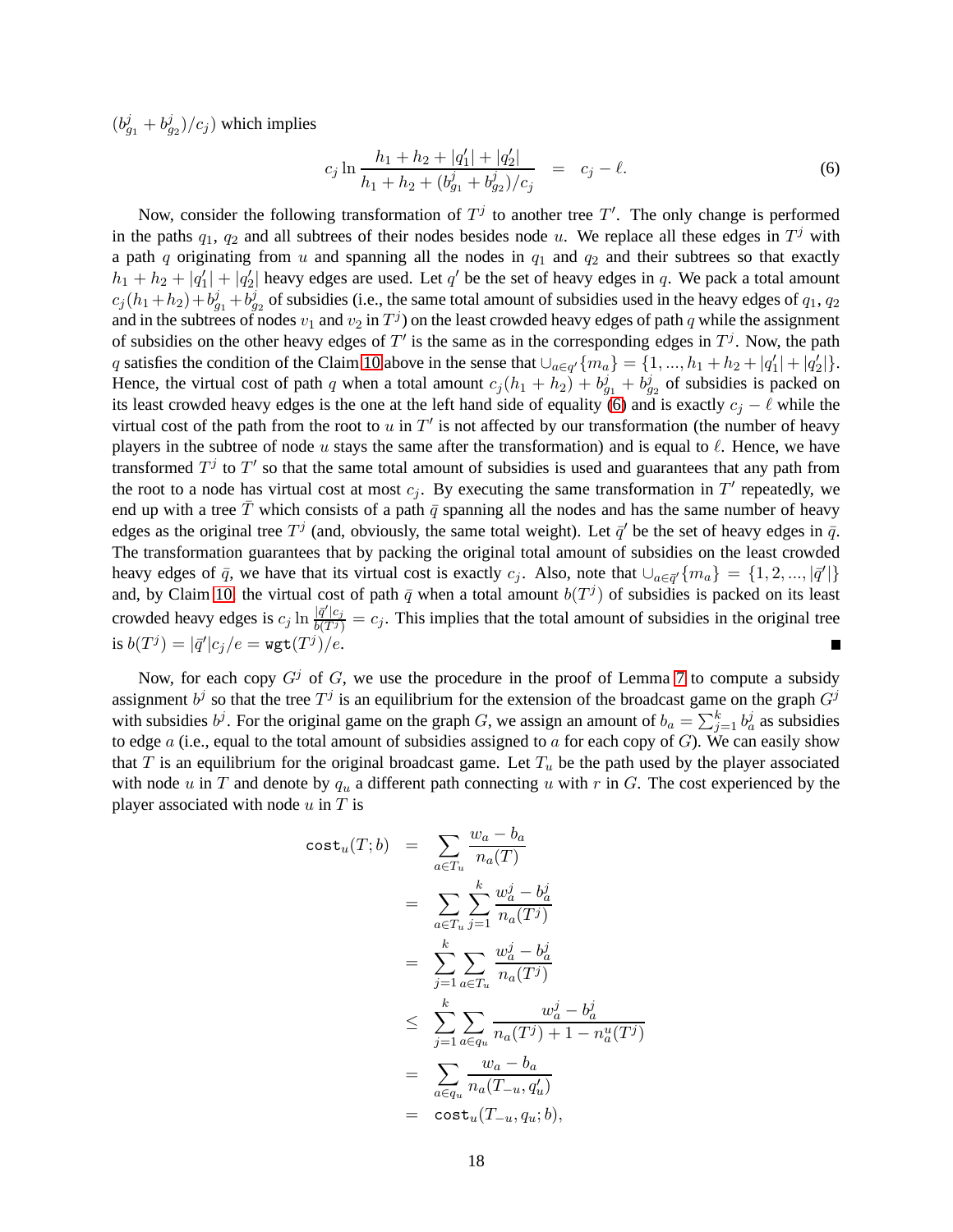i.e., not larger than the cost she would experience by deviating to path  $q_u$ , which implies that T is indeed enforced as an equilibrium in the extension of the broadcast game on  $G$  with the particular subsidies. The equalities follow by the definition of the cost experienced by the player associated with node  $u$ , or the definition of our decomposition, or due to the exchange of sums, and the inequality follows since, by Lemma [7,](#page-13-1)  $T^j$  is enforced as an equilibrium in the extension of the broadcast game in  $G^j$  with subsidies  $b^j$ . The bound on the amount of subsidies follows by the guarantee for the cost of the subsidy assignments  $b^j$  from Lemma [7](#page-13-1) and the last property of our decomposition, and since the subsidy  $b_a$  on each edge a is defined as  $b_a = \sum_{j=1}^{k} b_a^j$ .

<span id="page-18-2"></span>We now present our lower bound.

**Theorem 11** *For every*  $\epsilon > 0$ *, there exist a broadcast game on a graph* G *and a minimum spanning tree* T *of* G *such that any subsidy assignment that enforces* T *as equilibrium of the extension of the broadcast game with subsidies is at least*  $(1/e - \epsilon)$ wgt $(T)$ *.* 

**Proof.** Consider the graph G which consists of a cycle with  $n + 1$  edges of unit weight that span the root node r and the n nodes which are associated with the players. Let  $a = (r, u)$  be an edge incident to the root node r and let T be the path that contains all edges of G besides a. Clearly, T is a minimum spanning tree of  $G$ . Now, in order to satisfy that the player associated with node  $u$  has no incentive to deviate from her strategy in  $T$  and use edge  $\alpha$  instead, we have to put subsidies on some of the edges of the path  $T$ . The maximum decrease in the cost of the player associated with node  $u$  is obtained when subsidies are packed on the least crowded edges of  $T$  (i.e., on the edges of  $T$  that are further from the root); equivalently, the minimum amount of subsidies necessary in order to decrease the cost of this player to 1 is obtained when subsidies are packed on the least crowded edges of T. Let  $k$  be the number of edges that are subsidized. Since the player associated with node u has no incentive to deviate, the cost of  $\mathcal{H}_n-\mathcal{H}_k$  she experiences at the  $n-k$ edges on which we do not put subsidies is at most 1 while the total amount of subsidies is at least  $k-1$ . Using the inequality  $x \ge \ln(1+x)$  for  $x \ge 0$ , we obtain  $1 \ge \mathcal{H}_n - \mathcal{H}_k = \sum_{t=k+1}^n \frac{1}{t} \ge \sum_{t=k+1}^n \ln \frac{t+1}{t} = \ln \frac{n+1}{k+1}$ <br>which implies that that the total amount of subsidies is at least  $k-1 \ge \frac{n+1}{e} - 2$ . The weight the bound follows by selecting  $n$  to be sufficiently large.

### <span id="page-18-0"></span>**5 All-or-nothing subsidies**

<span id="page-18-1"></span>In this section, we consider the all-or-nothing version of SNE. Interestingly, in contrast to the standard version, we prove (Theorem [12\)](#page-18-1) that its optimization version is hard to approximate within any factor.

**Theorem 12** *Given an instance of all-or-nothing* STABLE NETWORK ENFORCEMENT *consisting of a broadcast game on a graph* G *and a minimum spanning tree* T *of* G*, approximating (within any factor) the minimum cost over all-or-nothing subsidy assignments that enforce* T *as an equilibrium in the extension of the broadcast game is NP-hard.*

**Proof.** We use a reduction from instances of 3SAT-4 which consist of CNF formulas such that each clause contains exactly three literals (corresponding to different variables) and each variable appears in at most four clauses. Deciding whether such an instance has a truthful assignment or not is NP-hard [\[37\]](#page-29-17). Given an instance  $\phi$  of 3SAT-4 with a set of clauses C, our construction defines (in polynomial time) a broadcast game on a graph  $G$  and identifies a particular minimum spanning tree  $T$  of  $G$ . Our construction uses a parameter K which is significantly larger than  $3|C|$ . We will show that deciding whether the minimum cost over all-or-nothing subsidy assignments that enforce  $T$  as an equilibrium in the extension of the broadcast game is at most  $3|C|$  or at least K is NP-hard.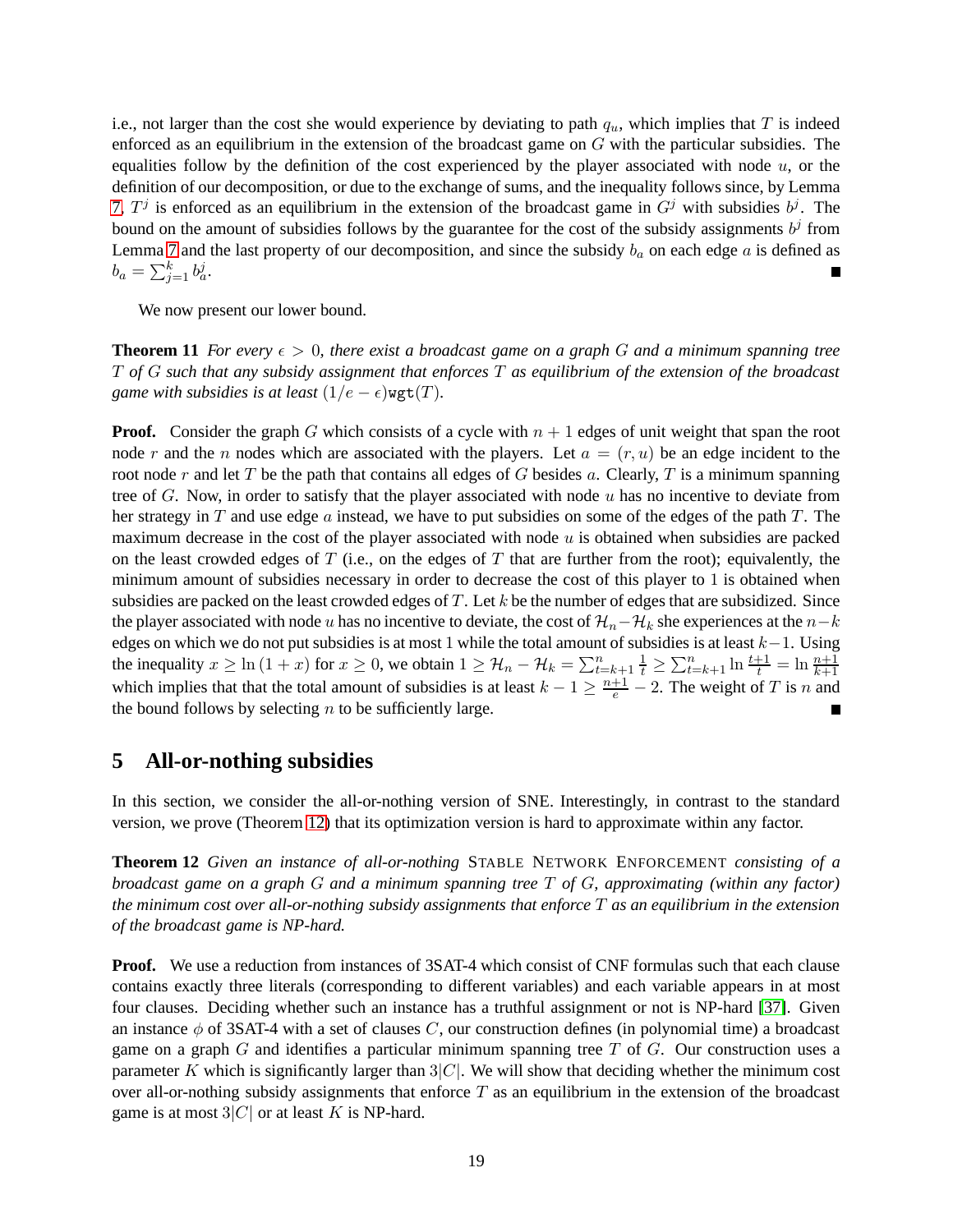First, we assign a *label* from {1, 2, ..., 9} to each variable in such a way that two variables that appear in the same clause are assigned different labels. Due to the fact that each variable appears in at most four clauses, it should have a different label than at most eight other variables. Hence, nine labels suffice and the corresponding labeling can be computed in polynomial time. For  $j = 1, 2, ..., 9$ , we define the constants  $n_j=\frac{1}{4}$  $\frac{1}{4}28^{2^{9-j}}$  or, equivalently, for  $j = 1, 2, ..., 8$ ,  $n_j = 4n_{j+1}^2$  with  $n_9 = 7$ .

The graph G has a root-node r and consists of several gadgets: *literal gadgets*, *clause gadgets*, *consistency gadgets*, and *auxiliary* nodes and edges. The non-root nodes of G are partitioned into *critical* and *non-critical* ones. The edges of G belong to three different types: *heavy edges* of weight at least K, *ultra light edges* of zero weight, and *light edges* of unit weight.

We start with the definition of the literal gadgets (see Figure [5\)](#page-19-0). For each appearance of a literal  $\ell$  in a clause c, we have a literal gadget which consists of four non-critical nodes  $l(c, \ell)$ ,  $u(c, \bar{\ell})$ ,  $u(c, \ell)$  and  $v_1(c, \ell)$ , and the critical nodes  $v_2(c, \ell)$  and  $v_3(c, \ell)$ . Let j denote the label of the variable corresponding to literal  $\ell$ . Then, there are the following edges: the light edges  $(l(c, \ell), u(c, \overline{\ell}))$  and  $(u(c, \overline{\ell}), u(c, \ell))$ , the heavy edges  $(l(c, \ell), v_1(c, \ell)), (v_1(c, \ell), v_2(c, \ell)),$  and  $(v_3(c, \ell), u(c, \ell))$  of weight K, the heavy edge  $(l(c, \ell), v_3(c, \ell))$  of weight  $K + \frac{1}{n+1}$  $\frac{1}{n_j-3}$  and the heavy edge  $(v_2(c, \ell), u(c, \ell))$  of weight  $\frac{3K}{2} - \frac{1}{n_j+1}$ . Among them, the first five edges belong to T while the last two ones do not.



<span id="page-19-0"></span>Figure 5: The literal gadget for the appearance of literal x in clause c. The black nodes are the critical ones and the solid edges are the ones that belong to  $T$ . The thick and thin solid edges are the heavy and light ones, respectively.

For each clause  $c = (\ell_1, \ell_2, \ell_3)$  with literals corresponding to different variables with labels  $j_1, j_2$ , and  $j_3$  with  $j_1 < j_2 < j_3$ , we have a clause gadget (see Figure [6\)](#page-20-0) which connects the three literal gadgets corresponding to the appearance of literals  $\ell_1$ ,  $\ell_2$ , and  $\ell_3$  in clause c as follows. The node  $l(c, \ell_1)$  coincides with the root-node r, the node  $l(c, \ell_2)$  coincides with node  $u(c, \ell_1)$ , and the node  $l(c, \ell_3)$  coincides with  $u(c, \ell_2)$ . There is an extra critical node  $v(c)$  which is connected through a heavy edge of weight K to node  $u(c, \ell_3)$  and through a heavy edge of weight  $K + \frac{1}{n_3}$  $\frac{1}{n_{j_1}} + \frac{1}{n_{j_2}-3} + \frac{1}{n_{j_3}}$  $\frac{1}{n_{j_3}-3}$  to the root-node r. Among these two edges, the first one belongs to  $T$  while the second one does not.

Let  $c_1$ ,  $c_2$ ,  $c_3$ , and  $c_4$  be the (at most) four clauses in which variable x appears. For each  $i = 1, 2, 3$ , we have a consistency gadget that connects the two literal gadgets corresponding to the appearance of variable x or its negation in clauses  $c_i$  and  $c_{i+1}$ . Let j be the label of variable x. We use two different consistency gadgets depending on whether the variable appears as the same literal in both  $c_i$  and  $c_{i+1}$  or not. An  $\ell$ - $\ell$ consistency gadget corresponds to the appearance of literal  $\ell$  in clauses  $c_i$  and  $c_{i+1}$  and consists of two critical nodes  $u_1(c_i, c_{i+1}, \ell)$  and  $u_2(c_i, c_{i+1}, \ell)$ . Node  $u_1(c_i, c_{i+1}, \ell)$  is connected through a heavy edge of weight K to node  $u(c_i, \overline{\ell})$  of the literal gadget corresponding to the appearance of the literal  $\ell$  in  $c_i$  and a heavy edge of weight  $K + \frac{1}{2n}$  $\frac{1}{2n_j}$  to node  $u(c_{i+1}, \overline{\ell})$  of the literal gadget corresponding to the appearance of literal  $\ell$  in  $c_{i+1}$ . Among these two edges, the first one belongs to T while the second one does not. Node  $u_2(c_i, c_{i+1}, \ell)$  is connected through a heavy edge of weight K to node  $u(c_{i+1}, \overline{\ell})$  of the literal gadget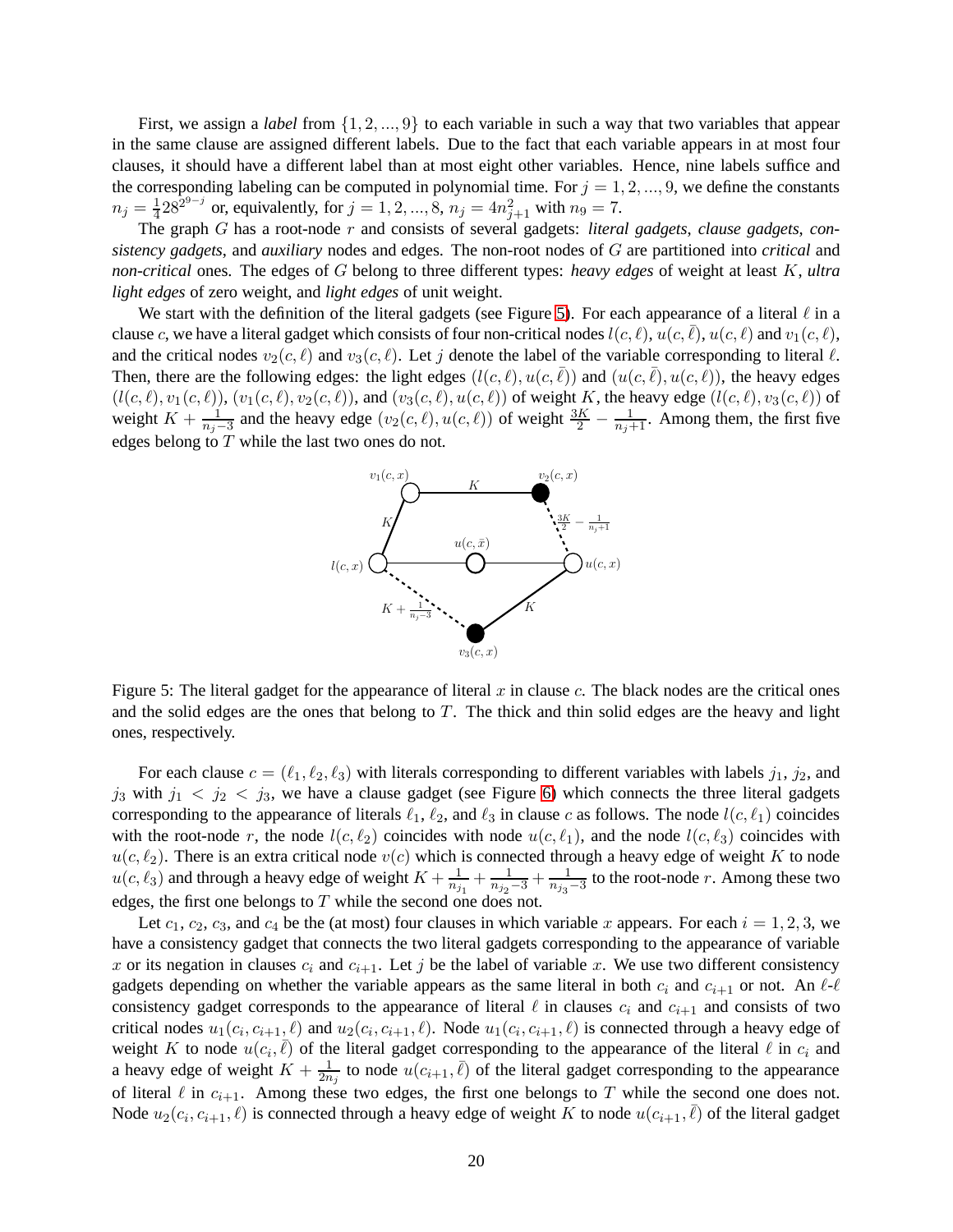

<span id="page-20-0"></span>Figure 6: The clause gadget for clause  $c = (\bar{x}, y, z)$  along with the auxiliary nodes and edges. The auxiliary gadget (shown in the right) indicates that k auxiliary nodes are connected to the apex node via ultra light edges

.

corresponding to the appearance of the literal  $\ell$  in  $c_{i+1}$  and a heavy edge of weight  $K + \frac{1}{2n}$  $\frac{1}{2n_j}$  to node  $u(c_i, \bar{\ell})$ of the literal gadget corresponding to the appearance of literal  $\ell$  in  $c_i$ . Among these two edges, the first one belongs to T while the second one does not. An  $\ell$ - $\bar{\ell}$  consistency gadget corresponds to the appearance of literals  $\ell$  and  $\bar{\ell}$  in clauses  $c_i$  and  $c_{i+1}$ , respectively, and consists of two critical nodes  $u_1(c_i, c_{i+1}, \ell)$  and  $u_2(c_i, c_{i+1}, \ell)$ . Node  $u_1(c_i, c_{i+1}, \ell)$  is connected through a heavy edge of weight K to node  $u(c_i, \ell)$  of the literal gadget corresponding to the appearance of the literal  $\ell$  in  $c_i$  and a heavy edge of weight  $K + \frac{1}{n}$  $\frac{1}{n_j}+\frac{1}{2n}$  $2n_j^2$ to node  $u(c_{i+1}, \ell)$  of the literal gadget corresponding to the appearance of literal  $\ell$  in  $c_{i+1}$ . Among these two edges, the first one belongs to T while the second one does not. Node  $u_2(c_i, c_{i+1}, \ell)$  is connected through a heavy edge of weight K to node  $u(c_{i+1}, \ell)$  of the literal gadget corresponding to the appearance of the literal  $\bar{\ell}$  in  $c_{i+1}$  and a heavy edge of weight K to node  $u(c_i, \ell)$  of the literal gadget corresponding to the appearance of literal  $\ell$  in  $c_i$ . Among these two edges, the first one belongs to T while the second one does not. An example is depicted in Figure [7.](#page-21-0)

The last step in the construction is to include auxiliary non-critical nodes connected through ultra light edges to nodes  $u(c, \ell)$  and  $u(c, \ell)$  for each clause c and each literal  $\ell$  that appear in c. These edges belong to T. The purpose of the auxiliary nodes and ultra light edges is to guarantee that for each appearance of a variable of label j or its negation as a literal  $\ell$  in a clause c, the number of players in T that use edges  $(l(c, \ell), u(c, \overline{\ell}))$  and  $(u(c, \overline{\ell}), u(c, \ell))$  is exactly  $n_j$  and  $n_j-3$ , respectively. This is done as follows. Consider a clause  $c = (\ell_1, \ell_2, \ell_3)$  such that the literals  $\ell_1, \ell_2$ , and  $\ell_3$  correspond to variables with labels  $j_1, j_2$ , and  $j_3$ with  $j_1 < j_2 < j_3$ . For  $i = 1, 2, 3$ , let  $t_{c, \bar{\ell}_i}$  be the number of nodes in consistency gadgets to which node  $u(c, \bar{l}_i)$  is connected in T and observe that  $t_{c, \bar{l}_i} \in \{0, 1, 2\}$ . We connect it to  $2 - t_{c, \bar{l}_i}$  additional auxiliary nodes through ultra light edges. Node  $u(c, \ell_3)$  is connected in T to node  $v(c)$ , node  $v_3(c, \ell_3)$ , and to  $t_{c, \ell_3}$ nodes in the consistency gadgets it participates with  $t_{c,\ell_3} \in \{0,1\}$ . We connect  $u(c,\ell_3)$  to  $n_{j_3} - 6 - t_{c,\ell_3}$ additional auxiliary nodes through ultra light edges. For  $i = 1, 2$ , node  $u(c, \ell_i)$  is connected in T to nodes  $v_3(c, \ell_i), v_1(c, \ell_{i+1}),$  and to  $t_{c, \ell_i}$  nodes in the consistency gadgets it participates with  $t_{c, \ell_i} \in \{0, 1\}$ ; we connect it to  $n_{j_i} - n_{j_{i+1}} - 7 - t_{c,\ell_i}$  additional nodes through ultra light edges (see Figure [6\)](#page-20-0).

In the following, we refer to players associated to non-critical nodes as *non-critical players*. All other players are *critical*. The critical players associated with nodes  $v_2(c, \ell)$  and  $v_3(c, \ell)$  of a literal gadget corresponding to the appearance of literal  $\ell$  in clause c are called *literal players*. The critical players associated with nodes  $u_1(c_1, c_2, \ell)$  and  $u_2(c_1, c_2, \ell)$  in consistency gadgets corresponding to the appearance of literal  $\ell$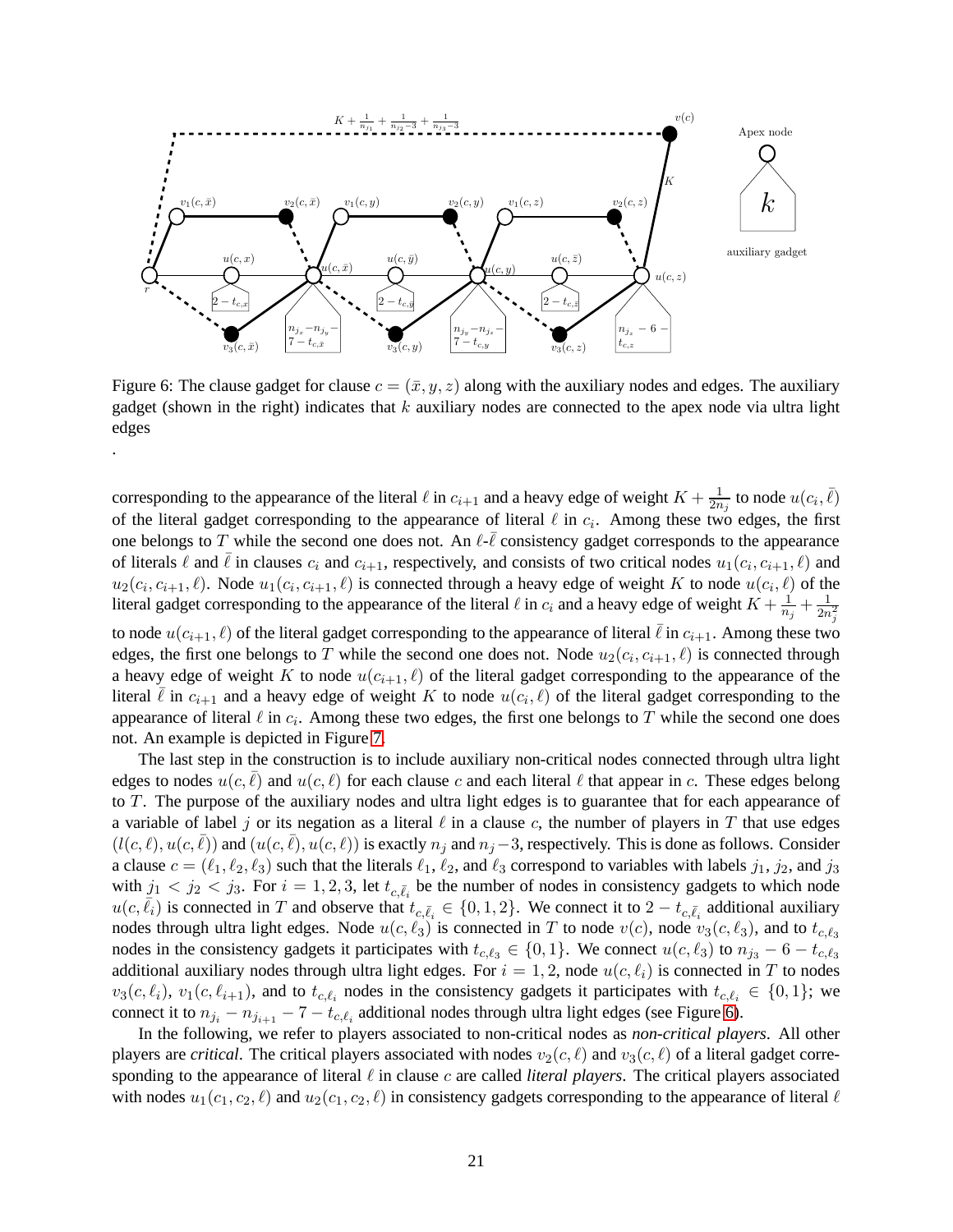

<span id="page-21-0"></span>Figure 7: Three consistency gadgets connecting literal gadgets associated to the appearance of literal  $x$  in clause  $c_1$ , literal x in clause  $c_2$ , literal  $\bar{x}$  in clause  $c_3$ , and literal  $\bar{x}$  in clause  $c_4$ . The first and the third ones are  $\ell$ - $\ell$  consistency gadgets; the second one is an  $\ell$ - $\bar{\ell}$  consistency gadget. Only nodes  $l(c, \ell)$ ,  $u(c, \bar{\ell})$  and  $u(c, \ell)$  are shown in each literal gadget.

(or literals  $\ell$  and  $\bar{\ell}$ ) in clauses  $c_1$  and  $c_2$  are called *consistency players*. The critical player associated with node  $v(c)$  in the clause gadget corresponding to clause *c* is called *clause player*.

Observe that our construction guarantees that  $T$  is connected, spans the nodes of  $G$ , and the number of its edges is equal to the number of non-root nodes in  $G$ . Hence, it is indeed a tree. Also, note that it consists of all light and ultra light edges and heavy edges of weight exactly  $K$ ; the edges of G not included in T are all heavy and, hence,  $T$  is a minimum spanning tree.

We have completed the description of our reduction. We use the term *light assignment* to refer to allor-nothing subsidy assignments that subsidize only light edges (clearly, ultra light edges do not need to be subsidized). In the rest of the proof, we show that there exists a light assignment that enforces  $T$  as an equilibrium in the extension of the broadcast game on G if and only if  $\phi$  is satisfiable (Corollary [20\)](#page-26-0). This is done in a sequence of steps which can be briefly described as follows:

- Step 1. First, we observe that light assignments of subsidies guarantee that the non-critical players have no incentive to deviate from their strategy in  $T$  (Lemma [13\)](#page-22-0).
- Step 2. Then, we introduce the property of *balance* for light assignments which is proved to be equivalent to the fact that the critical literal players do not have an incentive to deviate either; this is done in Lemma [14](#page-22-1) using the definition of the literal gadgets.
- Step 3. Then, we introduce the property of *consistency* for balanced light assignments which is proved to be equivalent to the fact that the critical consistency players do not have an incentive to deviate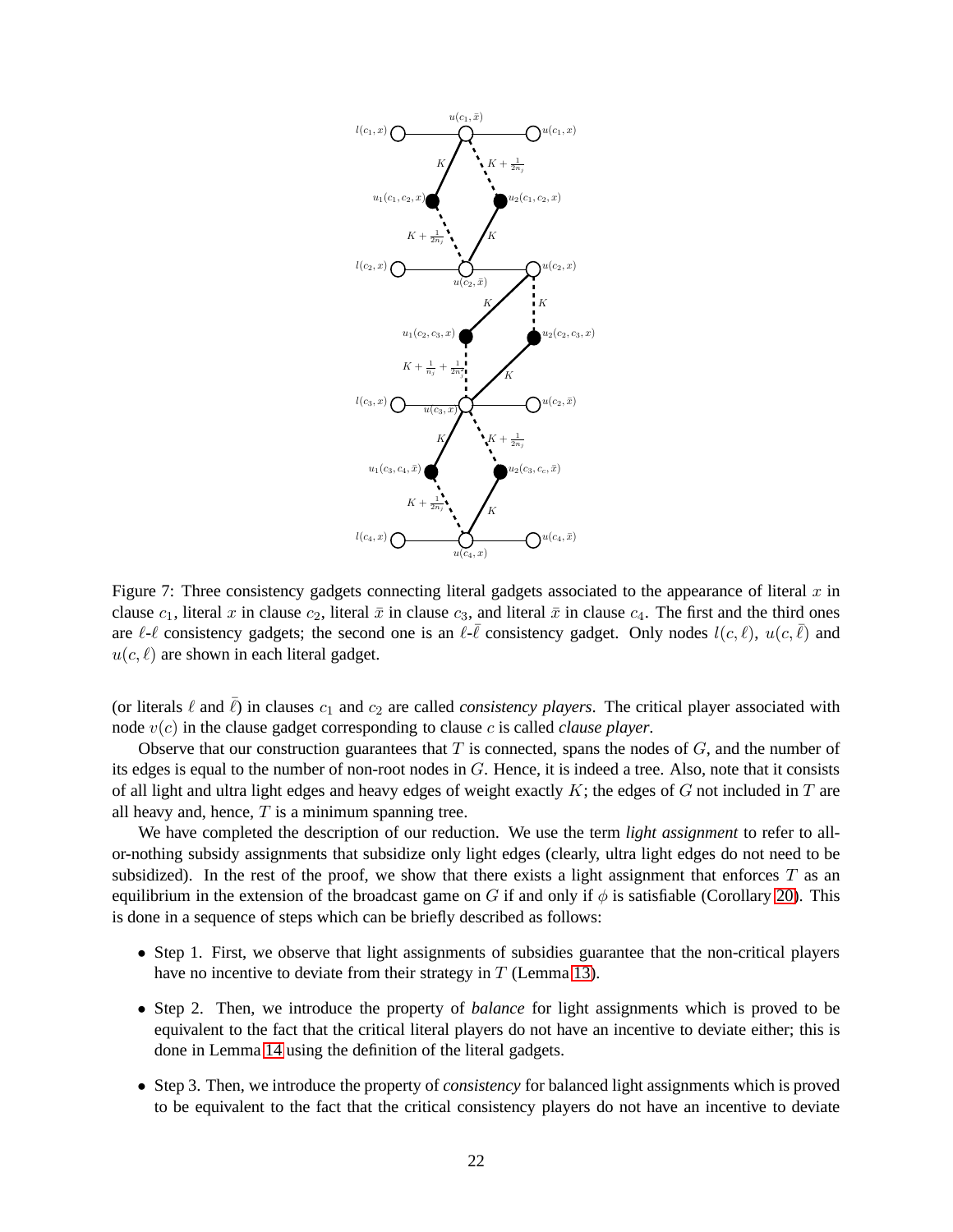either; this is done in Corollary [18](#page-25-0) using the definition of the consistency gadgets. A nice effect of this property is that there is a one-to-one and onto mapping between the consistent balanced light assignments and the assignments of values to the variables of  $\phi$ .

• Step 4. Finally, we introduce an additional property for consistent balanced light assignments that is proved to be equivalent to the fact that the critical clause players do not have an incentive to deviate either and, hence,  $T$  is enforced as an equilibrium in the broadcast game; this is done in Lemma [19](#page-26-1) using the definition of the clause gadgets. A nice effect of this property is that the mapping mentioned above is a one-to-one and onto mapping between the consistent balanced light assignments that satisfy this property and the truthful assignments of  $\phi$ .

<span id="page-22-0"></span>We continue with Step 1.

**Lemma 13** *Consider the extension of the broadcast game on* G *with a light assignment of subsidies. Then, no non-critical player has an incentive to change her strategy in* T*.*

**Proof.** Consider a non-critical player whose strategy in T consists of light (and, possibly, ultra light) edges. By the construction of  $T$ , this player may use light edges in at most three literal gadgets. Hence, the cost she experiences is at most 6 while any deviation should include a heavy edge out of  $T$ .

Now consider the non-critical player associated with node  $v_1(c, \ell)$  in the literal gadget corresponding to the appearance of literal  $\ell$  in clause c. In her strategy in T, she uses the edge  $(v_1(c, \ell), l(c, \ell))$  (which is also used by the player associated with node  $v_2(c, \ell)$  as well as at most four light edges in at most two literal gadgets. Hence, her cost is at most  $K/2+4$ . If she deviates to a strategy that contains edge  $(v_1(c, \ell), l(c, \ell))$ but not the path from  $l(c, \ell)$  to r in T, she would experience a cost of at least  $3K/2 > K/2 + 4$  since, in addition to edge  $(v_1(c, \ell), l(c, \ell))$ , her strategy would include another heavy edge out of T used only by her. Also, any deviation that contains the path  $\langle v_1(c, \ell), v_2(c, \ell), u(c, \ell) \rangle$  would have cost at least  $2K - \frac{1}{n_j+1}$  $K/2 + 6$ , where j is the label of the variable corresponding to literal  $\ell$ .

We proceed with Step 2. Consider a light assignment such that, for each clause c and each literal  $\ell$  that appears in c, exactly one among the light edges  $(l(c, \ell), u(c, \overline{\ell}))$  and  $(u(c, \overline{\ell}), u(c, \ell))$  in the literal gadget corresponding to the appearance of literal ℓ in clause c is subsidized; we call such an assignment a *balanced* light assignment.

<span id="page-22-1"></span>**Lemma 14** *Consider the extension of the broadcast game on* G *with a light assignment of subsidies. Then, the critical literal players have no incentive to change their strategies in* T *if and only if the assignment is balanced light.*

**Proof.** Consider the literal gadget that corresponds to the appearance of a literal  $\ell$  in a clause c. If none of the two light edges of the gadget is subsidized, the critical literal player associated with node  $v_3(c, \ell)$ has an incentive to deviate from her path  $\langle v_3(c, \ell), u(c, \ell), u(c, \ell), l(c, \ell) \rangle$  (where the cost she experiences is  $K + \frac{1}{n_j-3} + \frac{1}{n_j}$  $\frac{1}{n_j}$ ) to the direct edge from  $v_3(c, \ell)$  to  $l(c, \ell)$  (where the cost she would experience would be  $K + \frac{1}{n+1}$  $\frac{1}{n_j-3}$ ). If both of the two light edges of the gadget are subsidized, the critical literal player associated with node  $v_2(c, \ell)$  has an incentive to deviate from her path  $\langle v_2(c, \ell), v_1(c, \ell), l(c, \ell) \rangle$  (where the cost she experiences is  $3K/2$ ) to the path  $\langle v_2(c, \ell), u(c, \ell), u(c, \bar{\ell}), l(c, \ell) \rangle$  (where the cost she would experience would be  $\frac{3K}{2} - \frac{1}{n_j+1}$ ). If instead one of the edges  $(l(c, \ell), u(c, \overline{\ell}))$  and  $(u(c, \overline{\ell}), u(c, \ell))$  is subsidized, the critical literal player associated with node  $v_2(c, \ell)$  experiences a cost of  $3K/2$  and has no incentive to change her strategy to the path  $\langle v_2(c,\ell), u(c,\ell), u(c,\bar{\ell}), l(c,\ell) \rangle$  (since her cost there would be at least  $\frac{3K}{2} - \frac{1}{n_j+1}$  +  $\min\{\frac{1}{n_j+1}, \frac{1}{n_j-1}\}$  $\frac{1}{n_j-2}$ } ≥  $\frac{3K}{2}$ ). Also, the critical literal player associated with node  $v_3(c, \ell)$  experiences a cost of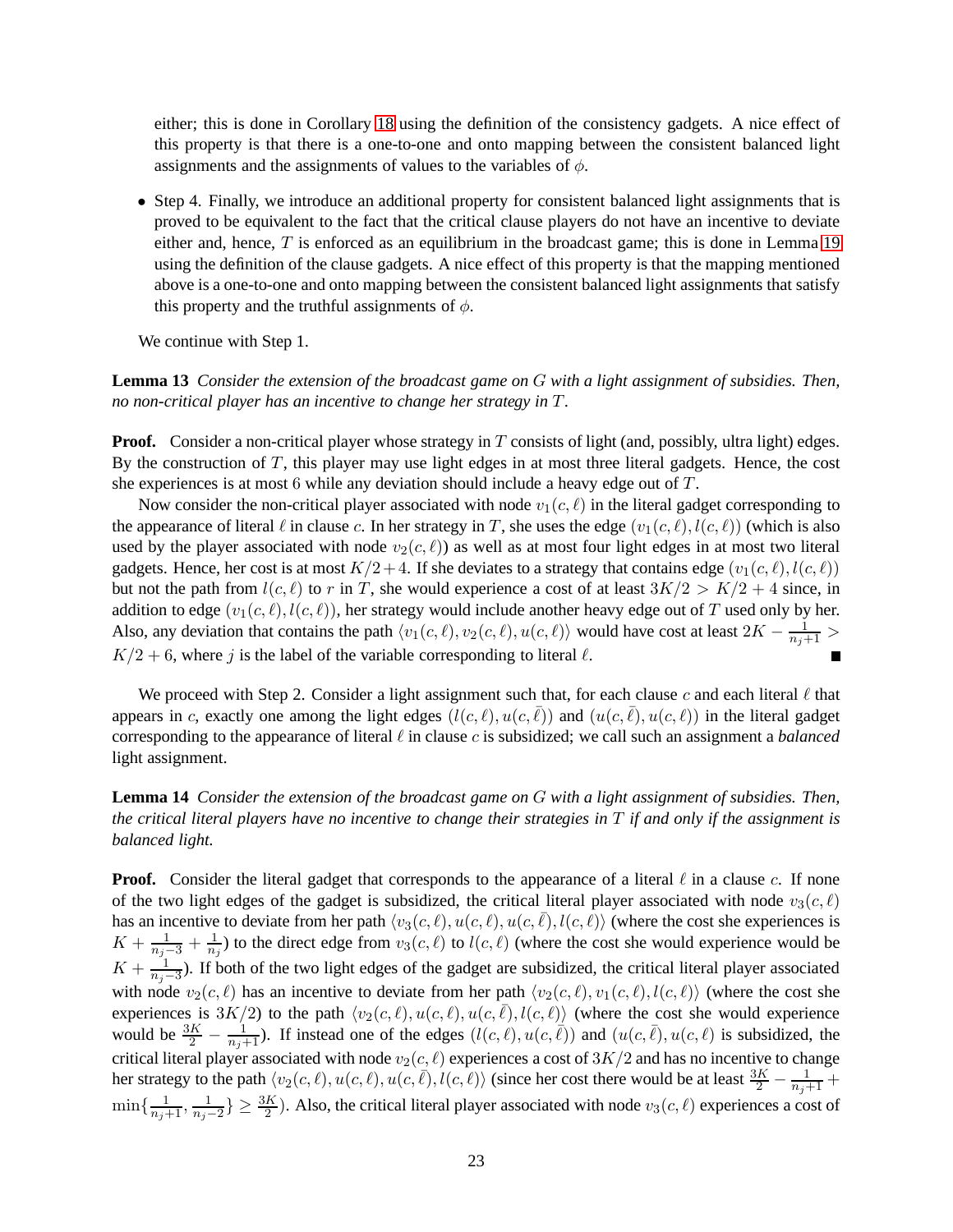at most  $K + \max\{\frac{1}{n-1}\}$  $\frac{1}{n_j-3},\frac{1}{n_j}$  $\frac{1}{n_j}$  and has no incentive to change her path from  $\langle v_2(c, \ell), u(c, \ell), u(c, \bar{\ell}), l(c, \ell) \rangle$ to the direct edge from  $v_3(c, \ell)$  to  $l(c, \ell)$  (since her cost there would be  $K + \frac{1}{n_j-3} \geq K + \max\{\frac{1}{n_j-3}\}$  $\frac{1}{n_j-3},\frac{1}{n_j}$  $\frac{1}{n_j}\}$ ). Also, note that if the critical literal player associated with node  $v_2(c, \ell)$  or  $v_3(c, \ell)$  deviates to a strategy that does not use the path from node  $l(c, \ell)$  to the root-node r in T, this would contain two heavy edges which are used only by this player for a cost of at least 2K.

<span id="page-23-1"></span>We proceed with Step 3 where our goal is to prove Corollary [18.](#page-25-0) This will follow by Lemmas [16](#page-23-0) and [17.](#page-24-0) In their proof, we will use the following additional lemma.

**Lemma 15** *Consider the extension of the broadcast game on* G *with a balanced light assignment and a literal gadget corresponding to the appearance of literal* ℓ *in clause* c*. Then, any player who uses or deviates to a strategy that contains the path from node*  $l(c, \ell)$  *to the root-node* r *in* T *experiences a cost of* at most  $\frac{1}{2n_j^2}$  on the edges of this path, where j denotes the label of the variable corresponding to literal  $\ell$ .

**Proof.** If  $j = 1$ , then our construction guarantees that  $l(c, \ell)$  coincides with the root-node r. If  $j = 2$ , then the path from  $l(c, \ell)$  to the root-node r (if any) may contain the light edges of at most one literal gadget corresponding to a variable with label 1, among which exactly one is subsidized since the assignment is balanced light. Hence, a player that uses or deviates to a strategy that contains the path from node  $l(c, \ell)$ to the root-node r in T experiences a cost of at most  $\frac{1}{n_1-3} \leq \frac{2}{n_1}$  $\frac{2}{n_1} = \frac{1}{2n}$  $\frac{1}{2n_2^2}$ . If  $j \geq 3$ , then the path from  $l(c, l)$  to the root-node r (if any) may contain the light edges of at most two literal gadgets corresponding to variables with labels at most  $j - 1$  and  $j - 2$ ; in each of these literal gadgets, exactly one among the two light edges is subsidized since the assignment is balanced light. Hence, a player that uses or deviates to a strategy that contains the path from node  $l(c, \ell)$  to the root-node r in T experiences a cost of at most  $\frac{1}{n_{j-2}-3}+\frac{1}{n_{j-1}-3}\leq \frac{2}{n_{j-1}}$  $\frac{2}{n_{j-1}}=\frac{1}{2n}$  $\frac{1}{2n_j^2}$ . Г

From now on, we will extensively use the following definition. For each literal  $\ell$ , we define the set of light edges

> $E(\ell) = \{(u(c, \overline{\ell}), u(c, \ell)) : \text{ for each clause } c \text{ that contains } \ell \text{ as literal}\}\$  $\cup \{ (l(c, \overline{l}), u(c, \ell)) : \text{ for each clause } c \text{ that contains } \overline{l} \text{ as literal} \}$

<span id="page-23-0"></span>**Lemma 16** *Consider the extension of the broadcast game on* G *with a balanced light assignment of subsidies. Given an* ℓ*-*ℓ *consistency gadget for the appearance of literal* ℓ *in clauses* c<sup>1</sup> *and* c2*, the following two sentences are equivalent:*

- The critical consistency players associated with nodes  $u_1(c_1, c_2, \ell)$  and  $u_2(c_1, c_2, \ell)$  have no incentive *to change their strategies in* T*.*
- The light edges of the gadget that are subsidized are either those belonging to  $E(\ell)$  or those belonging *to*  $E(\overline{\ell})$ *.*

**Proof.** Consider an  $\ell$ - $\ell$  consistency gadget that corresponds to the appearance of literal  $\ell$  in clauses  $c_1$  and c<sub>2</sub>. Let j be the label of the variable corresponding to literal  $\ell$ . Since the assignment is balanced light, two light edges are subsidized: one among the edges  $(l(c_1, \ell), u(c_1, \overline{\ell}))$  and  $(u(c_1, \overline{\ell}), u(c_1, \ell))$  of the literal gadget corresponding to the appearance of literal  $\ell$  in clause  $c_1$  and one among the edges  $(l(c_2, \ell), u(c_2, \overline{\ell}))$ and  $(u(c_2, \bar{\ell}), u(c_2, \ell))$  of the literal gadget corresponding to the appearance of literal  $\ell$  in clause  $c_2$ .

If the subsidized edges are  $(l(c_1,\ell), u(c_1,\bar{\ell}))$  and  $(u(c_2,\bar{\ell}), u(c_2,\ell))$ , then the critical consistency player associated with node  $u_2(c_1, c_2, \ell)$  has an incentive to change her strategy in T. The cost she experiences in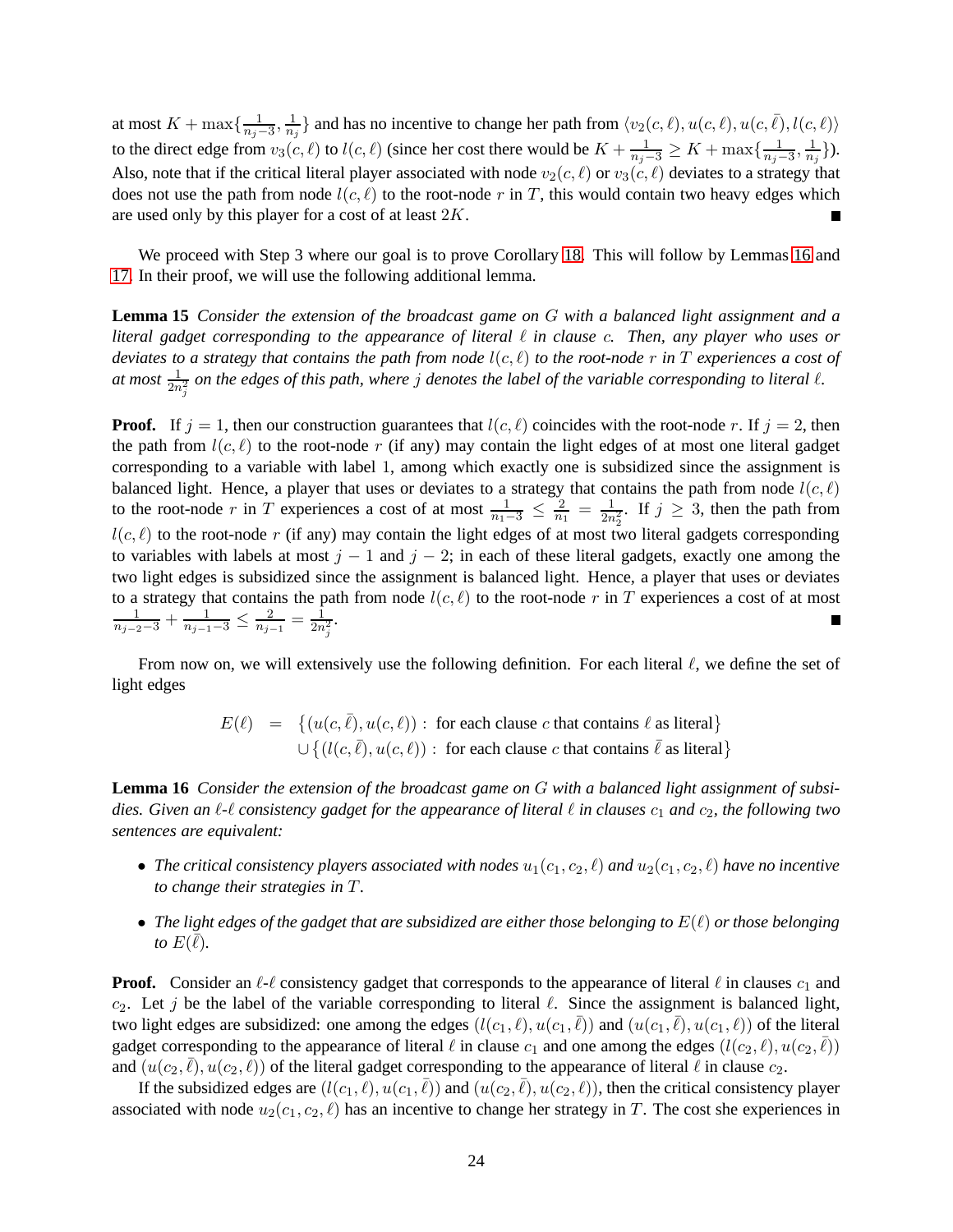her strategy in T is at least  $K + \frac{1}{n_j}$ . The cost she would experience by deviating to the strategy consisting of path  $\langle u_2(c_1, c_2, \ell), u(c_1, \overline{\ell}), l(c_1, \ell) \rangle$  and the path from  $l(c_1, \ell)$  to r in T would be at most  $K + \frac{1}{2n_j} + \frac{1}{2n_j^2}$  $K+\frac{1}{n}$  $\frac{1}{n_j}$ . In the left part of this inequality as well as in the inequalities below we have used Lemma [15](#page-23-1) in order to bound the cost experienced by the critical consistency player on the edges of the path from  $l(c_1, \ell)$ to  $r$  in  $T$ .

If the subsidized edges are  $(u(c_1, \bar{\ell}), u(c_1, \ell))$  and  $(l(c_2, \ell), u(c_2, \bar{\ell}))$ , then the critical consistency player associated with node  $u_1(c_1, c_2, \ell)$  has an incentive to change her strategy in T; due to symmetry, the argument is the same as above.

If the subsidized edges are the edges  $(l(c_1, \ell), u(c_1, \overline{\ell}))$  and  $(l(c_2, \ell), u(c_2, \overline{\ell}))$  that belong to set  $E(\overline{\ell}),$ then no critical consistency player has an incentive to change her strategy in  $T$ . The critical consistency player associated with node  $u_1(c_1, c_2, \ell)$  experiences a cost of at most  $K + \frac{1}{2n}$  $\frac{1}{2n_1^2}$  while the cost she would experience by changing her strategy to the one that uses path  $\langle u_1(c_1, c_2, \ell), u(c_2, \overline{\ell})\rangle$ ,  $l(c_2, \ell)\rangle$  and the path in T from  $l(c_2, \ell)$  to r would be at least  $K + \frac{1}{2n}$  $\frac{1}{2n_j} \geq K + \frac{1}{2n}$  $\frac{1}{2n_j^2}$ . Also, note that if the critical consistency player associated with node  $u_1(c_1, c_2, \ell)$  deviates to a strategy that does not use the path from node  $l(c_1, \ell)$  to the root-node  $r$  in  $T$ , this would contain two heavy edges which are used only by this player for a cost of at least 2K. Due to symmetry, the argument for the critical consistency player associated with node  $u_2(c_1, c_2, \ell)$  is the same.

If the subsidized edges are the edges  $(u(c_1, \overline{\ell}), u(c_1, \ell))$  and  $(u(c_2, \overline{\ell}), u(c_2, \ell))$  that belong to set  $E(\ell)$ , then no critical consistency player has an incentive to change her strategy in  $T$  either. The critical consistency player associated with node  $u_1(c_1, c_2, \ell)$  experiences a cost of at most  $K + \frac{1}{n}$  $\frac{1}{n_j} + \frac{1}{2n}$  $\frac{1}{2n_1^2}$  while the cost she would experience by changing her strategy to the one that uses path  $\langle u_1(c_1, c_2, \ell), u(c_2, \overline{\ell}), l(c_2, \ell) \rangle$  and the path in T from  $l(c_2, \ell)$  to r would be at least  $K + \frac{1}{2n}$  $\frac{1}{2n_j} + \frac{1}{n_j+1} \geq K + \frac{1}{n_j}$  $\frac{1}{n_j}+\frac{1}{2n}$  $\frac{1}{2n_j^2}$ . Also, note that if the critical consistency player associated with node  $u_2(c_1, c_2, \ell)$  deviates to a strategy that does not use the path from node  $l(c_2, \ell)$  to the root-node r in T, this would contain two heavy edges which are used only by this player for a cost of at least  $2K$ . Due to symmetry, the argument for the critical player associated with node  $u_2(c_1, c_2, \ell)$  is the same. П

<span id="page-24-0"></span>**Lemma 17** *Consider the extension of the broadcast game on* G *with a balanced light assignment of sub*sidies. Given an  $\ell$ - $\bar{\ell}$  consistency gadget for the appearance of literals  $\ell$  and  $\bar{\ell}$  in clauses  $c_1$  and  $c_2$ , the *following two sentences are equivalent:*

- *The critical consistency players associated with nodes*  $u_1(c_1, c_2, \ell)$  *and*  $u_2(c_1, c_2, \ell)$  *have no incentive to change their strategies in* T*.*
- The light edges of the gadget that are subsidized are either those belonging to  $E(\ell)$  or those belonging *to*  $E(\overline{\ell})$ *.*

**Proof.** Consider an  $\ell$ - $\bar{\ell}$  consistency gadget that corresponds to the appearance of literals  $\ell$  and  $\bar{\ell}$  in the clauses  $c_1$  and  $c_2$ , respectively. Let j be the label of the variable corresponding to literals  $\ell$  and  $\overline{\ell}$ . Since the assignment is balanced light, two light edges are subsidized: one among the edges  $(l(c_1, \ell), u(c_1, \overline{\ell}))$ and  $(u(c_1, \overline{\ell}), u(c_1, \ell))$  of the literal gadget corresponding to the appearance of literal  $\ell$  in clause  $c_1$  and one among the edges  $(l(c_2, \bar{\ell}), u(c_2, \ell))$  and  $(u(c_2, \ell), u(c_2, \bar{\ell}))$  of the literal gadget corresponding to the appearance of literal  $\bar{\ell}$  in clause  $c_2$ .

If the subsidized edges are  $(l(c_1, \ell), u(c_1, \overline{\ell}))$  and  $(l(c_2, \overline{\ell}), u(c_2, \ell))$ , then the critical consistency player associated with node  $u_1(c_1, c_2, \ell)$  has an incentive to change her strategy in T. The cost she experiences in her strategy in T is at least  $K + \frac{1}{n}$  $\frac{1}{n_j-3}$ . The cost she would experience by deviating to the strategy consisting of the path  $\langle u_1(c_1, c_2, \ell), u(c_2, \ell), l(c_2, \overline{\ell})\rangle$  and the path from  $l(c_2, \overline{\ell})$  to r in T would be at most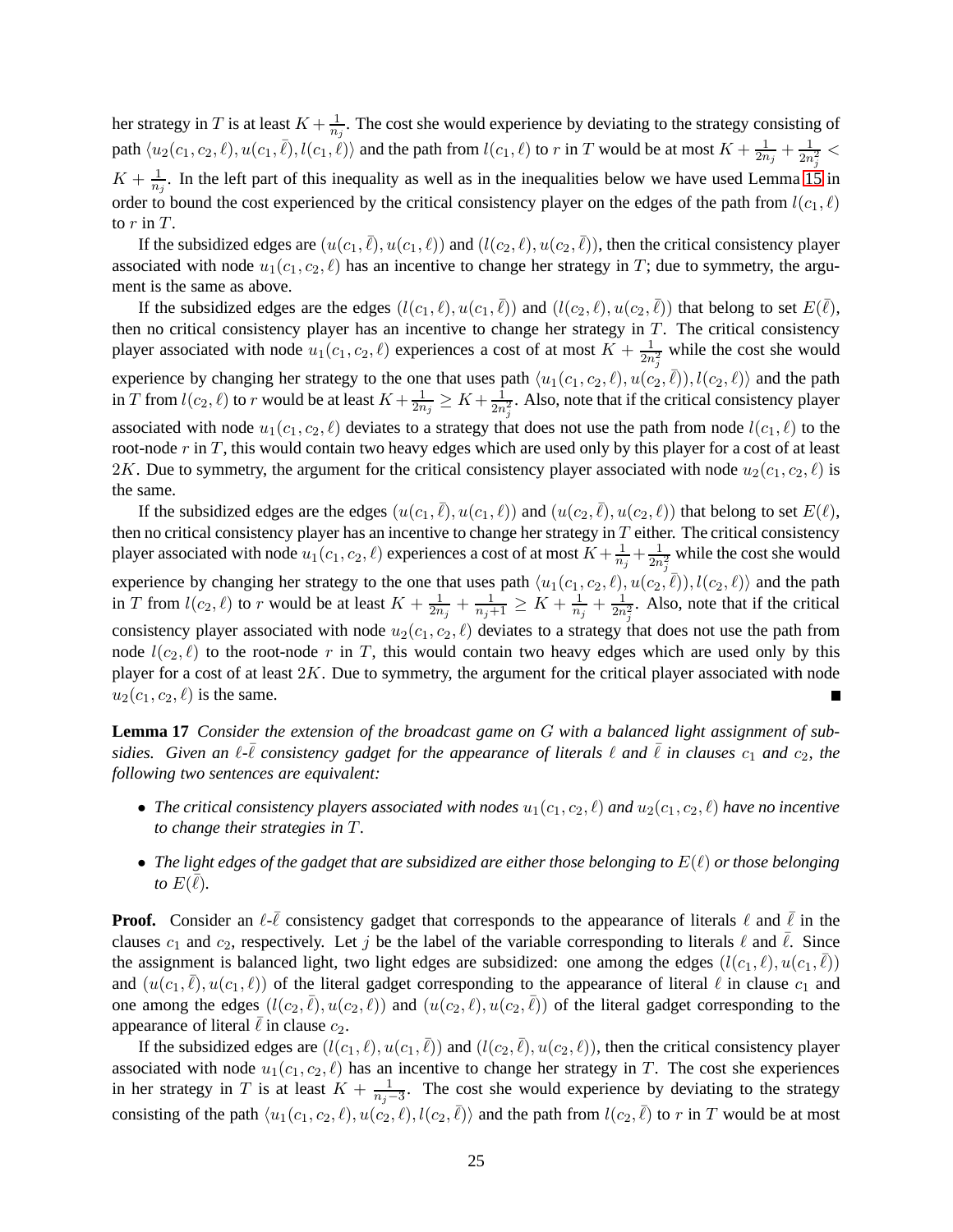$K + \frac{1}{n_j} + \frac{1}{2n_j^2} + \frac{1}{2n_j^2} < K + \frac{1}{n_j - 3}$ . In the left part of this inequality as well as in the inequalities below we have used Lemma [15](#page-23-1) in order to bound the cost experienced by the critical consistency player on the edges of the path from  $l(c_1, \ell)$  to r in T.

If the subsidized edges are  $(u(c_1, \bar{\ell}), u(c_1, \ell))$  and  $(u(c_2, \ell), u(c_2, \bar{\ell}))$ , then the critical consistency player associated with node  $u_2(c_1, c_2, \ell)$  has an incentive to change her strategy in T. The cost she experiences in her strategy in T is at least  $K + \frac{1}{n}$  $\frac{1}{n_j}$ . The cost she would experience by deviating to the strategy consisting of the path  $\langle u_2(c_1, c_2, \ell), u(c_1, \ell), u(c_1, \overline{\ell}), l(c_1, \ell) \rangle$  and the path from  $l(c_1, \ell)$  to r in T would be at most  $K + \frac{1}{n_j+1} + \frac{1}{2n}$  $\frac{1}{2n_j^2} < K + \frac{1}{n_j}$  $\frac{1}{n_j}.$ 

If the subsidized edges are the edges  $(l(c_1, \ell), u(c_1, \overline{\ell}))$  and  $(u(c_2, \ell), u(c_2, \overline{\ell}))$  of the set  $E(\overline{\ell})$ , then no critical consistency player has an incentive to change her strategy in T. The critical consistency player associated with node  $u_2(c_1, c_2, \ell)$  experiences a cost of at most  $K + \frac{1}{n}$  $\frac{1}{n_j} + \frac{1}{2n}$  $\frac{1}{2n_j^2}$ . The cost she would experience by deviating to the strategy consisting of the path  $\langle u_2(c_1, c_2, \ell), u(c_1, \ell), u(c_1, \overline{\ell}), l(c_1, \ell) \rangle$  and the path from  $l(c_1, \ell)$  to r in T would be at least  $K + \frac{1}{n_j - 2} \geq K + \frac{1}{n_j}$  $\frac{1}{n_j}+\frac{1}{2n}$  $\frac{1}{2n_j^2}$ . Also, note that if the critical consistency player associated with node  $u_2(c_1, c_2, \ell)$  deviates to a strategy that does not use the path from node  $l(c_1, \ell)$ to the root-node  $r$  in  $T$ , this would contain two heavy edges which are used only by this player for a cost of at least 2K. The critical consistency player associated with node  $u_1(c_1, c_2, \ell)$  experiences a cost of at most  $K + \frac{1}{n_j-3} + \frac{1}{2n_j^2}$ . The cost she would experience by deviating to the strategy consisting of the path j  $\langle u_1(c_1, c_2, \ell), u(c_2, \ell), l(c_2, \overline{\ell}) \rangle$  and the path from  $l(c_2, \overline{\ell})$  to r in T would be at least  $K + \frac{1}{n}$  $\frac{1}{n_j} + \frac{1}{2n}$  $\frac{1}{2n_j^2} + \frac{1}{n_j+1} \geq$  $K + \frac{1}{n_j-3} + \frac{1}{2n}$  $\frac{1}{2n_j^2}$ . Also, note that if the critical consistency player associated with node  $u_1(c_1, c_2, \ell)$  deviates to a strategy that does not use the path from node  $l(c_2, \overline{\ell})$  to the root-node r in T, this would contain two heavy edges which are used only by this player for a cost of at least 2K.

If the subsidized edges are the edges  $(u(c_1, \overline{\ell}), u(c_1, \ell))$  and  $(l(c_2, \overline{\ell}), u(c_2, \ell))$ , then no critical consistency player has an incentive to change her strategy in  $T$  either. The critical consistency player associated with node  $u_2(c_1, c_2, \ell)$  experiences a cost of at most  $K + \frac{1}{2n}$  $\frac{1}{2n_j^2}$ . The cost she would experience by deviating to the strategy consisting of the path  $\langle u_2(c_1, c_2, \ell), u(c_1, \ell), u(c_1, \bar{\ell}), l(c_1, \ell) \rangle$  and the path from  $l(c_1, \ell)$  to r in T would be at least  $K + \frac{1}{n_j+1} \geq K + \frac{1}{2n}$  $\frac{1}{2n_j^2}$ . Also, note that if the critical consistency player associated with node  $u_2(c_1, c_2, \ell)$  deviates to a strategy that does not use the path from node  $l(c_1, \ell)$  to the root-node r in T, this would contain two heavy edges which are used only by this player for a cost of at least  $2K$ . The critical consistency player associated with node  $u_1(c_1, c_2, \ell)$  experiences a cost of at most  $K + \frac{1}{n_j} + \frac{1}{2n_j^2}$ . The cost she would experience by deviating to the strategy consisting of the path  $\langle u_1(c_1, c_2, \ell), u(c_2, \ell), l(c_2, \overline{\ell})\rangle$  and the path from  $l(c_2, \bar{\ell})$  to r in T would be at least  $K + \frac{1}{n}$  $\frac{1}{n_j}+\frac{1}{2n}$  $\frac{1}{2n_j^2}$ . Also, note that if the critical consistency player associated with node  $u_1(c_1, c_2, \ell)$  deviates to a strategy that does not use the path from node  $l(c_2, \bar{\ell})$ to the root-node r in T, this would contain two heavy edges which are used only by this player for a cost of at least 2K.

We call a balanced light assignment such that for each variable x either the edges of  $E(x)$  or the edges of  $E(\bar{x})$  are subsidized (i.e., if the second sentence in Lemmas [16](#page-23-0) and [17](#page-24-0) holds for every literal) a *consistent* balanced light assignment. Under this definition, Lemmas [16](#page-23-0) and [17](#page-24-0) yield the following corollary.

<span id="page-25-0"></span>**Corollary 18** *Consider the extension of the broadcast game on* G *with a balanced light assignment of subsidies. The critical consistency players have no incentive to deviate from their strategy in* T *if and only if the assignment is consistent balanced light.*

Note that there exists a one-to-one and onto mapping between consistent balanced light assignments of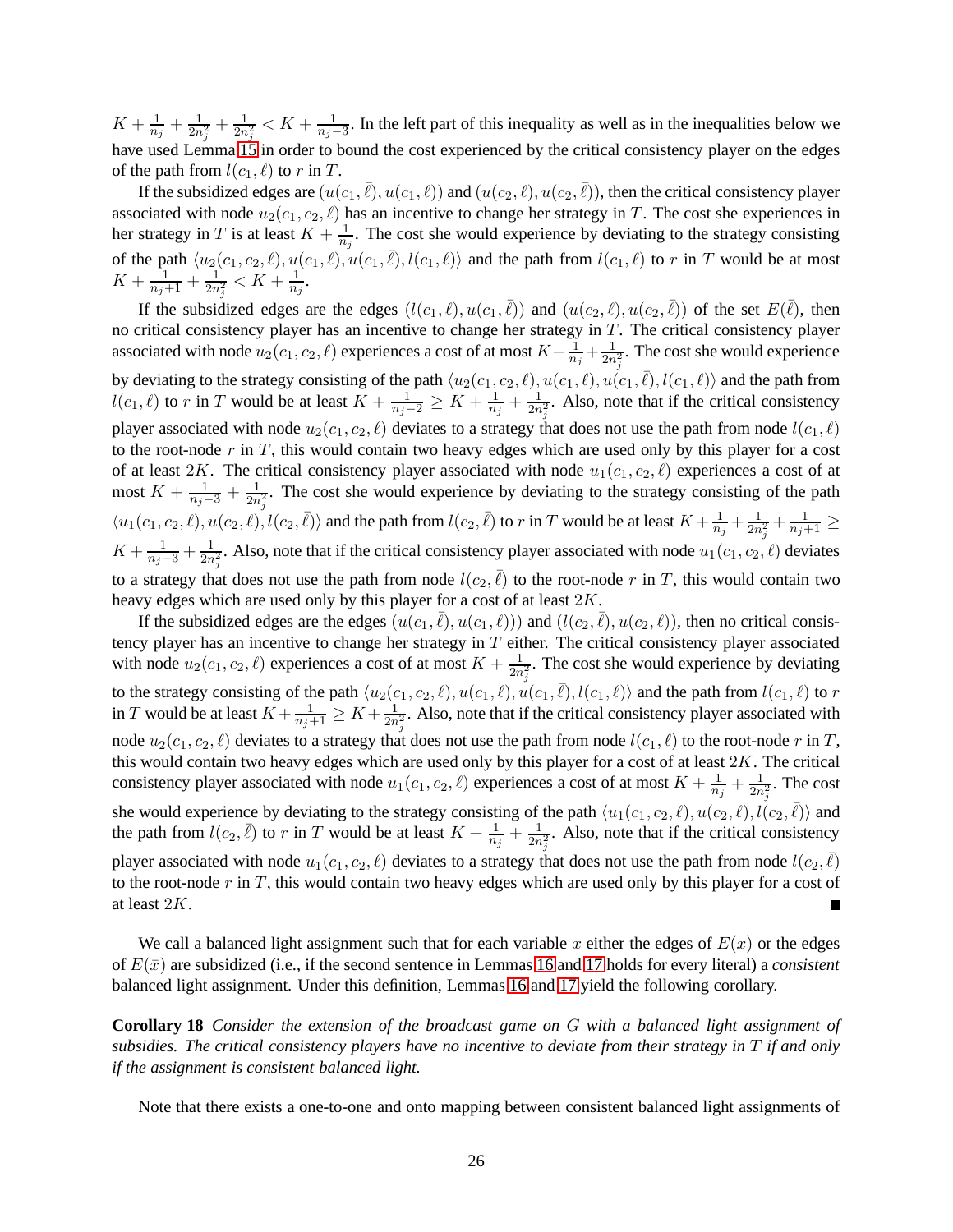subsidies and assignments of values to the variables of  $\phi$  by setting  $x = 1$  for every variable x such that the edges in  $E(x)$  are subsidized (and  $x = 0$  otherwise).

<span id="page-26-1"></span>We proceed with Step 4.

**Lemma 19** *Consider a light assignment of subsidies. The following are equivalent:*

- T *is enforced as an equilibrium in the extension of the broadcast game.*
- *(a) The assignment of subsidies is consistent balanced light. <i>(b) For each clause*  $c = (\ell_1, \ell_2, \ell_3)$ *, at least one of the following is true:*
	- $-$  *the edges of*  $E(\ell_1)$  *are subsidized.*
	- $-$  *the edges of*  $E(\ell_2)$  *are subsidized.*
	- $-$  *the edges of*  $E(\ell_3)$  *are subsidized.*

**Proof.** If  $T$  is enforced as an equilibrium, then no player has any incentive to deviate from her strategy in  $T$ . By Lemma [14](#page-22-1) and Corollary [18,](#page-25-0) we obtain (a). We will show that the fact that the critical clause players have no incentive to deviate from their strategy in  $T$  implies (b). Assume otherwise that there exists a clause  $c = (\ell_1, \ell_2, \ell_3)$  such that the edges in  $E(\ell_1) \cup E(\ell_2) \cup E(\ell_3)$  are not subsidized. This means that the light edges  $(u(c, \bar{\ell}_1), u(c, \ell_1)), (u(c, \bar{\ell}_2), u(c, \ell_2)),$  and  $(u(c, \bar{\ell}_3), u(c, \ell_3))$  in the three literal gadgets corresponding to the appearance of literals  $\ell_1$ ,  $\ell_2$ , and  $\ell_3$  in c are not subsidized. Let  $j_1$ ,  $j_2$ , and  $j_3$  be the labels of the variables corresponding to literals  $\ell_1$ ,  $\ell_2$ , and  $\ell_3$ . Then, the cost the critical clause player associated with node  $v(c)$  experiences on her strategy in T is at least  $K + \frac{1}{n_{j_1}-3} + \frac{1}{n_{j_2}-3} + \frac{1}{n_{j_3}}$  $\frac{1}{n_{j_3}-3}$ . Hence, she has an incentive to deviate and use the direct edge  $(v(c), r)$  of weight  $K + \frac{1}{n_{j_1}} + \frac{1}{n_{j_2}-3} + \frac{1}{n_{j_3}-3}$  which contradicts our assumption.

On the other hand, if (a) and (b) are true, we will show that no player has any incentive to deviate from her strategy in T. Again, by Lemma [14](#page-22-1) and Corollary [18,](#page-25-0) we have that (a) implies that critical literal players and critical consistency players have no incentive to deviate while Lemma [13](#page-22-0) implies that noncritical players have no incentive to deviate. We will show that (b) implies that no critical clause player has an incentive to deviate either. Indeed, consider a clause  $c = (\ell_1, \ell_2, \ell_3)$  and let  $j_1, j_2$ , and  $j_3$  be the labels of the variables corresponding to literals  $\ell_1$ ,  $\ell_2$ , and  $\ell_3$ . (b) implies that one among the three light edges  $(u(c, \bar{\ell}_i), u(c, \ell_i))$  for  $i \in \{1, 2, 3\}$  in the three literal gadgets corresponding to the appearance of literal  $\ell_i$  is subsidized and, due to (a), if a light edge  $(u(c, \bar{\ell}_i), u(c, \ell_i))$  is not subsidized, then the light edge  $(l(c, \ell_i), u(c, \bar{\ell}_i))$  is subsidized. Hence, the cost of the critical clause player associated with node  $v(c)$  is at most  $K + \max\left\{\frac{1}{n}\right\}$  $\leq K + \frac{1}{n}$  $\int \frac{1}{n_1 + n_2}$   $\left\{ \frac{1}{n_1} + \frac{1}{n_2 - 3} + \frac{1}{n_3 - 3}, \frac{1}{n_1 - 3} + \frac{1}{n_2} + \frac{1}{n_3 - 3}, \frac{1}{n_1 - 3} + \frac{1}{n_2 - 3} + \frac{1}{n_3} \right\} \leq K + \frac{1}{n_1} + \frac{1}{n_2 - 3} + \frac{1}{n_3 - 3}$  $\frac{1}{n_{j_1}} + \frac{1}{n_{j_2}-3} + \frac{1}{n_{j_3}}$  $\frac{1}{n_{j_3}-3}, \frac{1}{n_{j_1}-3}+\frac{1}{n_j}$  $\frac{1}{n_{j_2}} + \frac{1}{n_{j_3}}$  $\frac{1}{n_{j_3}-3}, \frac{1}{n_{j_1}-3}+\frac{1}{n_{j_2}-3}+\frac{1}{n_j}$  $\overline{n_{j_3}}$  $\frac{1}{n_{j_3}-3}$  and, hence, this player has no incentive to use edge  $(v(c), r)$ . Also, she has no incentive to deviate to another strategy which includes edge  $(v(c), u(c, \ell_3))$  but not the path from  $u(c, \ell_3)$  to r in T. Any such path contains two heavy edges which would be used only by the critical clause player associated with node  $v(c)$ and, hence, her cost would be at least 2K.  $\blacksquare$ 

<span id="page-26-0"></span>Note that the mapping mentioned above is a one-to-one and onto mapping between consistent balanced light assignments of subsidies and truthful assignments of  $\phi$ . We obtain the following corollary.

**Corollary 20** *There exists a light assignment of subsidies that enforces* T *as an equilibrium in the extension of the broadcast game on* G *if and only if*  $\phi$  *is satisfiable.* 

Hence, if  $\phi$  is not satisfiable, then the minimum amount of all-or-nothing subsidies necessary to enforce  $T$  as an equilibrium in the extension of the broadcast game is at least  $K$  (some heavy edge has to be subsidized). We conclude that distinguishing between whether all-or-nothing subsidies of cost (at most)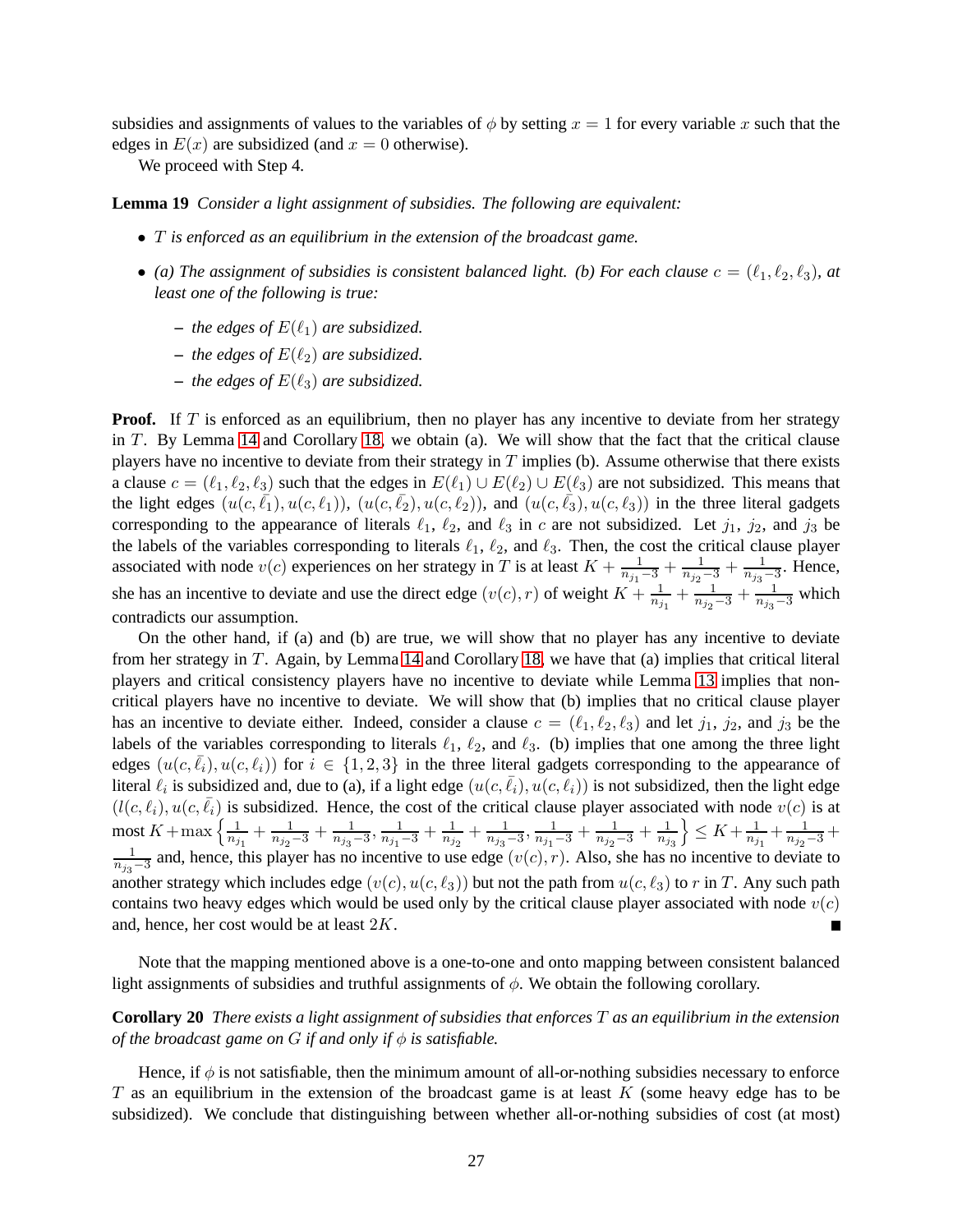$3|C|$  are sufficient or subsidies of cost at least K are necessary in order to enforce T as an equilibrium in the extension of the broadcast game is NP-hard. Theorem [12](#page-18-1) follows by setting  $K$  to be arbitrarily large compared to  $|C|$ .

Theorem [12](#page-18-1) probably indicates that the only approximation guarantee we should hope for all-or-nothing SNE is to bound the amount of subsidies as a constant fraction of the weight of an optimal design. The next statement implies that significantly more subsidies may be necessary compared to the standard version of SNE in order to enforce a minimum spanning tree as an equilibrium.

**Theorem 21** *For every*  $\epsilon > 0$ *, there exist a broadcast game on a graph* G *and a minimum spanning tree* T *of* G *such that the cost of any all-or-nothing subsidy assignment that enforces* T *as an equilibrium in the extension of the broadcast game is at least*  $\left(\frac{e}{2e-1} - \epsilon\right)$  wgt $(T)$ .

**Proof.** We will define a graph G with  $n + 1$  nodes which has a minimum spanning tree that consists of a path  $\langle r, v_1, v_2, ..., v_n \rangle$ . Let  $x = (n - n/e + 1)^{-1}$ . Edges  $(r, v_1)$  and  $(v_i, v_{i+1})$  for  $i = 1, ..., n - 2$  have weight x. Edge  $(v_{n-1}, v_n)$  has weight 1. The graph contains two additional edges: edge  $(r, v_{n-1})$  has weight x and edge  $(r, v_n)$  has weight 1. If we do not put subsidies on the edge  $(v_{n-1}, v_n)$ , then we have to put subsidies on each of the remaining edges in the path in order to guarantee that the player associated with node  $v_n$  has no incentive to use the direct edge  $(v_n, r)$ , i.e., a total amount of  $(n-1)x$  as subsidies. If we put subsidies on the edge  $(v_{n-1}, v_n)$ , we still have to guarantee that the player associated with node  $v_{n-1}$  has no incentive to deviate to the direct edge  $(v_{n-1}, r)$ . Using the same reasoning as in the proof of Theorem [11,](#page-18-2) we will need an amount of at least  $(n/e-2)x$  as subsidies on the edges of the path  $\langle r, v_1, v_2, ..., v_{n-1} \rangle$ , for a total of  $1 + (n/e - 2)x$ . Due to the definition of x, we have that the amount of subsidies is at least  $\frac{n-1}{n-n/e+1}$ in both cases while the total weight of T is  $\frac{2n-n/e}{n-n/e+1}$ . The bound follows by selecting n to be sufficiently large.

### <span id="page-27-0"></span>**6 Open problems**

Our work has revealed several open questions. Concerning the particular results obtained, it is interesting to design a combinatorial algorithm for SNE which, on input a graph  $G$  and a minimum spanning tree  $T$  on  $G$ , enforces  $T$  as an equilibrium on the corresponding broadcast game using minimum subsidies. Lemma [2](#page-6-2) may be helpful in this direction. For the integral version of SNE, we have left open the question whether it is always possible to enforce a given minimum spanning tree as an equilibrium in a broadcast game using all-or-nothing subsidies of cost strictly smaller than the weight of a minimum spanning tree. Given our negative result in Theorem [12,](#page-18-1) this is probably the only approximation that makes sense. It is tempting to conjecture that our lower bound is tight, i.e., there is an algorithm that always uses a fraction of at most  $\frac{e}{2e-1}$ of the weight of the minimum spanning tree as subsidies in order to do so.

Approximating SND would also be interesting. Given the known hardness statements (e.g., [\[36\]](#page-29-5)) or the lack of positive results concerning the complexity of computing equilibria, this is a far more challenging goal. A concrete question for SND instances consisting of broadcast games could be the following: can we compute in polynomial time an equilibrium tree using subsidies of cost at most an  $\alpha$  fraction of the weight of the minimum spanning tree? Our results (Theorems [1](#page-5-2) and [6\)](#page-13-2) indicate that the answer is clearly positive if  $\alpha \geq 1/e$ . Is this also possible if  $\alpha$  is an arbitrarily small constant? Definitely, more general instances of SND (e.g., involving multicast games) are challenging as well. Finally, variations of SNE and SND that consider deviations of coalitions of players (as opposed to unilateral deviations), players with different demands [\[1,](#page-28-16) [14\]](#page-28-17), or different cost sharing protocols [\[15\]](#page-28-18) deserve investigation.

**Acknowledgments.** We thank Edith Elkind, Ning Chen, Nick Gravin, and Alex Skopalik for helpful discussions.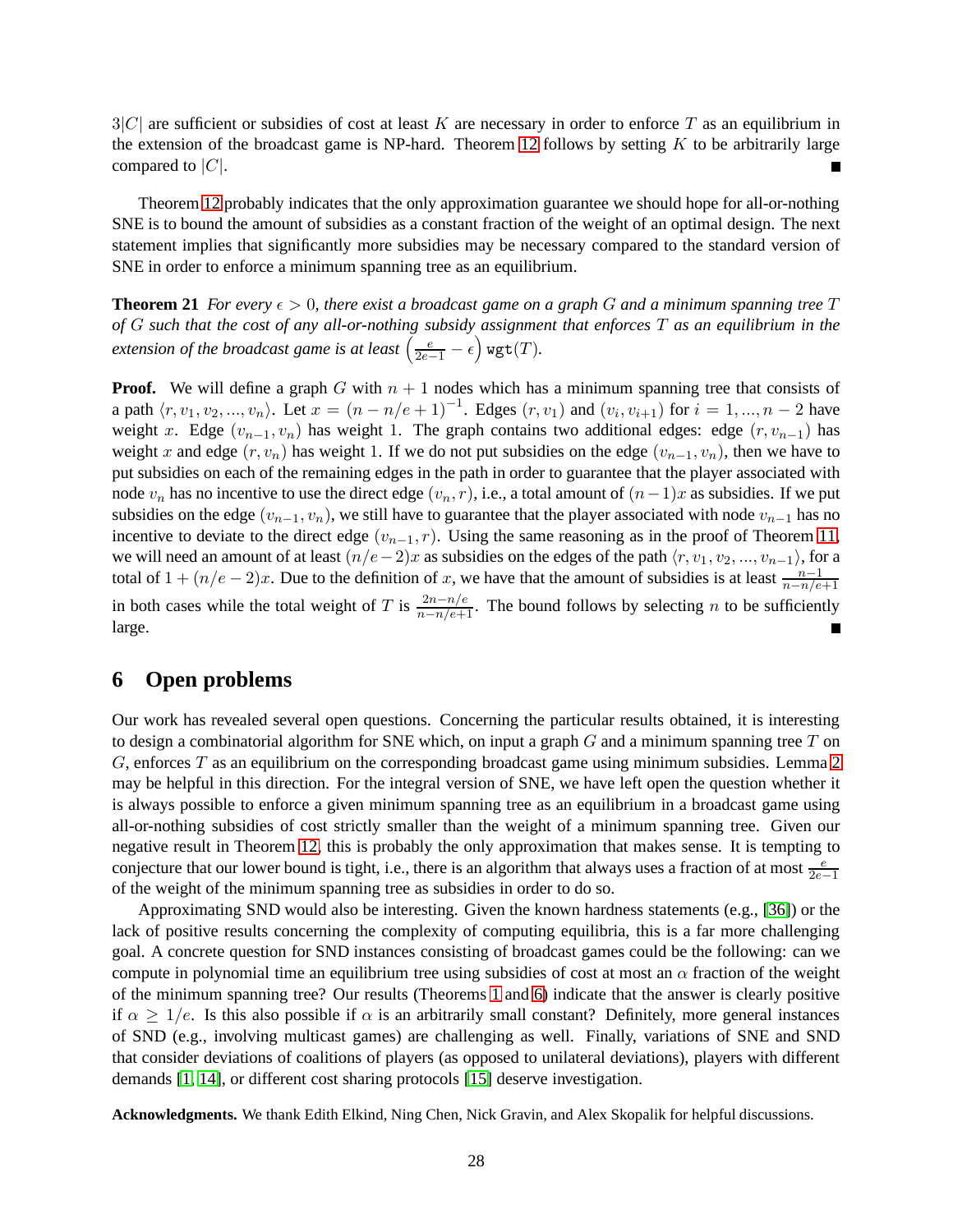## <span id="page-28-16"></span>**References**

- <span id="page-28-6"></span>[1] S. Albers. On the value of coordination in network design. In *Proceedings of the 19th Annual ACM-SIAM Symposium on Discrete Algorithms (SODA)*, pp. 294-303, 2008.
- <span id="page-28-0"></span>[2] S. Albers and P. Lenzner. On approximate Nash equilibria in network design. In *Proceedings of the 6th International Workshop on Internet and Network Economics (WINE)*, LNCS 6484, Springer, pp. 14-25, 2010.
- [3] E. Anshelevich, A. Dasgupta, J. M. Kleinberg, E. Tardos, T. Wexler, and T. Roughgarden. The price of stability for network design with fair cost allocation. *SIAM Journal on Computing*, 38(4), pp. 1602-1623, 2008.
- <span id="page-28-1"></span>[4] E. Anshelevich, A. Dasgupta, E. Tardos, and T. Wexler. Near-optimal network design with selfish agents. In *Proceedings of the 35th Annual ACM Symposium on Theory of Computing (STOC)*, pp. 511-520, 2003.
- <span id="page-28-11"></span>[5] Y. Azar, K. Jain, and V. S. Mirrokni. (Almost) optimal coordination mechanisms for unrelated machine scheduling. In *Proceedings of the 19th Annual ACM/SIAM Symposium on Discrete Algorithms (SODA)*, pp. 323-332, 2008.
- <span id="page-28-7"></span>[6] Y. Bachrach, E. Elkind, R. Meir, D. V. Pasechnik, M. Zuckerman, J. Rothe, and J. S. Rosenschein. The cost of stability in coalitional games. In *Proceedings of the 2nd International Symposium on Algorithmic Game Theory (SAGT)*, LNCS 5814, Springer, pp. 122-134, 2009.
- <span id="page-28-15"></span>[7] P. Berman and M. Karpinski. On some tighter inapproximability results. In *Proceedings of the 26th International Colloquium on Automata, Languages, and Programming (ICALP)*, LNCS 1644, Springer, pp. 200-209, 1999.
- <span id="page-28-2"></span>[8] V. Bilò, I. Caragiannis, A. Fanelli, and G. Monaco. Improved lower bounds on the price of stability of undirected network design games. In *Proceedings of the 3rd International Symposium on Algorithmic Game Theory (SAGT)*, LNCS 6386, Springer, pp. 90-101, 2010.
- <span id="page-28-14"></span>[9] N. Buchbinder, L. Lewin-Eytan, J. Naor, and Ariel Orda. Non-cooperative cost sharing games via subsidies. *Theory of Computing Systems*, 47(1), pp. 15-37, 2010.
- <span id="page-28-12"></span>[10] I. Caragiannis. Efficient coordination mechanisms for unrelated machine scheduling. In *Proceedings of the 20th Annual ACM/SIAM Symposium on Discrete Algorithms (SODA)*, pp. 815-824, 2009.
- <span id="page-28-9"></span><span id="page-28-4"></span>[11] I. Caragiannis, C. Kaklamanis, and P. Kanellopoulos. Taxes for linear atomic congestion games. *ACM Transactions on Algorithms*, 7(1), art. 13, 2010.
- [12] M. Charikar, H. J. Karloff, C. Mathieu, J. Naor, and M. E. Saks. Online multicast with egalitarian cost sharing. In *Proceedings of the 20th Annual ACM Symposium on Parallelism in Algorithms and Architectures (SPAA)*, pp. 70-76, 2008.
- <span id="page-28-3"></span>[13] C. Chekuri, J. Chuzhoy, L. Lewin-Eytan, J. Naor, and A. Orda. Non-cooperative multicast and facility location games. *IEEE Journal on Selected Areas in Communications*, 25(6), pp. 1193-1206, 2007.
- <span id="page-28-17"></span>[14] H.-L. Chen and T. Roughgarden. Network design with weighted players. *Theory of Computing Systems*, 45, pp. 302-324, 2009.
- <span id="page-28-18"></span>[15] H.-L. Chen, T. Roughgarden, and G. Valiant. Designing network protocols for good equilibria. *SIAM Journal on Computing*, 39(5), pp. 1799-1832, 2010.
- <span id="page-28-13"></span>[16] G. Christodoulou, E. Koutsoupias, and A. Nanavati. Coordination mechanisms. *Theoretical Computer Science*, 410(36), pp. 3327-3336, 2009.
- <span id="page-28-8"></span>[17] R. Cole, Y. Dodis, and T. Roughgarden. How much can taxes help selfish routing? *Journal of Computer and System Sciences*, 72(3), pp. 444-467, 2006.
- <span id="page-28-5"></span>[18] A. Fabrikant, C. H. Papadimitriou, and K. Talwar. The complexity of pure Nash equilibria. In *Proceedings of the 36th Annual ACM Symposium on Theory of Computing (STOC)*, pp. 604-612, 2004.
- <span id="page-28-10"></span>[19] A. Fanelli, M. Flammini, and L. Moscardelli. Stackelberg strategies for network design games. In *Proceedings of the 6th International Workshop on Internet and Network Economics (WINE)*, LNCS 6484, Springer, pp. 222-233, 2010.